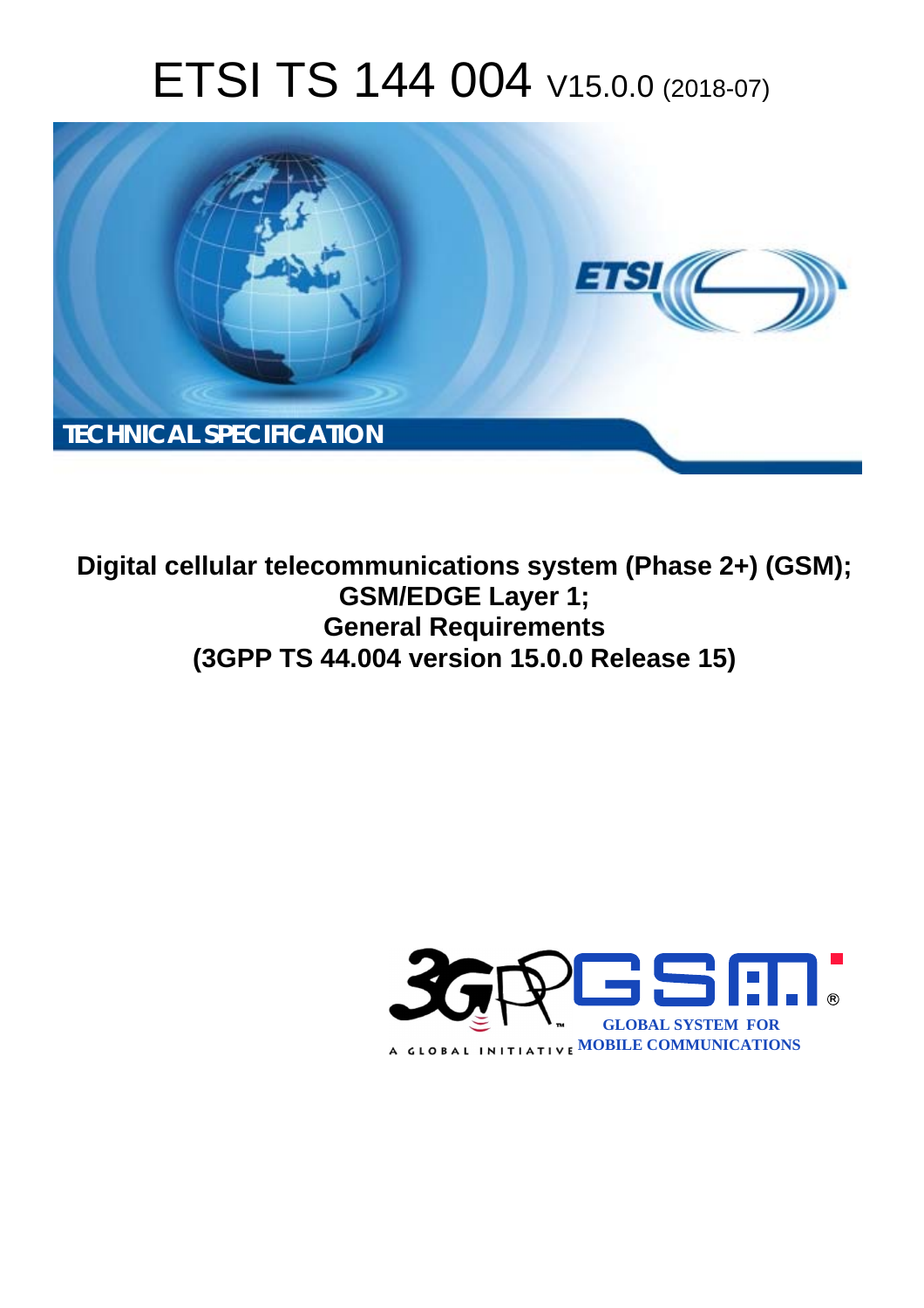Reference RTS/TSGR-0644004vf00

> Keywords GSM

#### *ETSI*

#### 650 Route des Lucioles F-06921 Sophia Antipolis Cedex - FRANCE

Tel.: +33 4 92 94 42 00 Fax: +33 4 93 65 47 16

Siret N° 348 623 562 00017 - NAF 742 C Association à but non lucratif enregistrée à la Sous-Préfecture de Grasse (06) N° 7803/88

#### *Important notice*

The present document can be downloaded from: <http://www.etsi.org/standards-search>

The present document may be made available in electronic versions and/or in print. The content of any electronic and/or print versions of the present document shall not be modified without the prior written authorization of ETSI. In case of any existing or perceived difference in contents between such versions and/or in print, the only prevailing document is the print of the Portable Document Format (PDF) version kept on a specific network drive within ETSI Secretariat.

Users of the present document should be aware that the document may be subject to revision or change of status. Information on the current status of this and other ETSI documents is available at <https://portal.etsi.org/TB/ETSIDeliverableStatus.aspx>

If you find errors in the present document, please send your comment to one of the following services: <https://portal.etsi.org/People/CommiteeSupportStaff.aspx>

#### *Copyright Notification*

No part may be reproduced or utilized in any form or by any means, electronic or mechanical, including photocopying and microfilm except as authorized by written permission of ETSI. The content of the PDF version shall not be modified without the written authorization of ETSI. The copyright and the foregoing restriction extend to reproduction in all media.

> © ETSI 2018. All rights reserved.

**DECT**TM, **PLUGTESTS**TM, **UMTS**TM and the ETSI logo are trademarks of ETSI registered for the benefit of its Members. **3GPP**TM and **LTE**TM are trademarks of ETSI registered for the benefit of its Members and of the 3GPP Organizational Partners. **oneM2M** logo is protected for the benefit of its Members.

**GSM**® and the GSM logo are trademarks registered and owned by the GSM Association.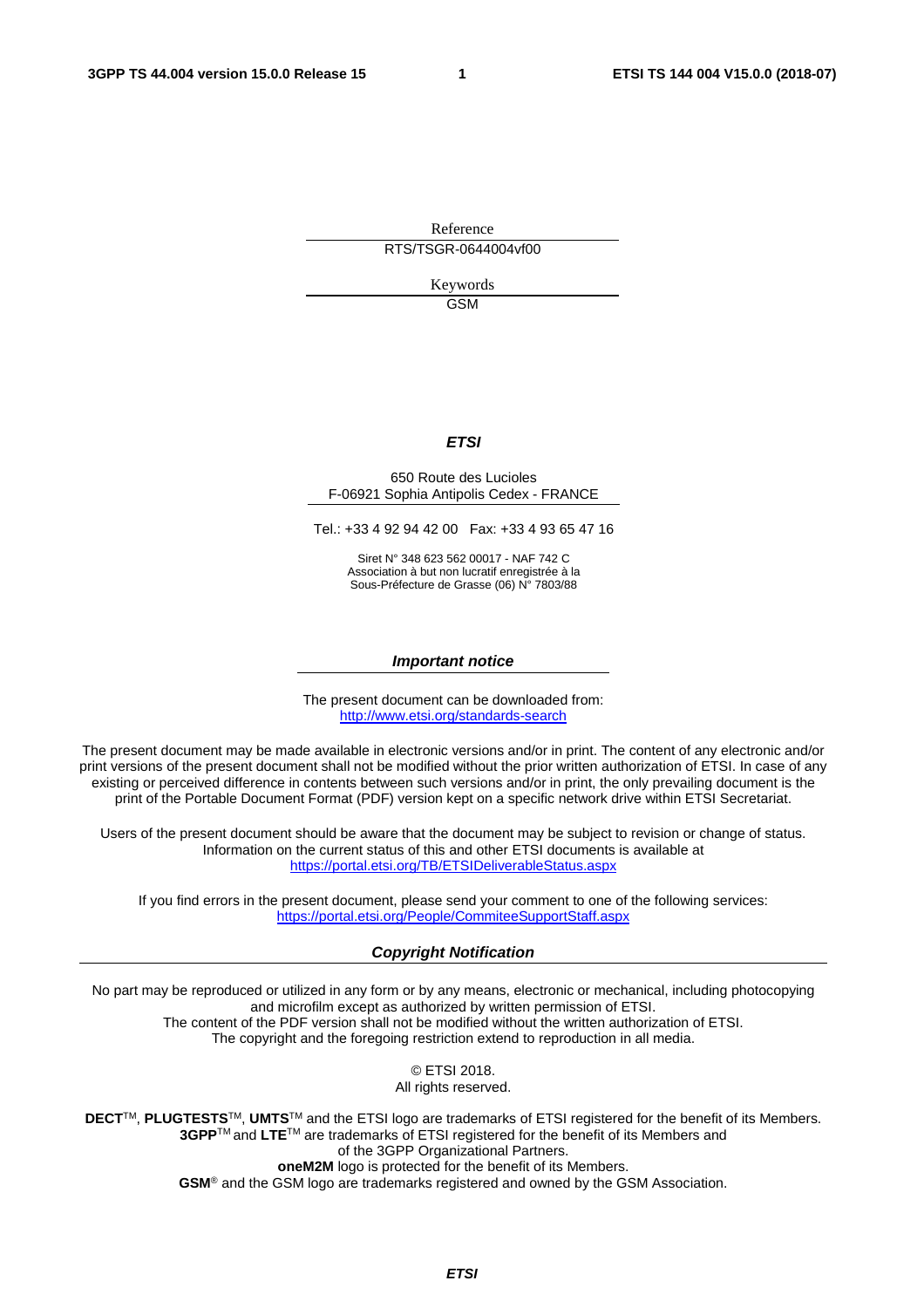## Intellectual Property Rights

#### Essential patents

IPRs essential or potentially essential to normative deliverables may have been declared to ETSI. The information pertaining to these essential IPRs, if any, is publicly available for **ETSI members and non-members**, and can be found in ETSI SR 000 314: *"Intellectual Property Rights (IPRs); Essential, or potentially Essential, IPRs notified to ETSI in respect of ETSI standards"*, which is available from the ETSI Secretariat. Latest updates are available on the ETSI Web server ([https://ipr.etsi.org/\)](https://ipr.etsi.org/).

Pursuant to the ETSI IPR Policy, no investigation, including IPR searches, has been carried out by ETSI. No guarantee can be given as to the existence of other IPRs not referenced in ETSI SR 000 314 (or the updates on the ETSI Web server) which are, or may be, or may become, essential to the present document.

#### **Trademarks**

The present document may include trademarks and/or tradenames which are asserted and/or registered by their owners. ETSI claims no ownership of these except for any which are indicated as being the property of ETSI, and conveys no right to use or reproduce any trademark and/or tradename. Mention of those trademarks in the present document does not constitute an endorsement by ETSI of products, services or organizations associated with those trademarks.

## Foreword

This Technical Specification (TS) has been produced by ETSI 3rd Generation Partnership Project (3GPP).

The present document may refer to technical specifications or reports using their 3GPP identities, UMTS identities or GSM identities. These should be interpreted as being references to the corresponding ETSI deliverables.

The cross reference between GSM, UMTS, 3GPP and ETSI identities can be found under [http://webapp.etsi.org/key/queryform.asp.](http://webapp.etsi.org/key/queryform.asp)

## Modal verbs terminology

In the present document "**shall**", "**shall not**", "**should**", "**should not**", "**may**", "**need not**", "**will**", "**will not**", "**can**" and "**cannot**" are to be interpreted as described in clause 3.2 of the [ETSI Drafting Rules](https://portal.etsi.org/Services/editHelp!/Howtostart/ETSIDraftingRules.aspx) (Verbal forms for the expression of provisions).

"**must**" and "**must not**" are **NOT** allowed in ETSI deliverables except when used in direct citation.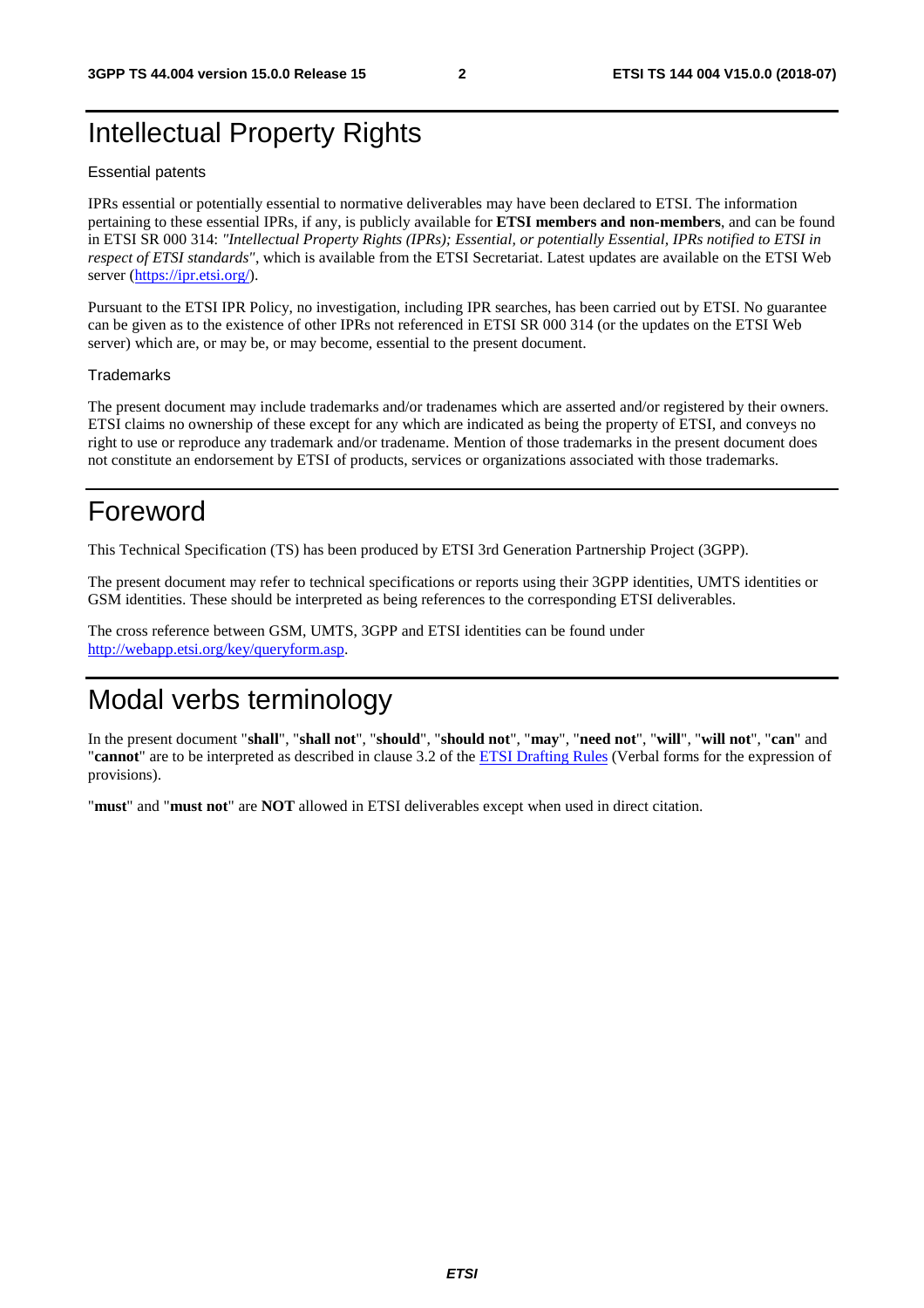$\mathbf{3}$ 

# Contents

| 1                                                               |                                                                                                                                                                                            |  |
|-----------------------------------------------------------------|--------------------------------------------------------------------------------------------------------------------------------------------------------------------------------------------|--|
| 1a                                                              |                                                                                                                                                                                            |  |
| $\overline{2}$<br>2.1<br>2.1a<br>2.1 <sub>b</sub><br>2.2<br>2.3 |                                                                                                                                                                                            |  |
| 3<br>3.1<br>3.2<br>3.2.1                                        |                                                                                                                                                                                            |  |
| 4<br>4.1<br>4.2<br>4.3<br>4.4                                   | Generic names of primitives between layers 1 and 2 for the transfer of layer 2 frames and RLC/MAC<br>Generic names of primitives between layer 1 and the RR-management entity of layer 314 |  |
| 5<br>5.0<br>5.1<br>5.2<br>5.3                                   |                                                                                                                                                                                            |  |
| 6<br>6.0<br>6.1                                                 |                                                                                                                                                                                            |  |
| 7<br>7.0<br>7.1<br>7.1.1<br>7.1.2                               |                                                                                                                                                                                            |  |
| 7.2<br>7.2.1<br>7.2.2<br>7.3                                    |                                                                                                                                                                                            |  |
| 7.3.1<br>7.3.2<br>7.3.2.1<br>7.3.2.2                            |                                                                                                                                                                                            |  |
| 7.4<br>7.4.1<br>7.4.2<br>7.4a                                   |                                                                                                                                                                                            |  |
| 7.5<br>7.6<br>7.6.1<br>7.6.2                                    |                                                                                                                                                                                            |  |
| 7.6.3                                                           |                                                                                                                                                                                            |  |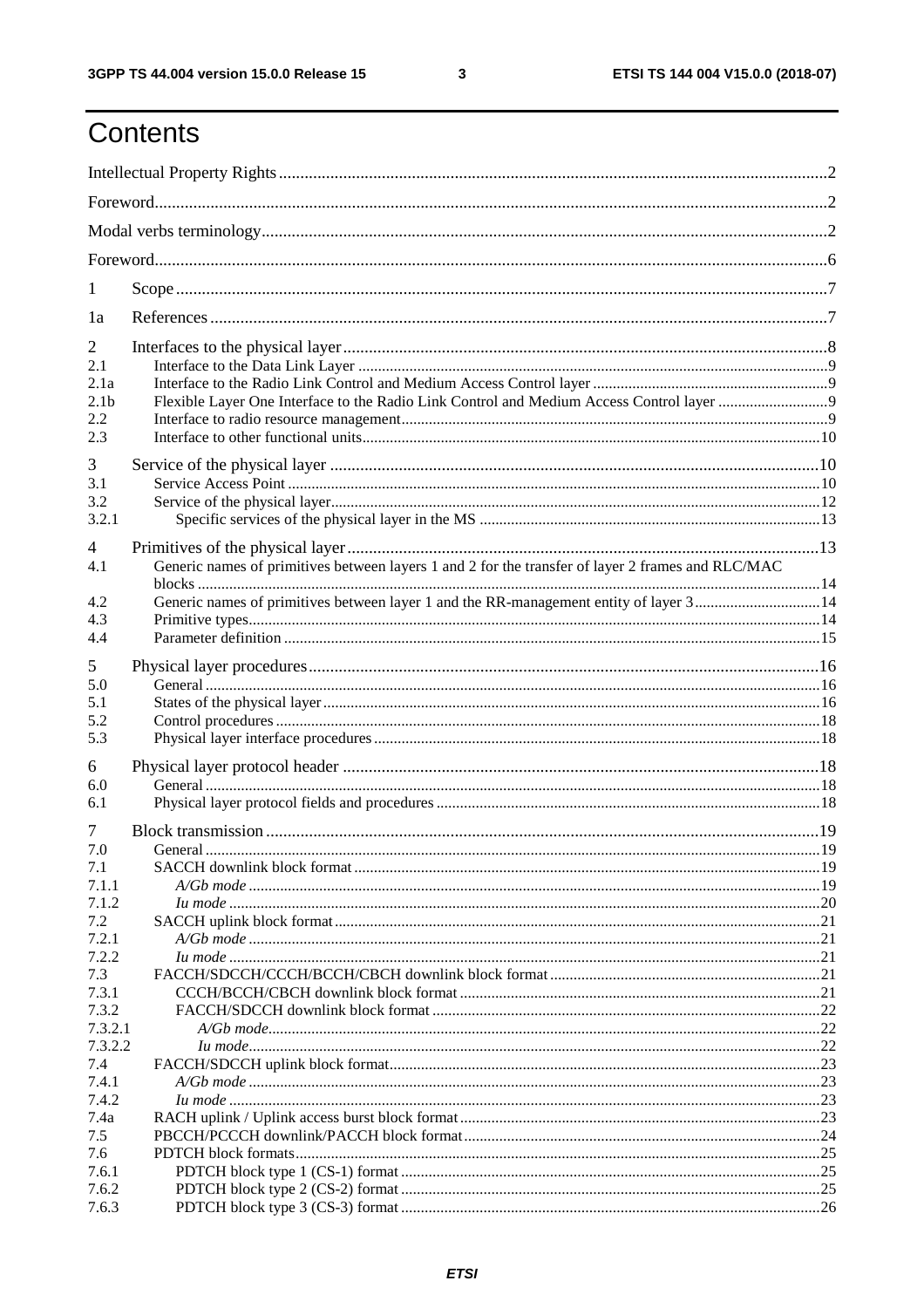| 7.6.4              |  |
|--------------------|--|
| 7.6.5              |  |
| 7.6.6              |  |
| 7.6.7              |  |
| 7.6.8              |  |
| 7.6.9              |  |
| 7.6.9.1            |  |
| 7.6.9.2            |  |
| 7.6.10             |  |
| 7.6.10.1           |  |
| 7.6.10.2           |  |
| 7.6.11             |  |
| 7.6.11.1           |  |
| 7.6.11.2           |  |
| 7.6.12             |  |
| 7.6.12.1           |  |
| 7.6.12.2           |  |
| 7.6.13             |  |
| 7.6.13.1           |  |
| 7.6.13.2           |  |
| 7.6.14             |  |
| 7.6.15             |  |
| 7.6.16             |  |
| 7.6.17             |  |
| 7.6.18             |  |
| 7.6.19             |  |
| 7.6.20             |  |
| 7.6.21             |  |
| 7.6.22             |  |
| 7.6.23             |  |
| 7.6.24             |  |
| 7.6.25             |  |
| 7.6.26             |  |
| 7.6.27             |  |
| 7.6.28             |  |
| 7.6.29             |  |
| 7.6.30             |  |
| 7.6.31             |  |
| 7.6.32             |  |
| 7.6.33             |  |
| 7.6.34             |  |
| 7.6.35             |  |
| 7.6.36             |  |
| 7.6.37             |  |
| 7.6.38             |  |
| 7.6.39             |  |
| 7.6.40             |  |
| 7.6.41             |  |
| 7.6.42             |  |
| 7.7                |  |
| 7.8                |  |
| 7.9                |  |
| 7.9a               |  |
| 7.9a.1             |  |
| 7.9a.2             |  |
| 7.9 <sub>b</sub>   |  |
| 7.9 <sub>b.1</sub> |  |
| 7.9b.2<br>7.9b.2.1 |  |
| 7.9b.2.2           |  |
| 7.9b.3             |  |
| 7.9b.4             |  |
|                    |  |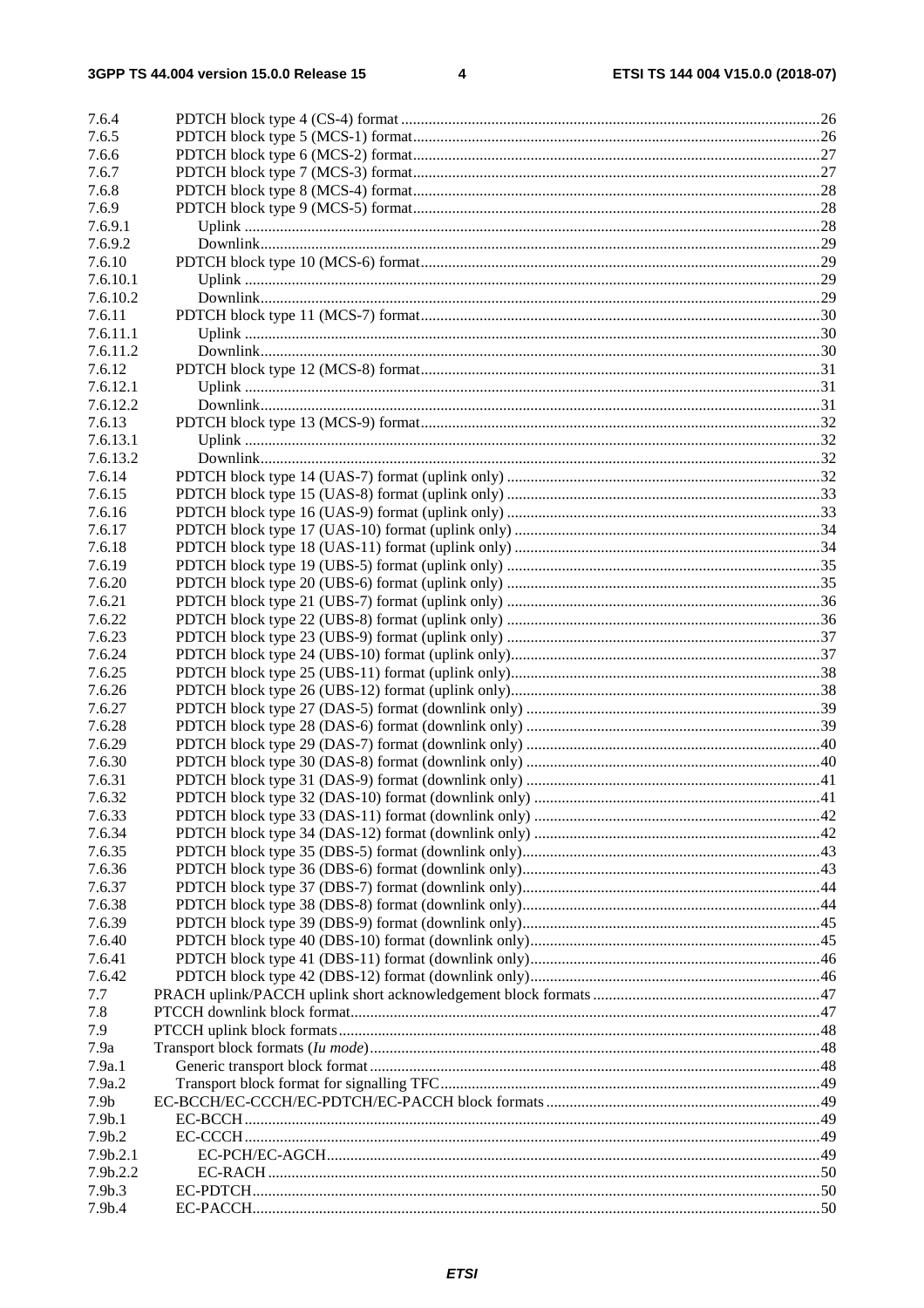$5\phantom{a}$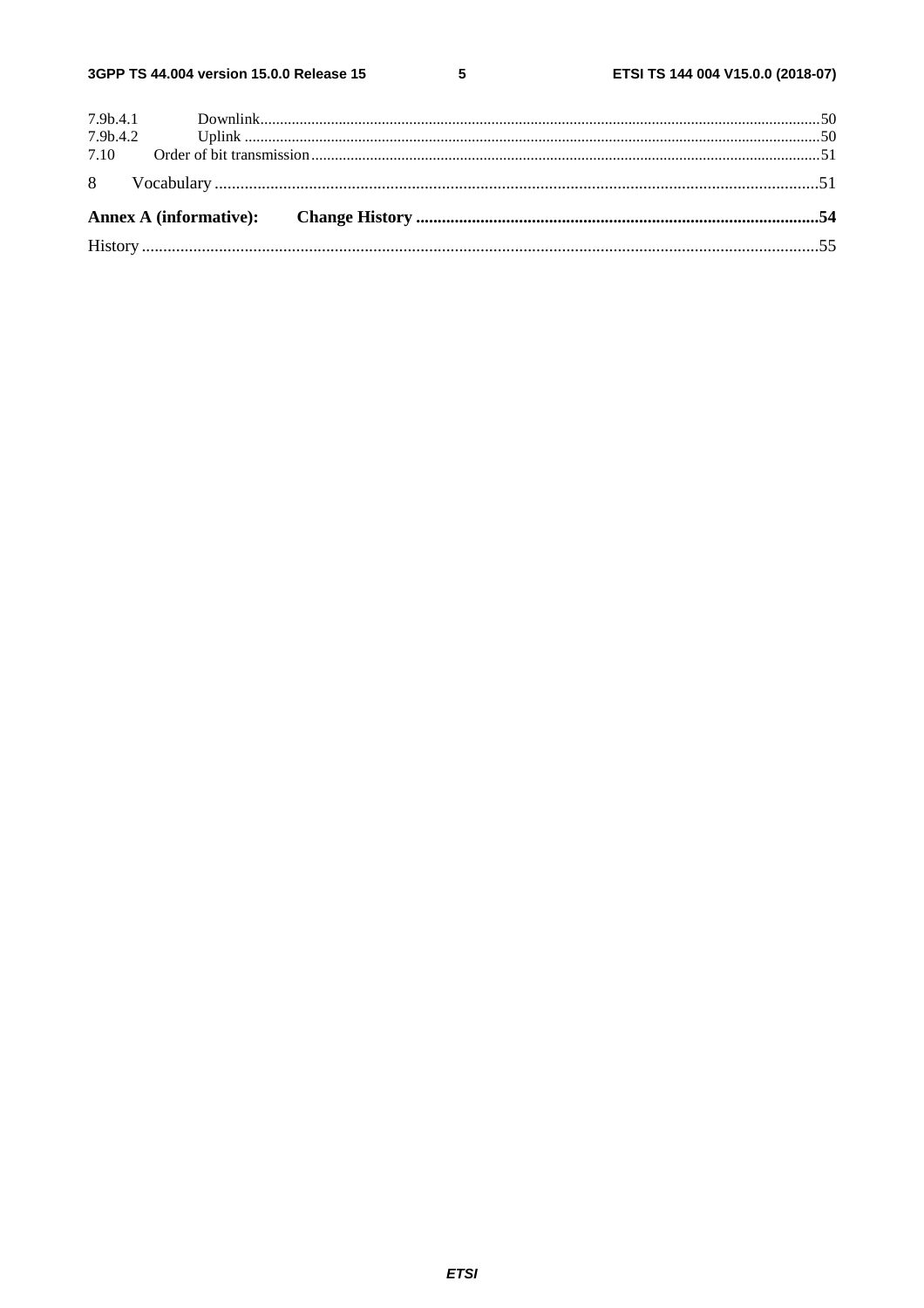## Foreword

This Technical Specification has been produced by the 3rd Generation Partnership Project (3GPP).

The contents of the present document are subject to continuing work within the TSG and may change following formal TSG approval. Should the TSG modify the contents of the present document, it will be re-released by the TSG with an identifying change of release date and an increase in version number as follows:

Version x.y.z

where:

- x the first digit:
	- 1 presented to TSG for information;
	- 2 presented to TSG for approval;
	- 3 or greater indicates TSG approved document under change control.
- y the second digit is incremented for all changes of substance, i.e. technical enhancements, corrections, updates, etc.
- z the third digit is incremented when editorial only changes have been incorporated in the document.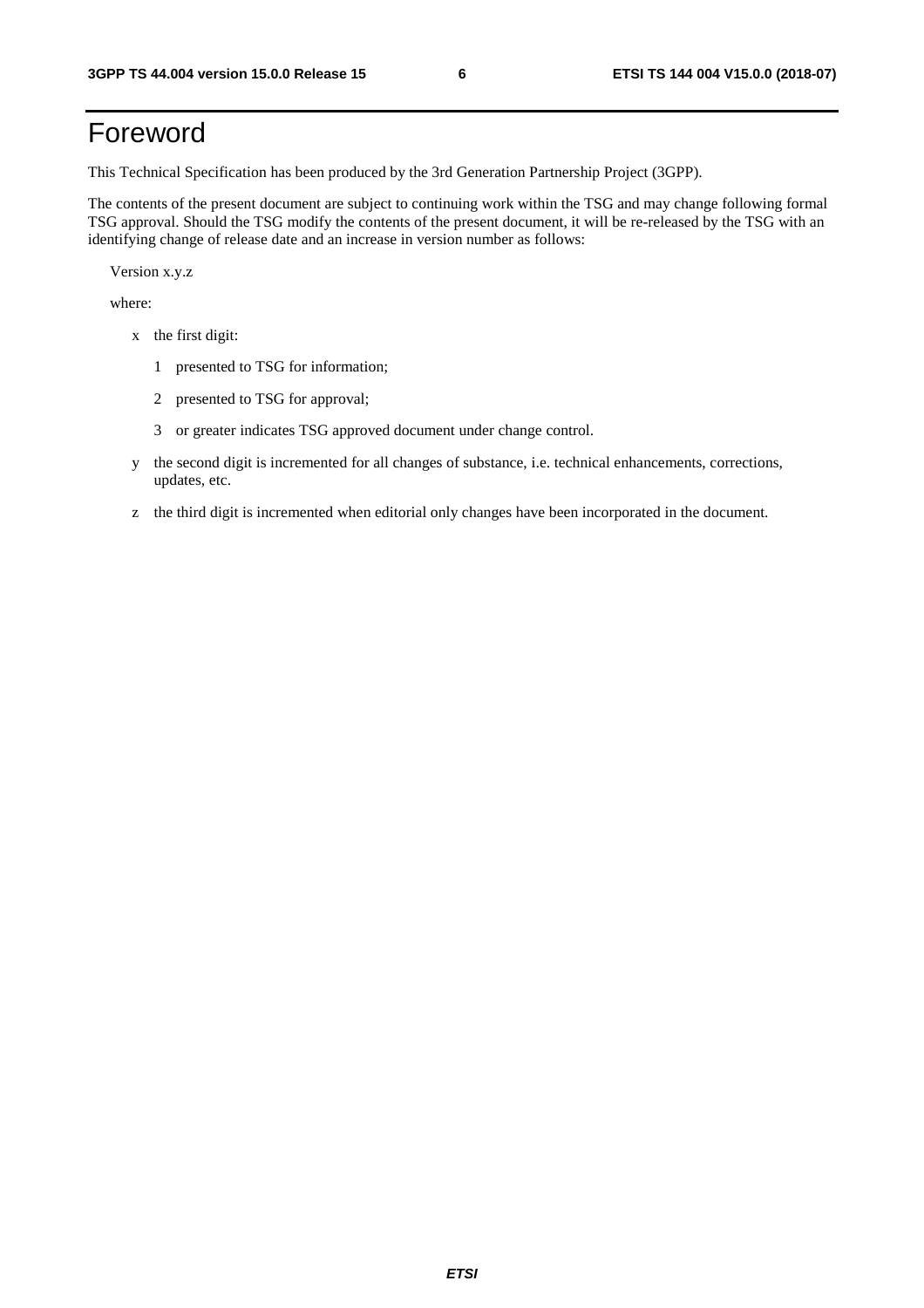## 1 Scope

The present document defines the service offered by the physical layer (3GPP TS 45-series of Technical Specifications) of the MS-BS interface (3GPP TS 45- and 44-series of Technical Specifications). Its main objective is to be a guidance for the interface between the 3GPP Technical Specifications in the 45-series and the 44-series. It also specifies the format of signalling channels and the order of bit transmission.

As far as possible, the present document makes use of the layering principles of the Reference Model for Open System Interconnection (OSI) as contained in ITU-T Recommendations X.200 and X.210.

### 1a References

The following documents contain provisions which, through reference in this text, constitute provisions of the present document.

- References are either specific (identified by date of publication, edition number, version number, etc.) or non-specific.
- For a specific reference, subsequent revisions do not apply.
- For a non-specific reference, the latest version applies. In the case of a reference to a 3GPP document (including a GSM document), a non-specific reference implicitly refers to the latest version of that document *in the same Release as the present document*.
- [1] 3GPP TR 21.905: "Vocabulary for 3GPP Specifications".
- [2] 3GPP TS 22.011: "Service accessibility".
- [3] 3GPP TS 43.013: "Discontinuous Reception (DRX) in the GSM System".
- [4] 3GPP TS 43.020: "Security-related network functions".
- [5] Void.
- [6] Void.
- [7] 3GPP TS 44.003: "Mobile Station Base Station System (MS BSS) interface; Channel structures and access capabilities".
- [8] 3GPP TS 44.005: "Data Link (DL) layer; General aspects".
- [9] 3GPP TS 44.006: "Mobile Station Base Station System (MS BSS) interface; Data Link (DL) layer specification".
- [10] **Void.**
- [11] 3GPP TS 44.018: "Mobile radio interface layer 3 specification; Radio Resource Control Protocol".
- [12] Void.
- [13] Void.
- [14] 3GPP TS 44.012: "Short Message Service Cell Broadcast (SMSCB) support on the mobile radio interface".
- [15] Void.
- [16] Void.
- [17] Void.
- [17a] 3GPP TS 44.060: "General Packet Radio Service (GPRS); Mobile Station (MS) Base Station System (BSS) interface; Radio Link Control/Medium Access Control (RLC/MAC) protocol".
- [18] Void.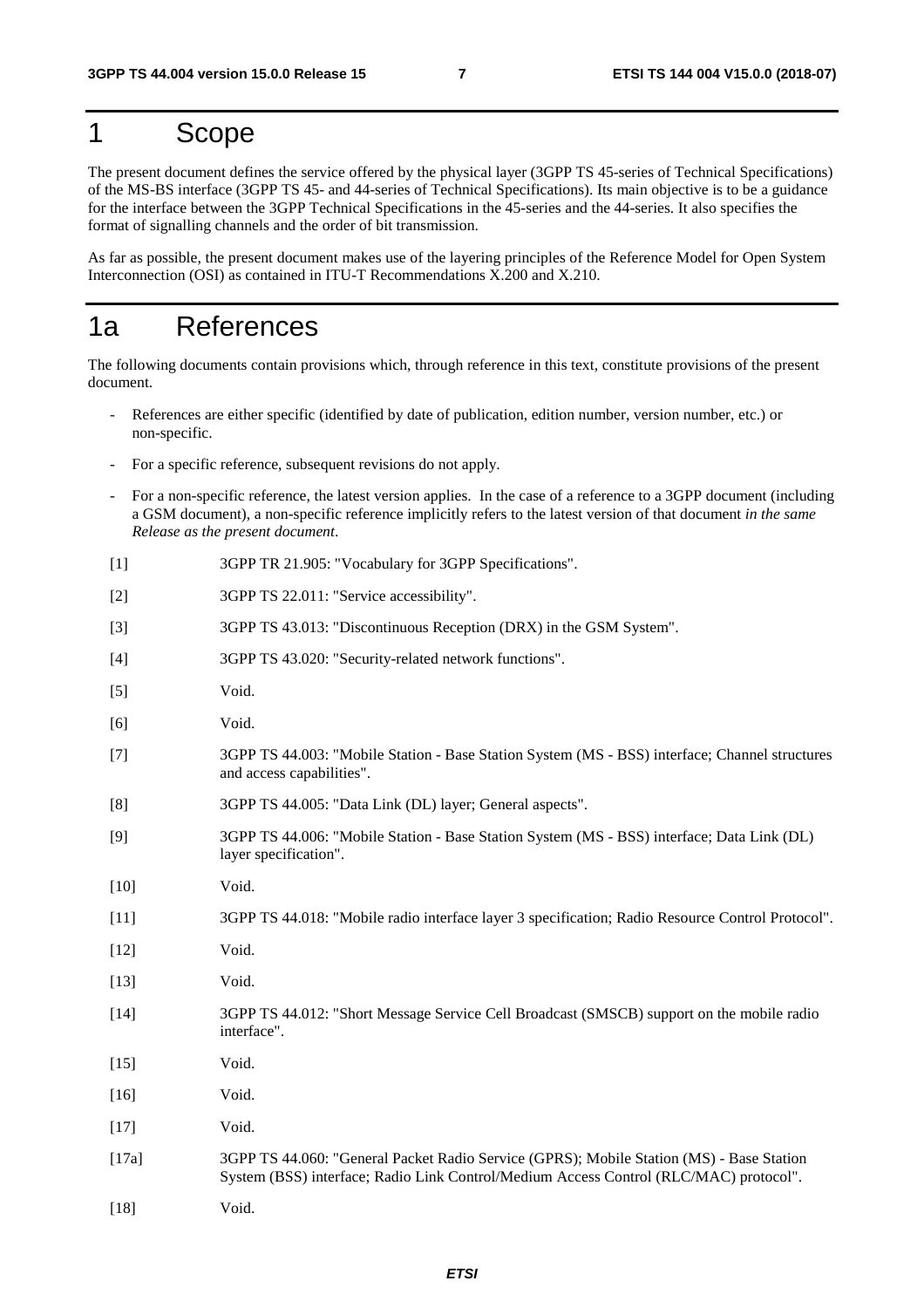| $[19]$ | Void.                                                                                                                                                           |
|--------|-----------------------------------------------------------------------------------------------------------------------------------------------------------------|
| $[20]$ | Void.                                                                                                                                                           |
| $[21]$ | Void.                                                                                                                                                           |
| $[22]$ | Void.                                                                                                                                                           |
| $[23]$ | Void.                                                                                                                                                           |
| $[24]$ | Void.                                                                                                                                                           |
| $[25]$ | Void.                                                                                                                                                           |
| $[26]$ | Void.                                                                                                                                                           |
| [26a]  | Void.                                                                                                                                                           |
| [26b]  | Void.                                                                                                                                                           |
| $[27]$ | 3GPP TS 45.001: "Physical Layer on the Radio Path (General Description)".                                                                                       |
| $[28]$ | 3GPP TS 45.002: "Multiplexing and multiple access on the radio path".                                                                                           |
| $[29]$ | 3GPP TS 45.003: "Channel coding".                                                                                                                               |
| $[30]$ | Void.                                                                                                                                                           |
| $[31]$ | 3GPP TS 45.005: "Radio transmission and reception".                                                                                                             |
| $[32]$ | 3GPP TS 45.008: "Radio subsystem link control".                                                                                                                 |
| $[33]$ | 3GPP TS 45.010: "Radio subsystem synchronization".                                                                                                              |
| $[34]$ | Void.                                                                                                                                                           |
| $[35]$ | ITU-T Recommendation X.200: "Information technology; Open Systems Interconnection; Basic<br>Reference Model: The basic model".                                  |
| $[36]$ | ITU-T Recommendation X.210: "Information technology - Open systems interconnection - Basic<br>Reference Model: Conventions for the definition of OSI services". |
| $[37]$ | 3GPP TS 48.058: "Base Station Controler - Base Transceiver Station (BCS-BTS) Interface Layer<br>3 Specification".                                               |
| $[38]$ | 3GPP TR 45.902: "Flexible Layer One".                                                                                                                           |
| $[39]$ | 3GPP TS 43.064: "Overall description of the GPRS radio interface; Stage 2".                                                                                     |
|        |                                                                                                                                                                 |

# 2 Interfaces to the physical layer

The physical layer (layer 1) is the lowest layer in the OSI Reference Model and it supports all functions required for the transmission of bit streams on the physical medium. These bit streams are transferred on traffic channels, packet data traffic channels and control channels as defined in 3GPP TS 44.003.

NOTE: For GSM application the physical layer may also be referred to as the radio subsystem. However, the radio subsystem supports functions additional to those described in the present document.

The physical layer interfaces the Data Link Layer, the Radio Link Control and Medium Access Control layer and the supported functional units of the application (figure 2).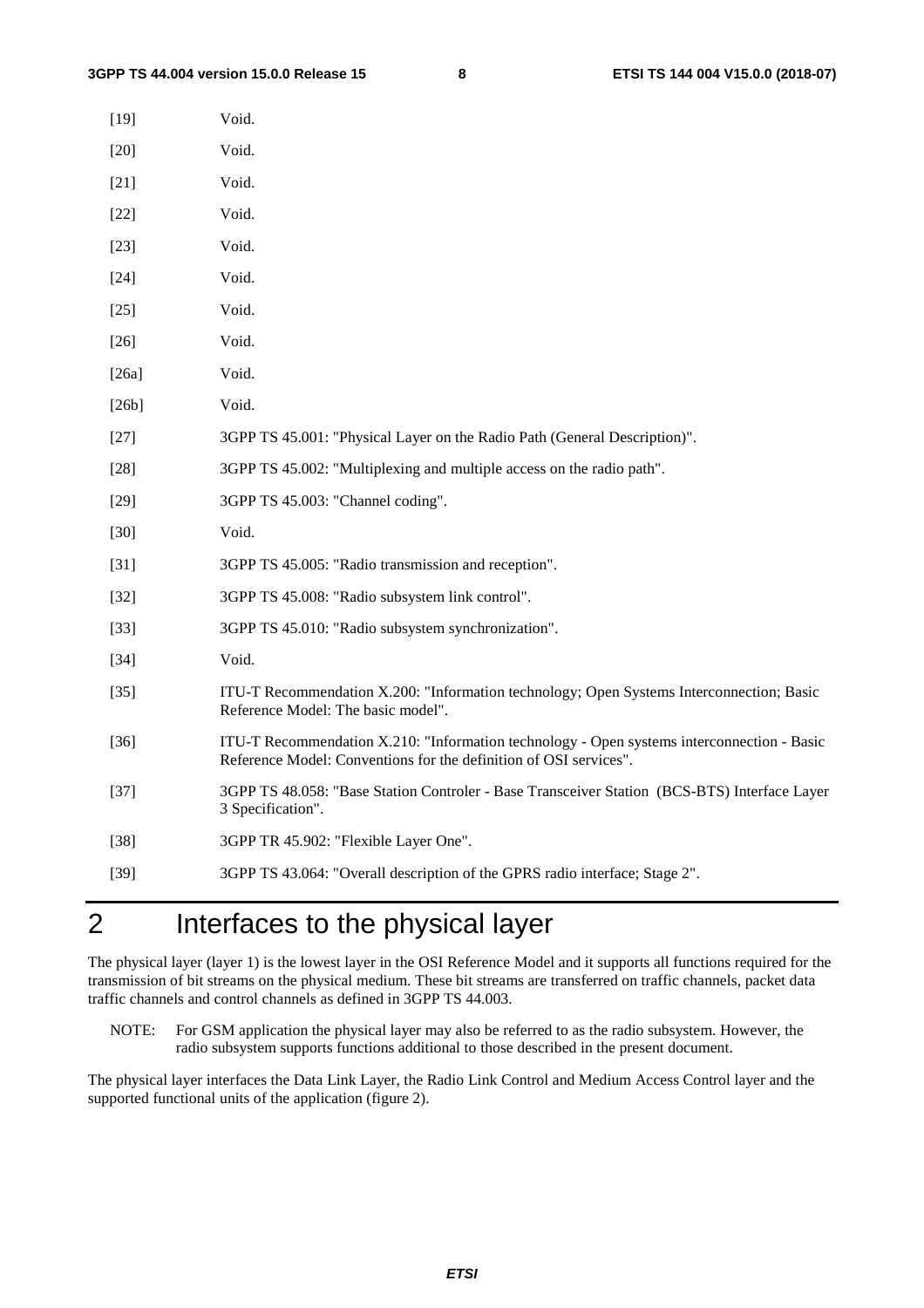

**Figure 2: Interfaces with the Physical Layer** 

### 2.1 Interface to the Data Link Layer

The physical layer interfaces the data link layer. On this interface control channels are supported. The data link layer is specified in 3GPP TS 44.005 and 44.006. Communication between the Physical Layer and the Data Link Layer is in an abstract way performed by means of PH-primitives. They do not constrain implementations.

NOTE: The terms physical layer and layer 1, and data link layer and layer 2, will be used synonymously in the present document.

The PH-primitives exchanged between the physical layer and the data link layer are used for the transfer of layer 2 frames. They are also used to indicate the establishment of channels to layer 2.

### 2.1a Interface to the Radio Link Control and Medium Access Control layer

The physical layer interfaces the Radio Link Control and Medium Access Control (RLC/MAC) layer. On this interface packet data control channels and packet data traffic channels are supported when MS is operating in *A/Gb mode*; when MS is operating in *Iu mode*, traffic channels, dedicated control channels, packet data control channels and packet data traffic channels are supported. The RLC/MAC layer is specified in 3GPP TS 44.060 (*A/Gb mode*). Communication between the Physical Layer and the RLC/MAC layer is in an abstract way performed by means of PH-primitives. They do not constrain implementations.

The PH-primitives exchanged between the physical layer and the RLC/MAC layer are used for the transfer of RLC/MAC blocks. They are also used to indicate the establishment of packet data physical channels (*A/Gb mode*) or shared basic physical subchannels (*Iu mode*) to the RLC/MAC layer.

### 2.1b Flexible Layer One Interface to the Radio Link Control and Medium Access Control layer

In *Iu mode*, when the Flexible Layer One is used the physical layer interfaces the Radio Link Control and Medium Access Control (RLC/MAC) layer (see 3GPP TR 45.902). On this interface transport channels are supported. Communication between the Physical Layer and the RLC/MAC layer is in an abstract way performed by means of PH-primitives. They do not constrain implementations.

The PH-primitives exchanged between the physical layer and the RLC/MAC layer are used for the transfer of transport blocks.

### 2.2 Interface to radio resource management

The physical layer interfaces the radio resource management (RR or RRC) entity of layer 3 in the MS and in the network. When the MS is operating in *A/Gb mode* the radio resource management is provided by the RR entity whilst when operating in *Iu mode* the radio resource management is provided by the RRC entity.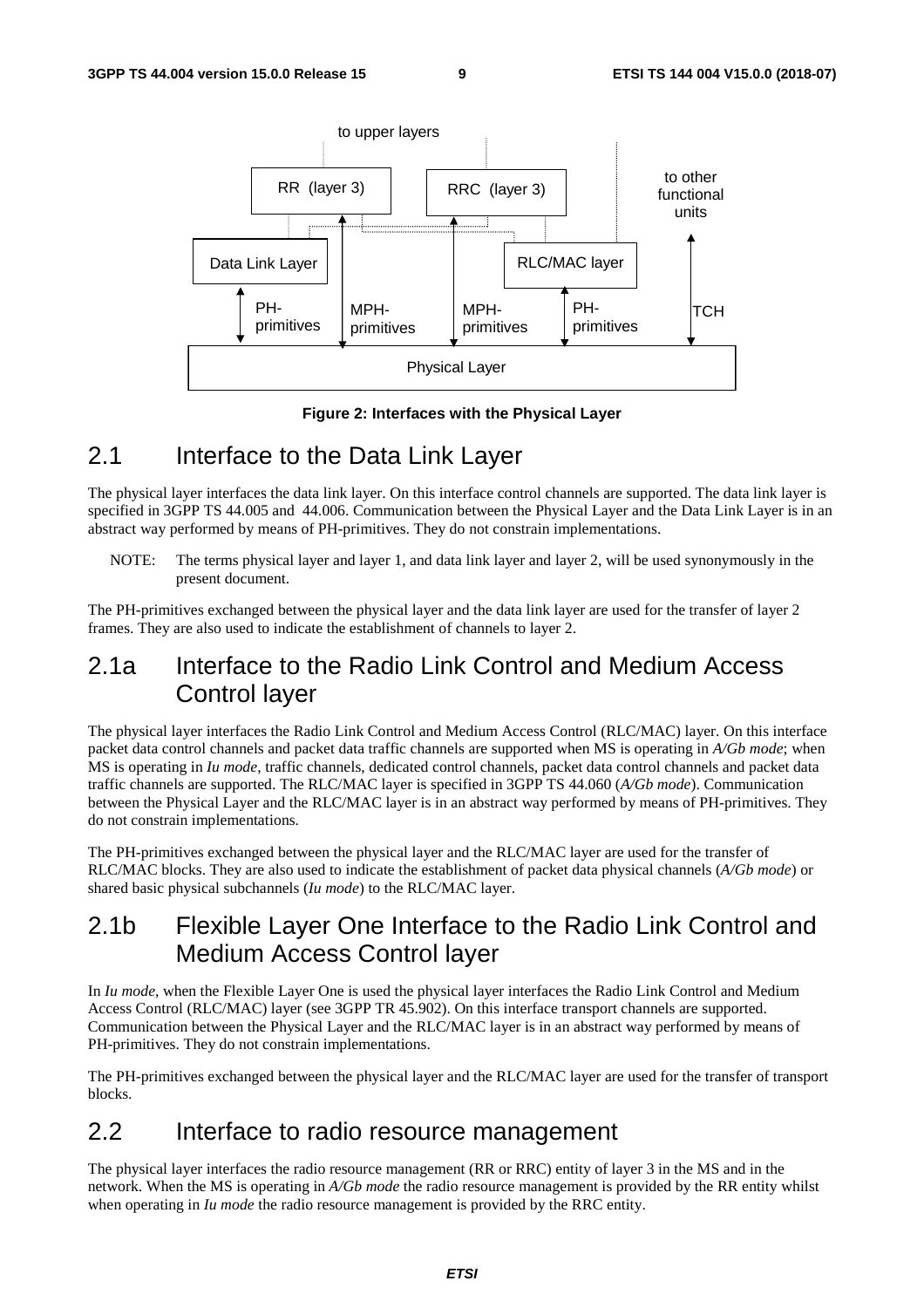Communication is performed in an abstract way by means of MPH-primitives. They do not constrain implementations.

The primitives exchanged with the RR-management entity are related to the assignment of channels, physical layer system information (including measurement results), etc.

### 2.3 Interface to other functional units

The physical layer interfaces other functional units in the MS and in the network for supporting traffic channels. These interfaces are described in the 26, 27 and 46 series of Technical Specifications.

## 3 Service of the physical layer

The physical layer supports transfer of bit streams on the radio medium according to the Technical Specifications of the 45-series. The scope of the 45-series of Technical Specifications is the definition of a framework for operation on the radio medium. The application of this framework on the radio medium results in a transmission service. General characteristics of the service obtained by applying the framework of the 45-series at the operation on the radio medium are described in this clause.

### 3.1 Service Access Point

In the Reference Model for Open System Interconnection, Service Access Points (SAPs) of a layer are defined as gates through which services are offered to an adjacent higher layer (figure 3.1.a). Through a SAP the physical layer offers a service to the data link layer. The SAP is used both for the control of the service providing entity (in case this is the physical layer; commands related to the establishment and release of channels) and the transfer of data (in case of the physical layer; the transfer of bits). The physical layer service access points defined in the present document differ from the OSI physical layer Service Access Points; the layer 3 RR-management instead of the data link layer controls the SAPs (establishment and release of channels).



**Figure 3.1.a: Service Access Point principle** 

On the physical layer of the GSM system a SAP is defined between the physical layer and the data link layer for each control channel (figure 3.1.b, figure 3.1.b1 and figure 3.1.b2). The characteristics of SAPs (channels) are listed in 3GPP TS 44.003.



Physical layer

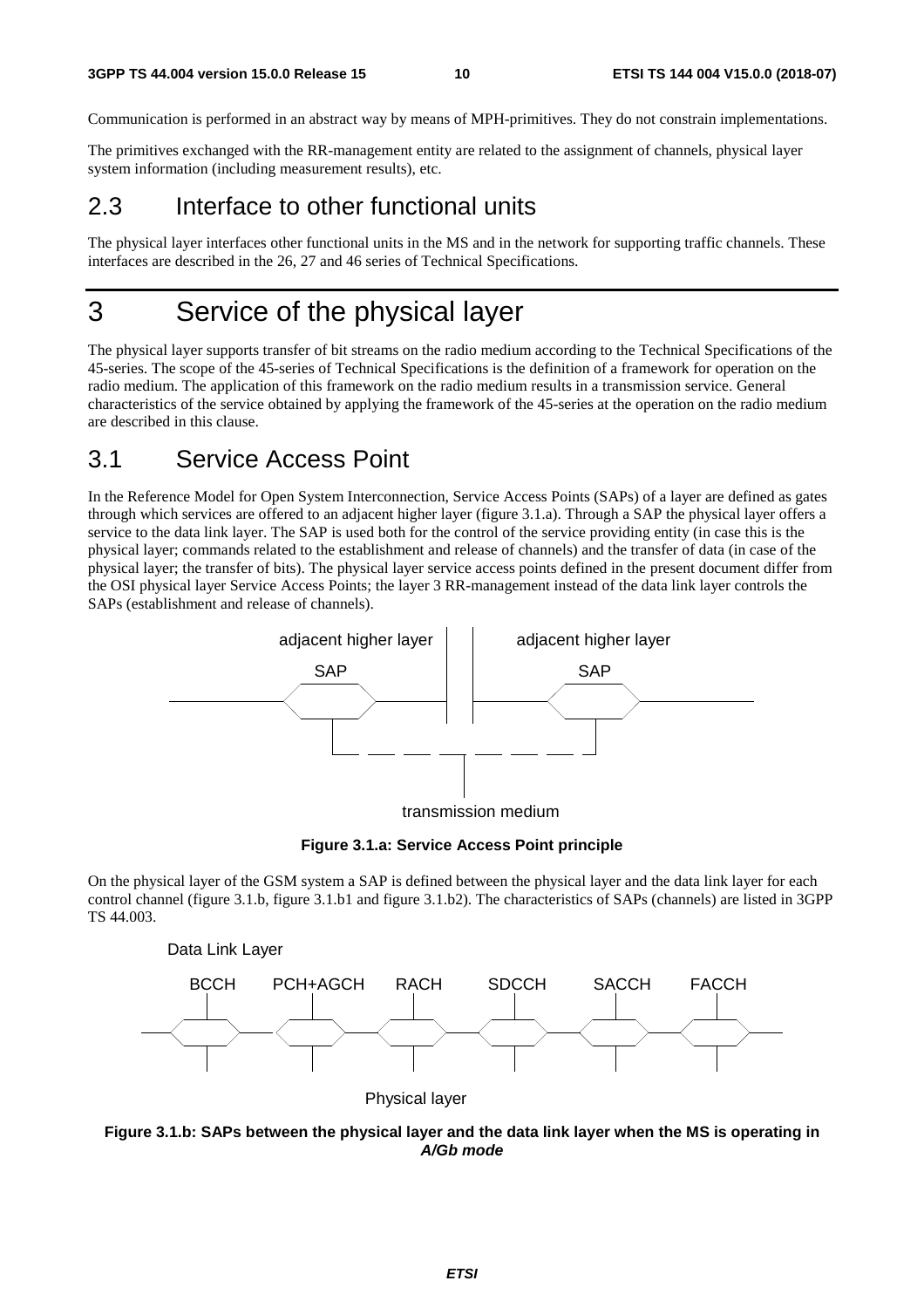

Physical layer



Data Link Layer



Physical Layer

#### **Figure 3.1.b2: SAPs between the physical layer and the data link layer when the MS has enabled EC operation (see 3GPP TS 43.064) and is operating in** *A/Gb mode***.**

Moreover, on the physical layer of the GSM system a SAP is defined between the physical layer and the RLC/MAC layer for the packet data control channels, dedicated control channels (*Iu mode*), traffic channels (*Iu mode*) and the packet data traffic channel and the transport channels (FLO in *Iu mode*) (see figure 3.1.c, figure 3.1.d and figure 3.1.e). Multiplexing of these channels is controlled by the RLC/MAC layer, see 3GPP TS 44.060 (*A/Gb mode*). The characteristics of channels are listed in 3GPP TS 44.003.







#### **Figure 3.1.c: SAP between the physical layer and the RLC/MAC layer when the MS is operating in**  *A/Gb mode*



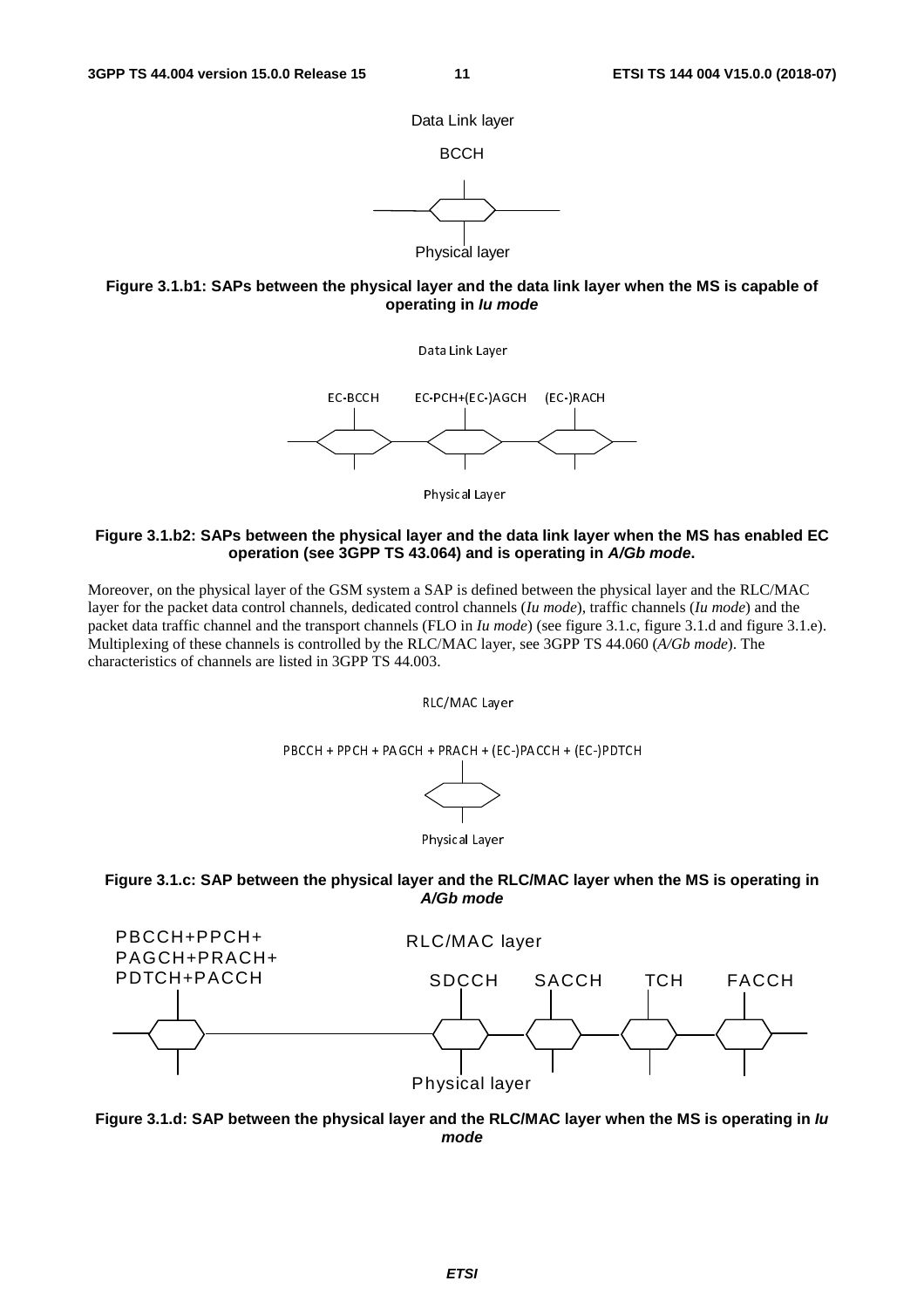

**Figure 3.1.e: SAP between the physical layer and the RLC/MAC layer when the MS is operating in** *Iu mode* **with FLO** 

### 3.2 Service of the physical layer

The physical layer offers a transmission service on a limited set of logical channels. Additionally with FLO in *Iu mode*, the physical layer offers a transmission service on transport channels. The BS and MS access capabilities and the characteristics of logical channels (SAPs) are defined in 3GPP TS 44.003.

NOTE: Between 3GPP TS 44.003 and the 3GPP TS 45.0xx series there is a slight difference in terminology. The "channels" mentioned in 3GPP TS 44.003 are "logical channels" according to the 3GPP TS 45.0xx series (especially 3GPP TS 45.002). The "CCCH", a channel name commonly used in the 3GPP TS 44.0xx series, covers the logical channels of the type RACH, PCH and AGCH. Similarly, the "PCCCH" covers the logical channels of the type PPCH, PAGCH and PRACH.

For an MS operating in *A/Gb mode*, logical channels are multiplexed on physical channels. Physical channels are the units scheduled on the radio medium. Some are reserved by the network for common use (e.g. a combination of CCCH and BCCH), others are assigned to dedicated connections with MSs (dedicated physical channels), or are assigned to a shared usage between MSs for packet switched data traffic (packet data physical channels). In time, the combination of logical channels used on an assigned physical channel may change. Allowed combinations of logical channels on a physical channel are defined in 3GPP TS 44.003. Data on SAPs of control channels is exchanged in discrete blocks with a size of 23 or 21 (SACCH) octets. Data on a SAP of packet data traffic channels is exchanged in discrete blocks with a size dependent on the block type (see clause 7).

For an MS operating in *Iu mode*, logical channels are multiplexed on basic physical subchannels. Basic physical subchannels are the units scheduled on the radio medium. Some basic physical channels are reserved by the network for common use (e.g. BCCH); dedicated basic physical subchannels are assigned to dedicated connections with MSs, shared basic physical subchannels are assigned to a shared usage between MSs for packet switched data traffic. In time, the combination of logical channels used on an assigned basic physical subchannel may change. Allowed combinations of logical channels on a basic physical subchannel are defined in 3GPP TS 44.003. Data on SAPs of control channels is exchanged in discrete blocks with a size of 23 or 21 (SACCH) octets. Data on a SAP of packet data traffic channels is exchanged in discrete blocks with a size dependent on the block type (see clause 7).

For an MS operating in *Iu mode* with FLO, transport channels are multiplexed on dedicated basic physical subchannels. The combination of transport channels used on an assigned basic physical subchannel may change in time. Data on SAPs of transport channels is exchanged in discrete transport blocks.

Synchronization between layer 1 and layer 2 (data link layer) is provided for piggy-backing of RR (receive ready) frames, and the starting of timers (T200). See also 3GPP TS 44.006. Synchronization between the physical layer and the RLC/MAC layer is provided for the handling of timers, and the multiplexing of logical channels. See also 3GPP TS 44.060 (*A/Gb mode*).

#### **- Error detection:**

The physical layer offers an error protected transmission service, it includes error detection functions and to a lower level, error correction functions. Erroneous received frames are not offered to the data link layer or the RLC/MAC layer. The probability of one or more errors in a physical block transferred by the physical layer is defined in 3GPP TS 45.005. Due to not specified methods of quality detection, the probability of residual errors in transferred blocks may vary between implementations.

#### **- Encryption:**

Security related functions implemented at the physical layer are described in 3GPP TS 43.020.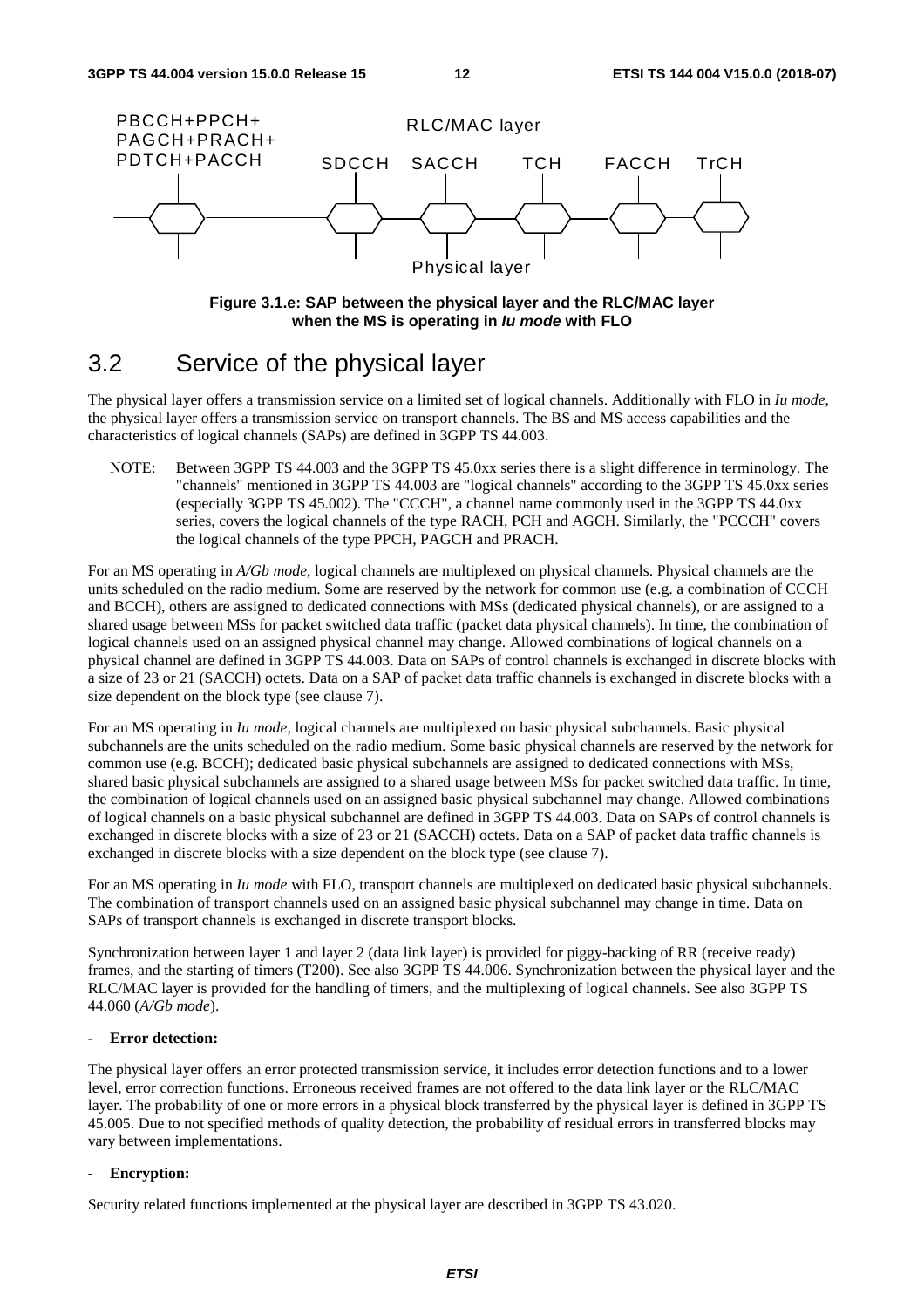An overview of the functions specified in the 45-series which create the service of the physical layer can be found in 3GPP TS 45.001.

### 3.2.1 Specific services of the physical layer in the MS

The access capability service of the physical layer in the MS differs depending on the nature of the channel (traffic, packet data traffic or broadcast/common channels).

#### **- Establishment of dedicated physical channels (***A/Gb Mode***):**

Establishment of dedicated physical channels on the physical layer is controlled by the radio resources management of layer 3 (3GPP TS 44.018). During operation on a dedicated physical channel, the physical layer measures the signals of neighbouring base stations and the signal quality of the used dedicated physical channel. Measurements are transferred to layer 3, measurement control information is offered by layer 3.

#### **- Establishment of dedicated basic physical subchannels (***Iu mode***):**

Establishment of dedicated basic physical subchannels on the physical layer is controlled by the radio resources management of layer 3 (3GPP TS 44.018. During operation on a dedicated basic physical subchannel, the physical layer measures the signals of neighbouring base stations and the signal quality of the used dedicated basic physical subchannel. Measurements are transferred to layer 3, measurement control information is offered by layer 3.

#### Establishment of packet data physical channels (*A/Gb mode*):

Establishment of packet data physical channels on the physical layer is controlled by the radio resource management of layer 3. Packet access and the reservation of radio resource on packet data physical channels is controlled by the RLC/MAC layer in co-operation with layer 3 (3GPP TS 44.060). During operation on packet data physical channels, the physical layer measures the signals of neighbouring base stations and the signal quality of the used packet data physical channel. Measurements are transferred to layer 3, measurement control information is offered by layer 3.

#### Establishment of shared basic physical subchannels (*Iu mode*):

Establishment of shared basic physical subchannels on the physical layer is controlled by the radio resource management of layer 3. Packet access and the reservation of radio resource on shared basic physical subchannels is controlled by the RLC/MAC layer in co-operation with layer 3. During operation on shared basic physical subchannels, the physical layer measures the signals of neighbouring base stations and the signal quality of the used shared basic physical subchannel. Measurements are transferred to layer 3, measurement control information is offered by layer 3.

#### **- cell/PLMN selection in idle mode or in packet mode:**

In idle mode or in packet mode, the physical layer selects the best cell with its BCCH/CCCH in close co-operation with layer 3, meeting requirements for PLMN selection specified in 3GPP TS 22.011. The idle mode procedures are not modelled within the present document. Examples of procedures for cell selection are described in 3GPP TS 45.008. The physical layer performs automatic crossover.

# 4 Primitives of the physical layer

The Physical layer interacts with other entities as illustrated in figure 2.1. The interactions with the data link layer of Dm channels and the interactions with the RLC/MAC layer of packet data physical channels (*A/Gb mode*), shared or dedicated basic physical subchannels (*Iu mode*) are shown in terms of primitives where the primitives represent the logical exchange of information and control between the physical layer and adjacent layers. They do not specify or constrain implementations. The interactions between the physical layer and layer 1 entities for Bm/Lm channels are for further study. For the physical layer two sets of primitives are defined:

#### **- Primitives between physical layer and data link layer and RLC/MAC layer respectively:**

PH - Generic name - Type: Parameters.

#### **- Primitives between layer 1 and the RR-management layer 3 entity:**

MPH - Generic name - Type: Parameters.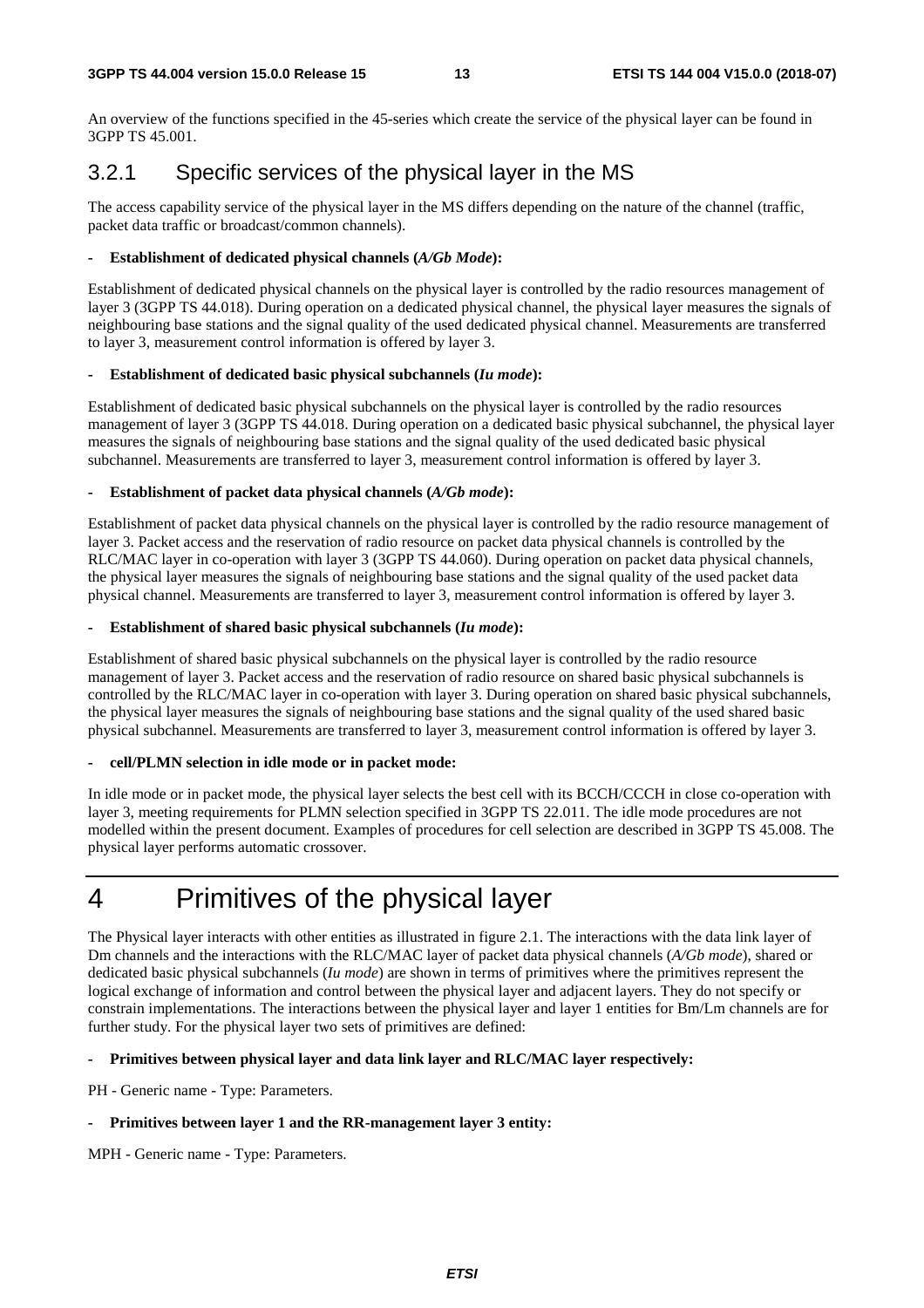### 4.1 Generic names of primitives between layers 1 and 2 for the transfer of layer 2 frames and RLC/MAC blocks

The following primitive generic names are defined on the SAPs between the physical layer and the data link layer:

a) PH-DATA:

 The PH-DATA primitives are used on a SAP to pass message units containing frames used for data link layer and RLC/MAC layer respective peer-to-peer communications to and from the physical layer.

b) PH-RANDOM ACCESS:

 The PH-RANDOM ACCESS (PH-RA) primitives are used on the SAP of the RACH and the PRACH to request and confirm (in the MS) the sending of a random access frame and to indicate (in the network) the arrival of a random access frame. For MS operating in *A/Gb mode*, the random access protocols are specified in 3GPP TS 44.018 and 3GPP TS 44.060 respectively.

c) PH-CONNECT:

 The PH-CONNECT primitive is used on a SAP to indicate that the physical connection on the corresponding control channel or packet data physical channel (*A/Gb mode*) or shared basic physical subchannel (*Iu mode*) has been established.

#### d) PH-READY-TO-SEND:

 The PH-READY-TO-SEND primitive is used by the physical layer to trigger, if applicable, piggy backing, the start of timer for the data link layer or the RLC/MAC layer and the forwarding a data unit to the physical layer. It is passed to the upper layer just before a new physical block is transmitted.

e) PH-EMPTY-FRAME:

 The PH-EMPTY-FRAME primitive can be used by the data link layer and the RLC/MAC layer to indicate that no frame has to be transmitted after receiving the PH-READY-TO-SEND primitive. It enables polling of several upper layer entities by the physical layer and support DTX.

### 4.2 Generic names of primitives between layer 1 and the RR-management entity of layer 3

The following primitive generic name is defined between layer 1 and the RR-management entity of layer 3:

- MPH-INFORMATION:

 MPH-INFORMATION (MPH-INFO) primitives are used for the control of the physical layer by the RR-management of layer 3. This information activates and deactivates, configures and deconfigures, through connects and disconnects physical, logical and transport channels. It is also used for the transfer of measurements and measurement control information from layer 1 to layer 3.

### 4.3 Primitive types

The primitive types defined in the present document are:

a) REQUEST:

The REQUEST primitive type is used when a higher layer is requesting a service from a lower layer.

b) INDICATION:

 The INDICATION primitive type is used by a layer providing a service to notify the next higher layer of activities in the layer. This activities are directly related to the occurrence of a REQUEST primitive on the peer-protocol side.

c) RESPONSE: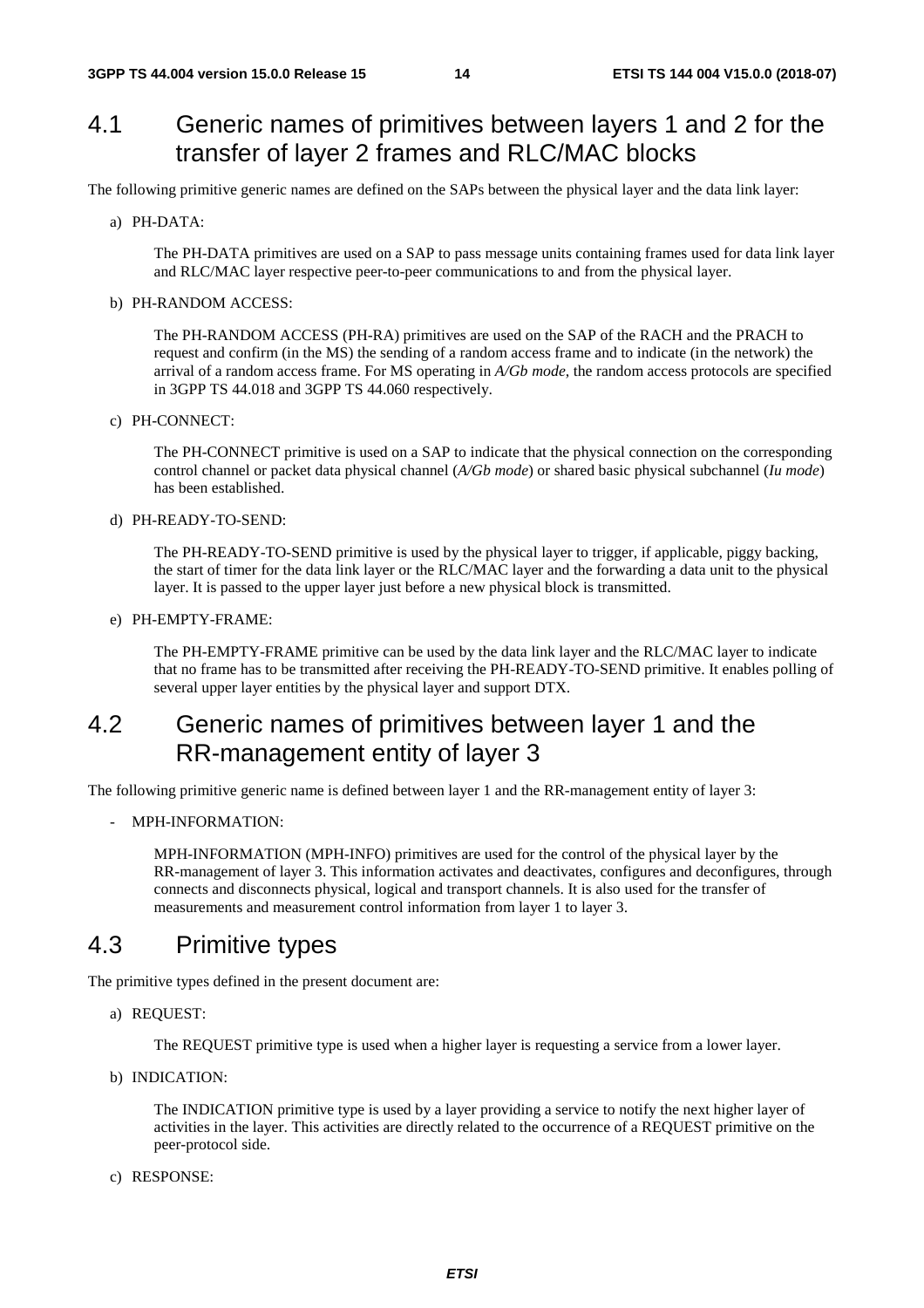The RESPONSE primitive type is used by a layer to acknowledge receipt from the INDICATION primitive type.

d) CONFIRM:

 The CONFIRM primitive type is used by the layer providing the requested service to confirm that the activity has been completed.

### 4.4 Parameter definition

Primitives contain a variable amount of parameters. The primitives with included parameters are listed in table 4.1.

**Table 4.1: Primitives of the physical layer** 

|                             |           |                   |                                       | message unit              |                            |                    |                |                    |  |
|-----------------------------|-----------|-------------------|---------------------------------------|---------------------------|----------------------------|--------------------|----------------|--------------------|--|
|                             |           |                   |                                       |                           | channel control parameters |                    |                |                    |  |
|                             |           |                   |                                       |                           |                            | system information |                |                    |  |
|                             |           |                   |                                       |                           |                            |                    |                | absolute frame No. |  |
| primitive                   |           | entity            | direction                             |                           |                            |                    |                | measurement        |  |
|                             |           |                   |                                       |                           |                            |                    |                |                    |  |
| MPH-INFO-REQ                | MS/BS     | RR(L3)            | PH(L1)                                |                           | $\pmb{\mathsf{x}}$         | $\pmb{\mathsf{x}}$ |                |                    |  |
| MPH-INFO-CON                | MS/BS     | PH(L1)            | RR(L3)                                |                           | X                          | $\pmb{\mathsf{x}}$ |                |                    |  |
| MPH-INFO-IND                | MS/BS     | PH(L1)            | RR(L3)                                |                           | X                          | $\pmb{\times}$     |                | $\pmb{\mathsf{X}}$ |  |
| PH-CONNECT-IND              | MS/BS     | PH(L1)            | DL(L2)<br>RLC/MAC                     |                           | X                          |                    |                |                    |  |
| PH-READY-TO-<br><b>SEND</b> | MS/BS     | PH(L1)            | DL(L2)<br>RLC/MAC                     |                           | X                          |                    | X              |                    |  |
| PH-EMPTY-FRAME              | MS/BS     | DL(L2)<br>RLC/MAC | PH(L1)                                |                           | X                          |                    |                |                    |  |
| PH-DATA-REQ                 | MS/BS     | DL(L2)<br>RLC/MAC | PH(L1)                                | $\mathsf{x}$              | X                          |                    |                |                    |  |
| PH-DATA-IND                 | MS/BS     | PH(L1)            | DL(L2)<br>$\mathsf{RLC}/\mathsf{MAC}$ | $\mathsf{x}$              | X                          |                    |                | $\pmb{\mathsf{x}}$ |  |
| PH-RA-REQ                   | <b>MS</b> | DL(L2)<br>RLC/MAC | PH(L1)                                | $\pmb{\times}$            |                            |                    |                |                    |  |
| PH-RA-IND                   | <b>BS</b> | PH(L1)            | DL(L2)<br>RLC/MAC                     | $\pmb{\times}$            |                            |                    | X              |                    |  |
| PH-RA-CON                   | MS        | PH(L1)            | DL(L2)<br><b>RLC/MAC</b>              | $\boldsymbol{\mathsf{x}}$ |                            |                    | $\pmb{\times}$ |                    |  |

Parameters involved in the primitive exchange with the physical layer are:

a) Message unit:

 The message unit contains peer-to-peer information of a layer. It is transferred by the physical layer to the peer layer.

b) Channel control parameters:

 These parameters contain information for channel control, specified in 3GPP TS 44.018 and 3GPP TS 44.060 for MS operating in *A/Gb mode*.

c) System information: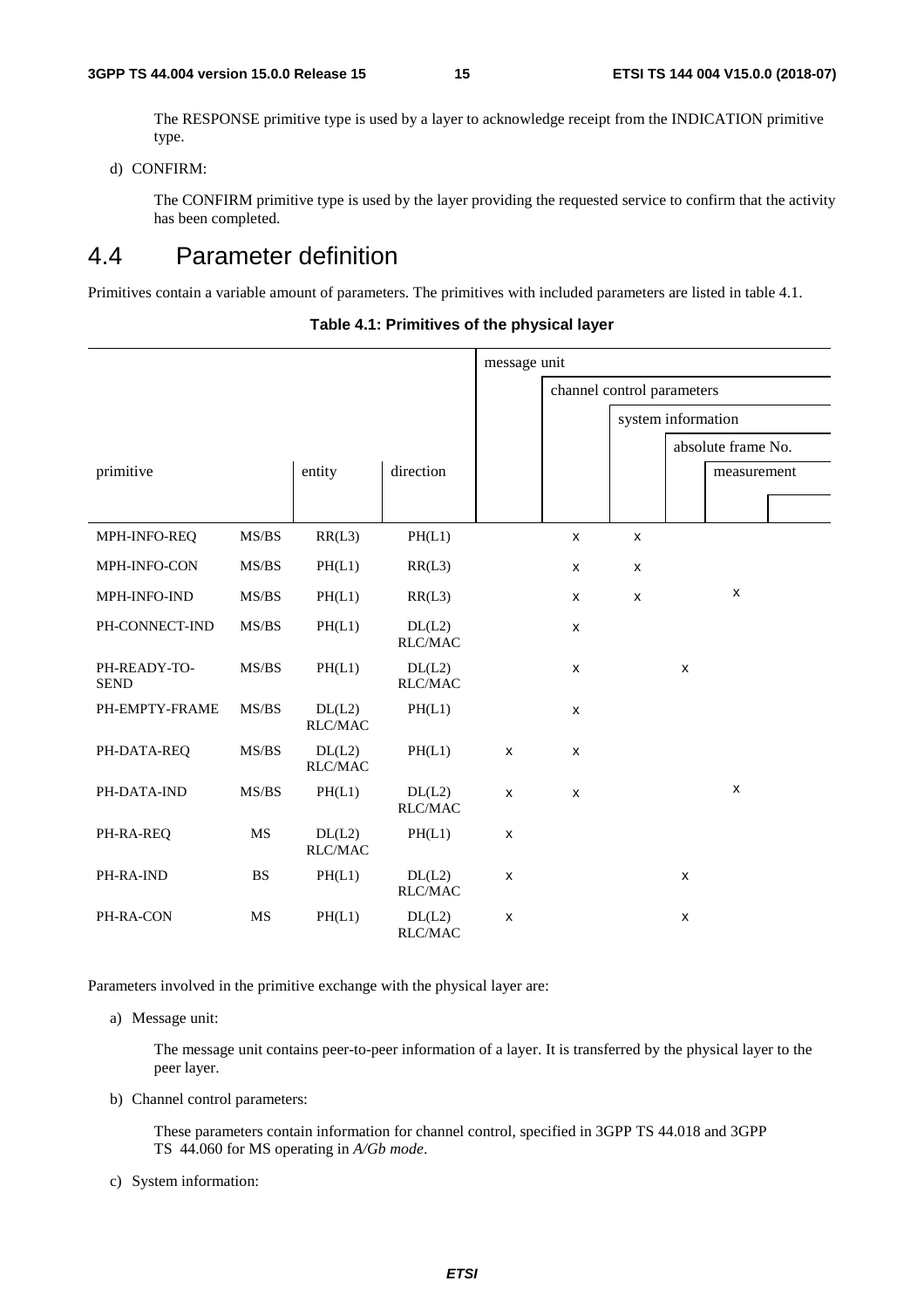This information is exchanged in the cell/PLMN selection procedures. It may also contain control information for DRX (sleep mode, see 3GPP TS 43.013).

d) Absolute Frame Number:

 The absolute frame number is used (in combination with a random access identifier) to uniquely identify a random access.

e) Measurements:

 This parameter is used to report the quality of a dedicated physical channel (MS and network) and to report the quality of surrounding BCCH carriers (MS only).

### 5 Physical layer procedures

### 5.0 General

The main body of physical layer procedures is specified in 3GPP TS 44.018 and 3GPP TS 44.060 for MS operating in *A/Gb mode*, and 3GPP TS 45.008.

### 5.1 States of the physical layer

In the physical layer of the MS the following states are defined:

NULL: the equipment is switched off;

SEARCHING BCH: the physical layer tracks the best BCCH;

- BCH: the physical layer listens to a BCCH/CCCH, PBCCH/PCCCH or EC-BCCH/EC-CCCH and is able to do random access;
- TUNING DCH: For MS operating in *A/Gb mode* the physical layer seizes on a respective dedicated physical channel or packet data physical channel; for MS operating in *Iu mode* the physical layer seizes on a basic physical subchannel;
- DCH: For MS operating in *A/Gb mode* the physical layer has seized a respective dedicated physical channel or packet data physical channel and may establish and through connect logical channels; For MS operating in *Iu mode* the physical layer has seized a basic physical subchannel and may establish and through connect logical channels.
- NOTE: BCH = Bcch/ccch physical CHannel, pbcch/pccch or ec-bcch/ec-ccch physical channel; DCH = Dedicated physical CHannel or packet data physical channel for MS operating in *A/Gb mode*; Dedicated basic physical subCHannel or shared basic physical subchannel for MS operating in *Iu mode*.

Figure 5.1 gives a general state diagram of the physical layer. All state transitions of the physical layer are controlled by MPH-INFORMATION primitives.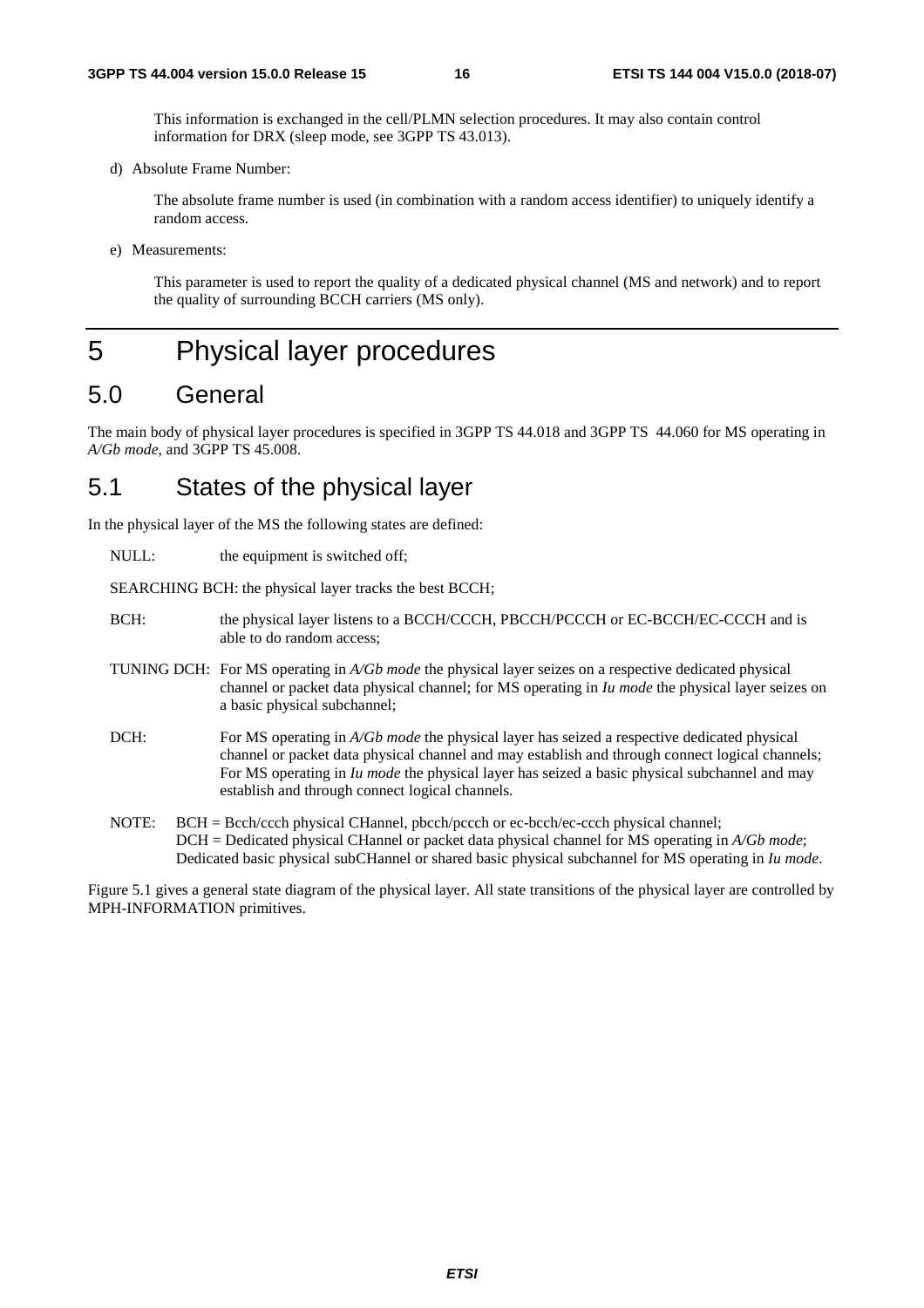

**Figure 5.1: States of the physical layer in the MS** 

The states of the physical layer in the network are not specified. The states in the network will reflect the other characteristics of operation on channels.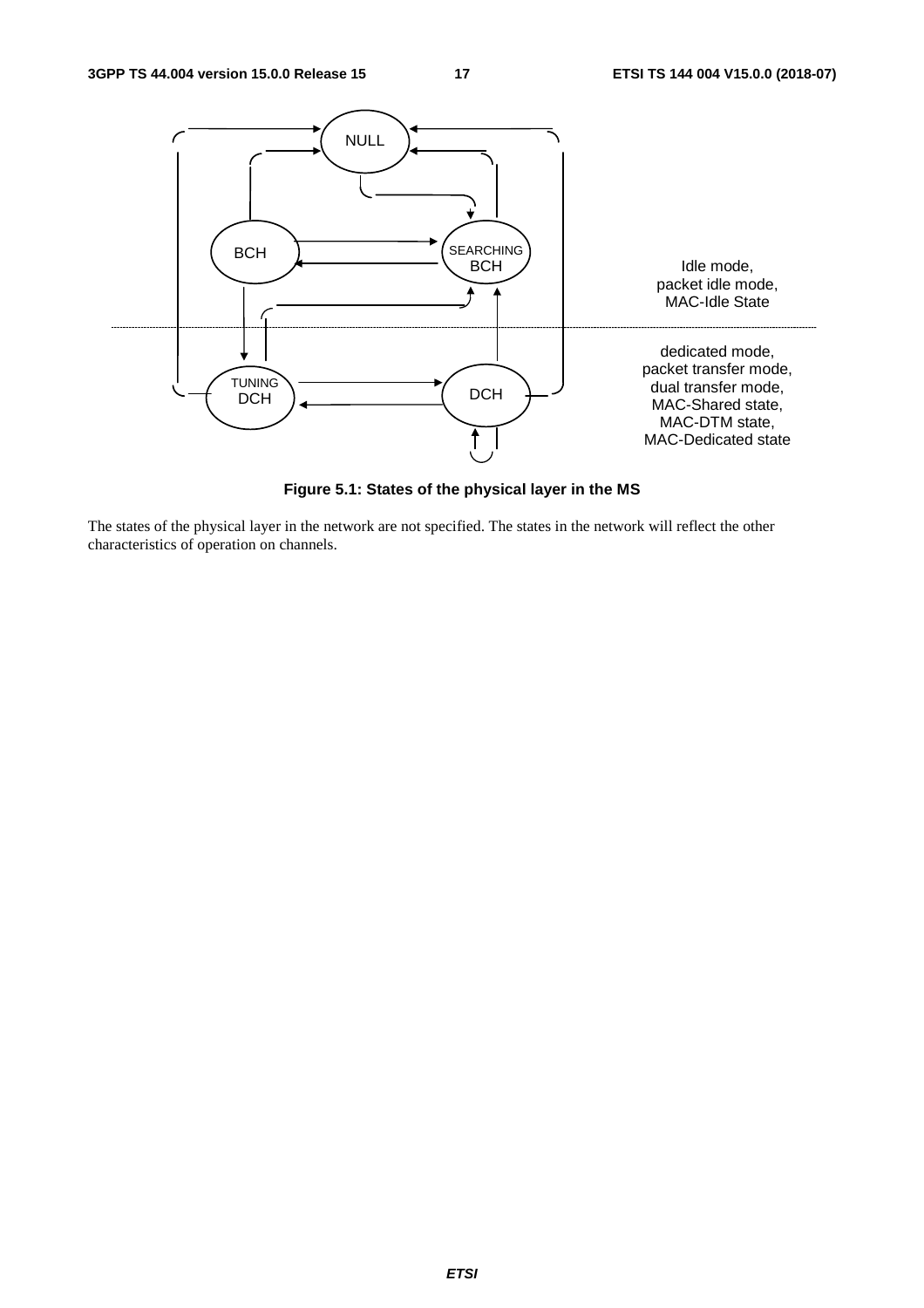## 5.2 Control procedures

Requirements and examples of procedures for idle mode and for packet mode operation of the MS are specified in 3GPP TS 22.011 and 45.008. In the idle mode and packet mode procedures the physical layer tracks the best cell and may tune on their BCCH/PBCCH/EC-BCCH in order to enable layer 3 to read the system information of the BCCH/PBCCH/EC-BCCH. This system information of the BCCH/PBCCH/EC-BCCH is used in the selection process.

### 5.3 Physical layer interface procedures

Three types of primitives are defined for the communication between the physical layer and the data link layer both in the MS and the network. When a control channel, packet data physical channel (*A/Gb mode*), or a shared basic physical subchannel (*Iu mode*) is being established, a PH-CONNECT-INDICATION is offered to the data link layer or the RLC/MAC layer, the one which is applicable, on the corresponding SAP. On an established full duplex control channel (DCCHs) in both MS and network, on an established packet data physical channel (*A/Gb mode*), or a shared basic physical subchannel (*Iu mode*) or on the established BCCH/CCCH in the MS, physical blocks received correctly are offered on the corresponding SAP in PH-DATA-INDICATION primitives. On a full duplex control channel (DCCHs) or on the BCCH/CCCH in the network, the data link layer will offer physical blocks to be transmitted in PH-DATA-REQUEST primitives. On a packet data physical channel (*A/Gb mode*) or shared basic physical subchannel (*Iu mode*), the RLC/MAC layer will offer physical blocks to be transmitted in PH-DATA-REQUEST primitives.

In the MS in idle mode or in packet idle mode, random accesses on RACH, on PRACH or on EC-RACH can be offered in PH-RANDOM ACCESS-REQUEST primitives. The physical layer of the MS will perform a random access as soon as possible. The physical layer of the MS will confirm the data link layer or the RLC/MAC layer, the one which is applicable, the transmission of the random access attempt in a PH-RANDOM ACCESS-CONFIRM. This confirmation contains the absolute frame number in which the random access is transmitted. The physical layer of the BS offers correctly received random accesses to the data link layer or the RLC/MAC layer, the one which is applicable, in a PH-RANDOM ACCESS-INDICATION. This indication contains the absolute frame number in which the random access is received.

# 6 Physical layer protocol header

### 6.0 General

The physical layer implements a peer-to-peer protocol for the control of timing advance, power control and Repeated SACCH at the operation on dedicated physical channels (*A/Gb mode*) or dedicated basic physical subchannels (*Iu mode*), and further, for the control of timing advance at the operation on packet data physical channels (*A/Gb mode*) or shared basic physical subchannels (*Iu mode*). For this purpose a two octet physical header is defined on all blocks transferred via the SACCH, a logical channel always present on a dedicated physical channel (*A/Gb mode*) or dedicated basic physical subchannel (*Iu mode*). Further more, a 16 octet information field is defined on downlink blocks transferred via the PTCCH, a logical channel present on a packet data physical channel (*A/Gb mode*) or shared basic physical subchannel (*Iu mode*).

### 6.1 Physical layer protocol fields and procedures

Procedures for handling the ordered and actual power level fields are specified in 3GPP TS 45.005 and 45.008. The ordered MS power level field and the actual MS power level field are coded as the binary representation of the "power control level", see 3GPP TS 45.005.

Procedures for handling the ordered and actual timing advance fields are specified in 3GPP TS 45.010. The numbers corresponding to the timing advance steps in 3GPP TS 45.010 are included binary coded in the 7 bit or in case of GSM 400 8 bit ordered and actual timing advance fields of the physical layer header.

For all the bands except GSM 400, the values 0 to 63 are valid TA values. The bit pattern "1111111" indicates that the field does not contain a timing advance value. All other bit combinations (64 to 126 decimal) are reserved. For all bands except GSM 400 bit 8 is set to spare.

For GSM 400, the values 0 to 219 decimal are valid TA values. The bit pattern "11111111" indicates that the field does not contain a timing advance value. The remaining values 220 to 254 are reserved.

A MS in packet transfer mode (*A/Gb mode*) or MAC-shared state (*Iu mode*) which is assigned a TAI shall, when receiving a PTCCH downlink block on the packet data physical channel (*A/Gb mode*) or shared basic physical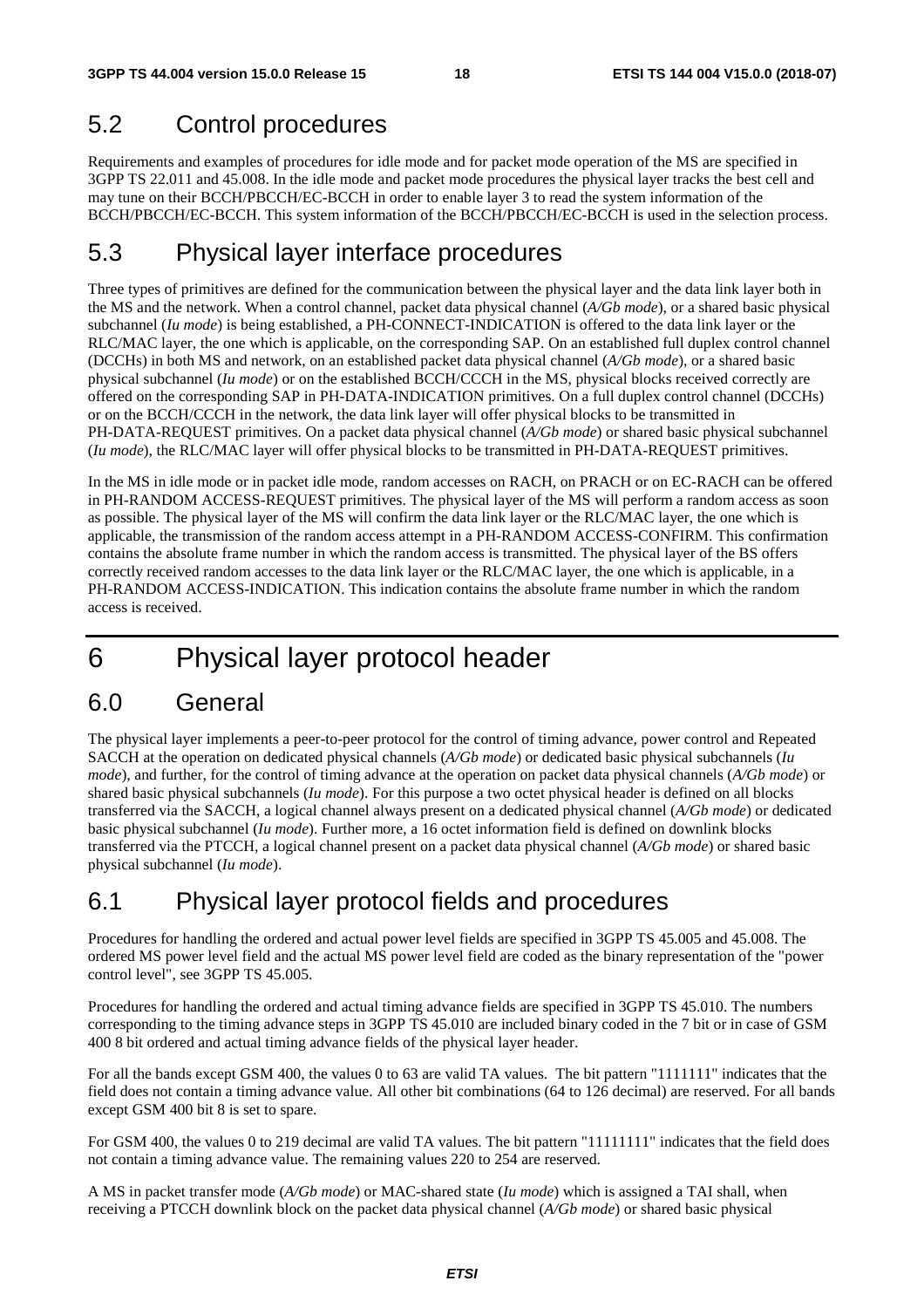subchannel (*Iu mode*) containing PACCH, read the corresponding ordered timing advance field in that PTCCH block. The ordered timing advance fields corresponding to other TAIs than the assigned one shall be ignored.

Procedures for handling the FPC\_EPC (Fast Power Control/Enhanced Power Control) field (bit 6 of octet 1 in the SACCH downlink block) are specified in 3GPP TS 45.008 and 3GPP TS 48.058. The FPC\_EPC field has different interpretation depending on the channel mode of the channel to which the SACCH is associated, and whether that channel is in EPC mode..

If the channel mode is such that FPC may be used, the FPC\_EPC field indicates whether Fast Measurement Reporting and Power Control mechanism is used. It is coded as follows:

Value:

- 0 Fast Power Control not in use,
- 1 Fast Power Control in use.

If the channel is in EPC mode, the FPC\_EPC field indicates whether EPC procedures are used for MS (uplink) power control. It is coded as follows:

Value:

- 0 EPC not in use for MS power control,
- 1 EPC in use for MS power control.

If the channel mode is such that FPC may not be used and the channel is not in EPC mode, the MS shall ignore the value of the FPC\_EPC field.

Procedures for handling the SRO (SACCH Repetition Order) and the SRR (SACCH Repetition Request) fields are specified in 3GPP TS 44.006. They are coded as follows:

Value:

- 0 Repeated SACCH not required
- 1 Repeated SACCH required

## 7 Block transmission

### 7.0 General

The format of the blocks transmitted on the physical interface depends on the mode (*A/Gb* or *Iu mode*) in which the MS is connected to the network, as specified in this section.

### 7.1 SACCH downlink block format

### 7.1.1 *A/Gb mode*

The 23 octets of SACCH blocks are used in the downlink in the following way:

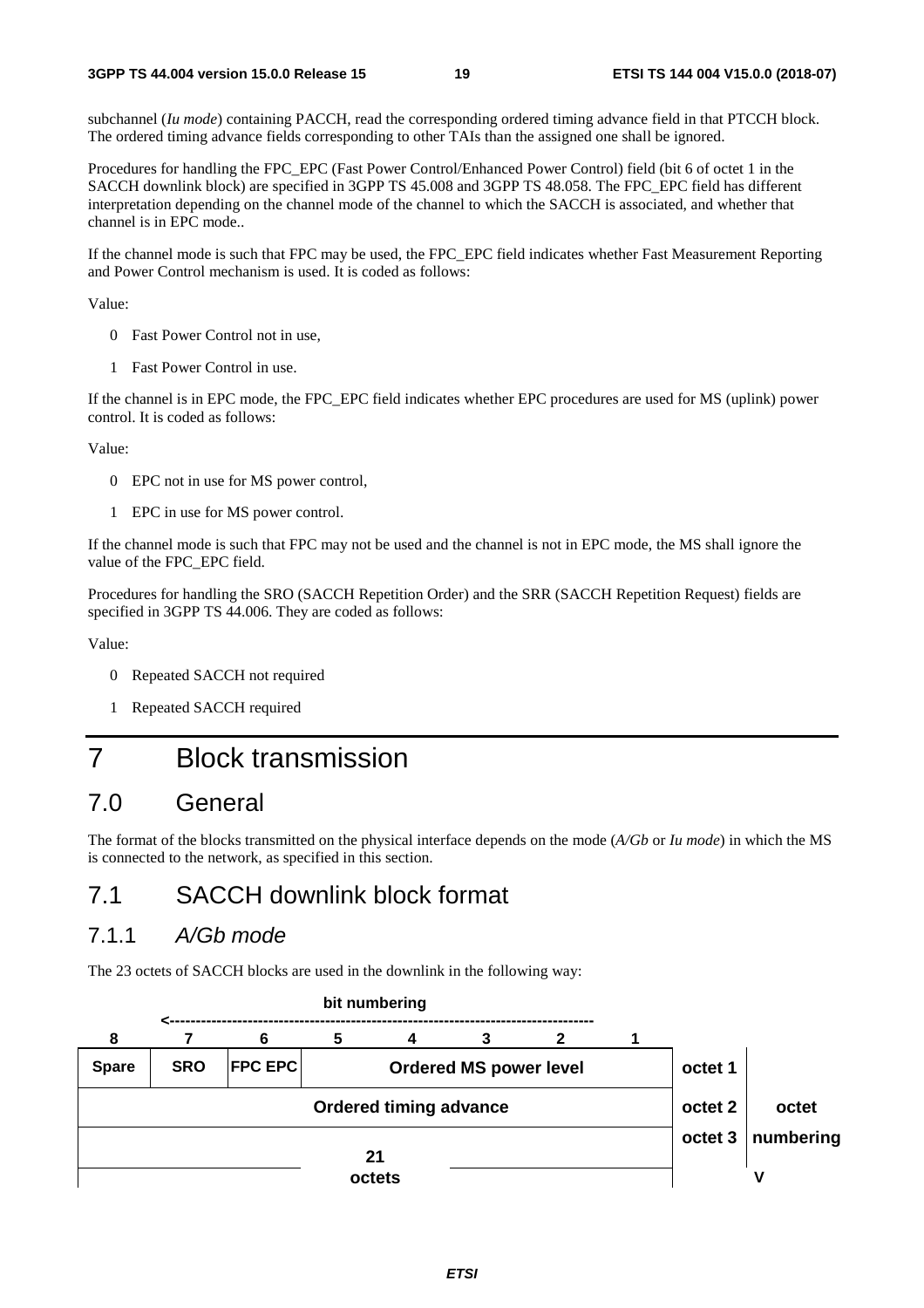| $\blacksquare$<br>۰.<br>$\blacksquare$<br>۰.<br>$\blacksquare$<br>- 4 |                  |          |
|-----------------------------------------------------------------------|------------------|----------|
|                                                                       | layer 2<br>frame |          |
|                                                                       |                  | octet 23 |

#### **Figure 7.1.1: SACCH downlink block format for MS operating in** *A/Gb mode*

### 7.1.2 *Iu mode*

The 23 octets of SACCH blocks are used in the downlink in the following way:



#### **bit numbering**

NOTE: The numbering convention specified in 3GPP TS 44.060 applies.

#### **Figure 7.1.2: SACCH downlink block format for MS operating in** *Iu mode*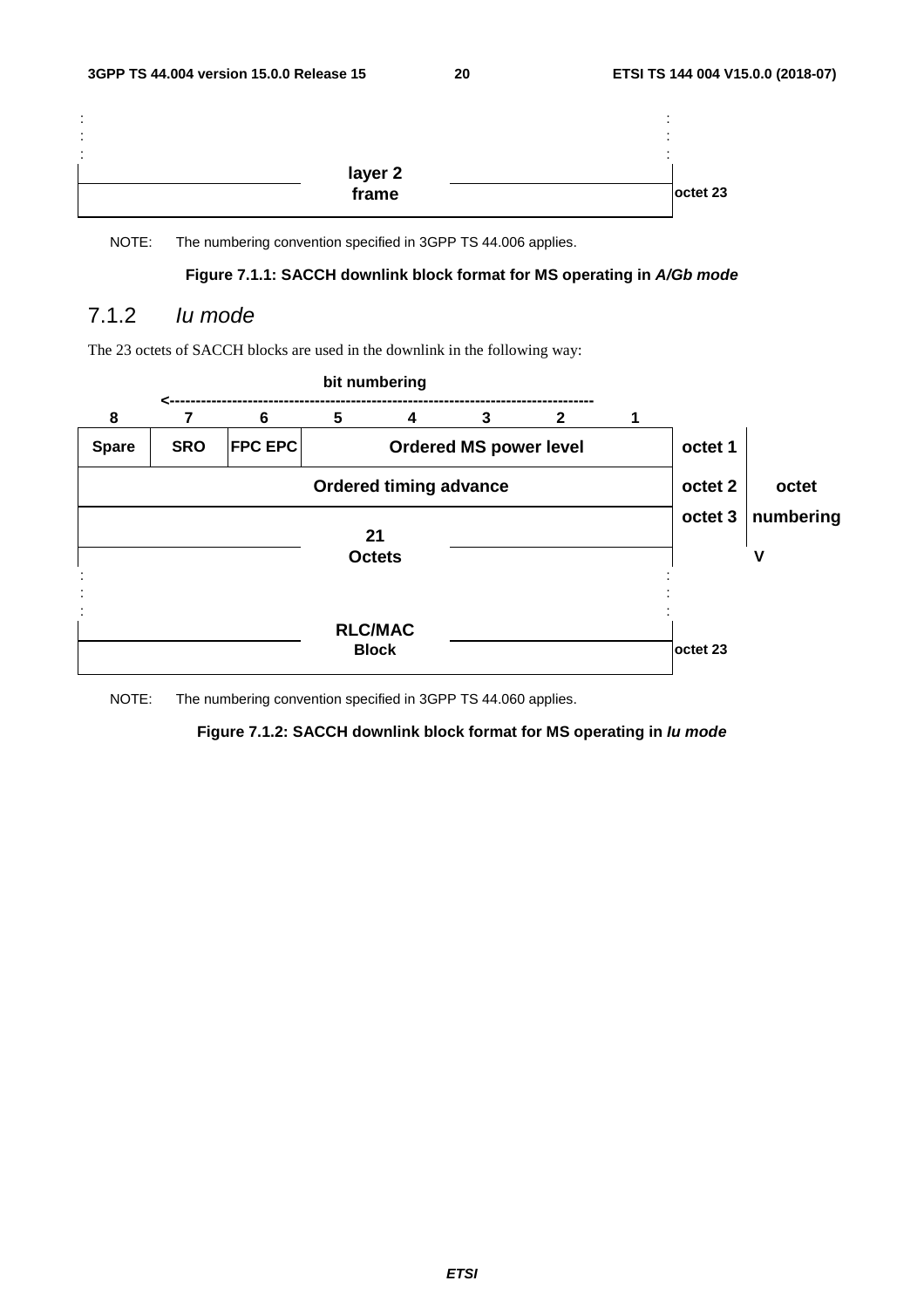## 7.2 SACCH uplink block format

### 7.2.1 *A/Gb mode*

The 23 octets of SACCH blocks are used in the uplink in the following way:



NOTE: The numbering convention specified in 3GPP TS 44.006 applies.

#### **Figure 7.2.1: SACCH uplink block format for MS operating in** *A/Gb mode*

### 7.2.2 *Iu mode*

The 23 octets of SACCH blocks are used in the uplink in the following way:



NOTE: The numbering convention specified in 3GPP TS 44.060 applies.

#### **Figure 7.2.2: SACCH uplink block format for MS operating in** *Iu mode*

7.3 FACCH/SDCCH/CCCH/BCCH/CBCH downlink block format

### 7.3.1 CCCH/BCCH/CBCH downlink block format

The 23 octets blocks are used in the downlink in the following way:

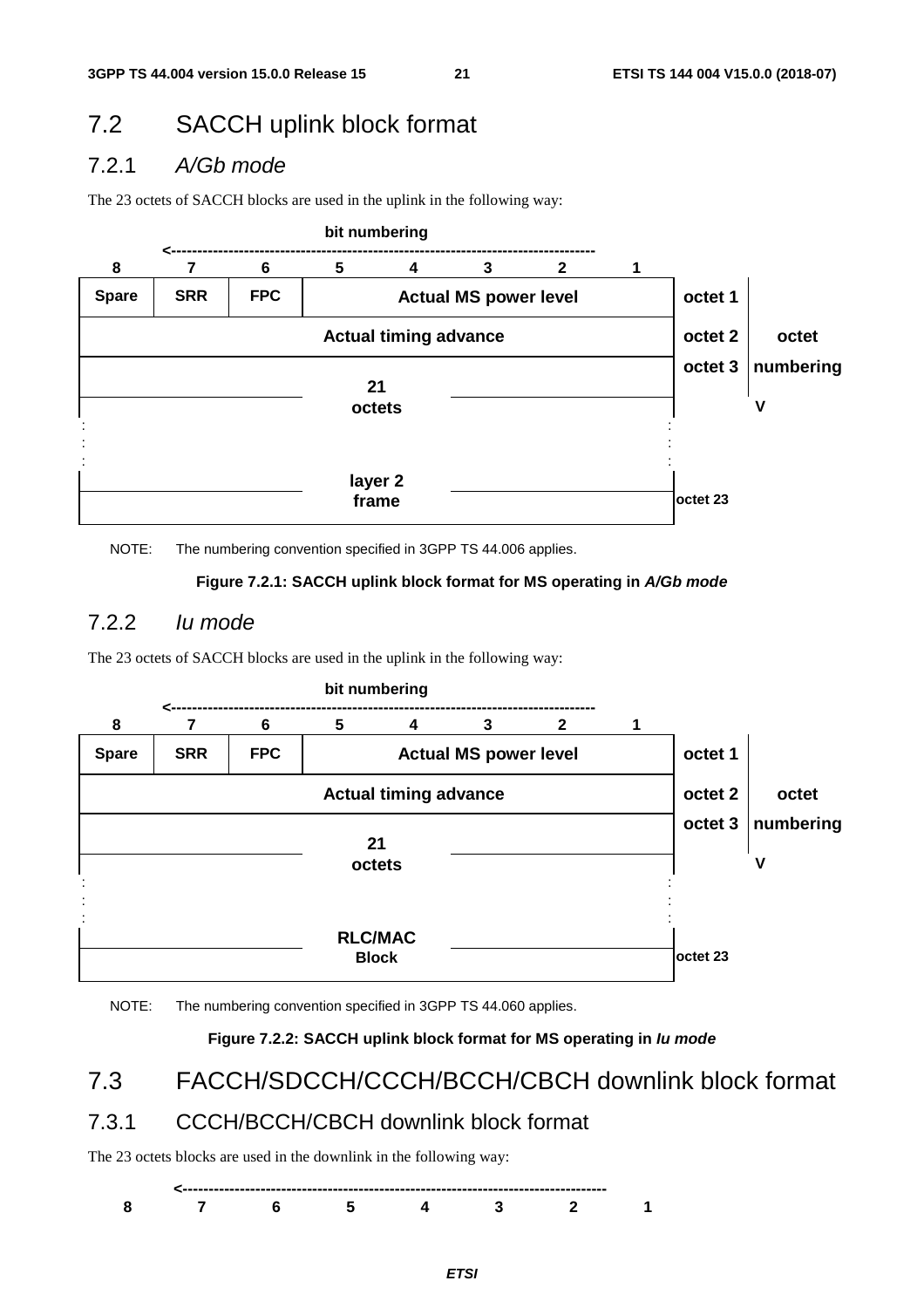

#### **Figure 7.3.1: BCCH/CCCH/CBCH downlink block format**

### 7.3.2 FACCH/SDCCH downlink block format

#### 7.3.2.1 *A/Gb mode*

The 23 octets blocks are used in the downlink in the following way:



NOTE: The numbering convention specified in 3GPP TS 44.006 and 3GPP TS 44.012 applies.

#### **Figure 7.3.2.1: FACCH/SDCCH downlink block format for MS operating in** *A/Gb mode*

#### 7.3.2.2 *Iu mode*

The 23 octets blocks are used in the downlink in the following way:



NOTE: The numbering convention specified in 3GPP TS 44.060 applies.

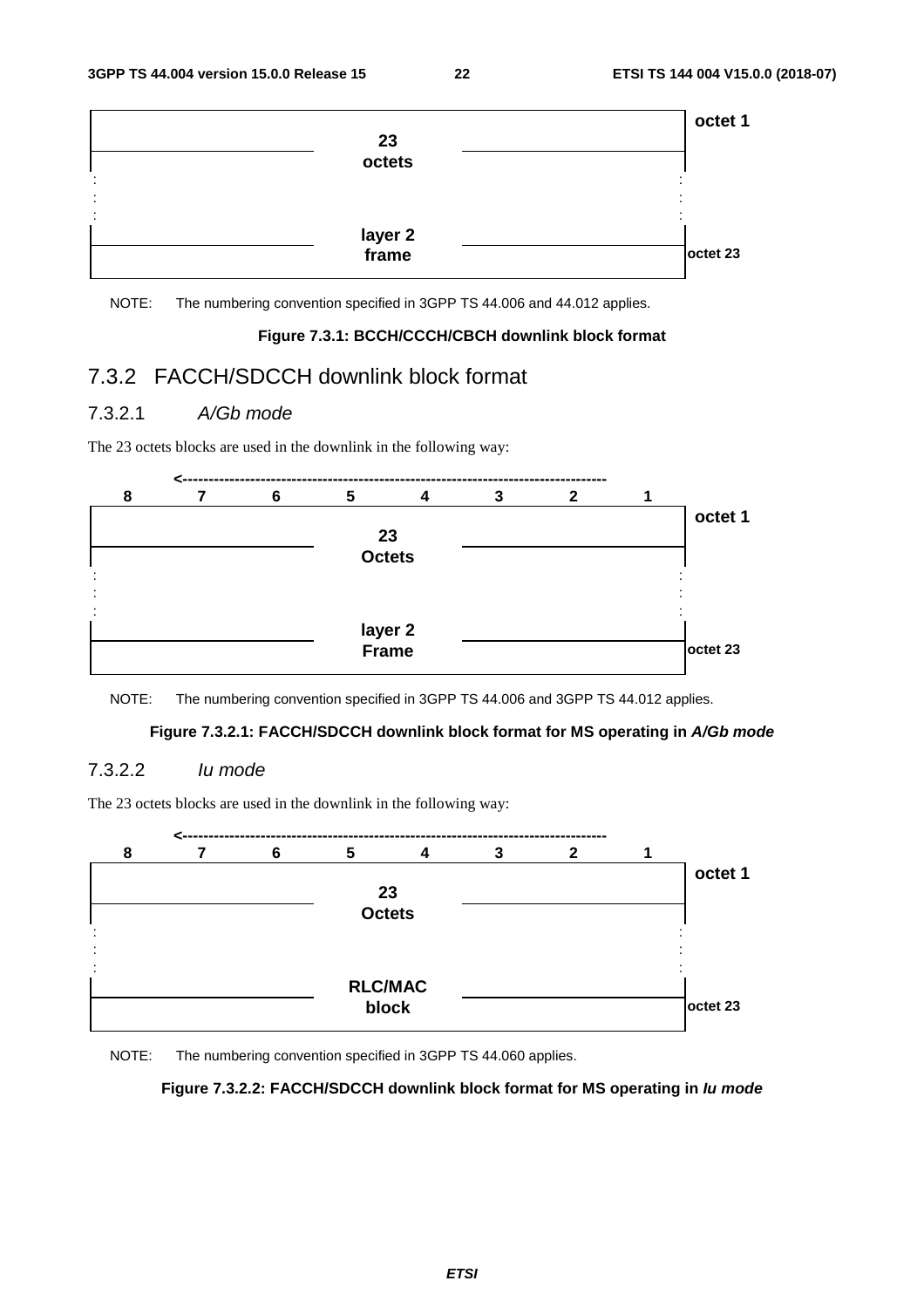## 7.4 FACCH/SDCCH uplink block format

### 7.4.1 *A/Gb mode*

The 23 octets blocks are used in the uplink in the following way:



NOTE: The numbering convention specified in 3GPP TS 44.006 applies.

#### **Figure 7.4.1: FACCH/SDCCH uplink block format for MS operating in** *A/Gb mode*

### 7.4.2 *Iu mode*

The 23 octets blocks are used in the uplink in the following way:



NOTE: The numbering convention specified in 3GPP TS 44.060 applies.

#### **Figure 7.4.2: FACCH/SDCCH uplink block format for MS operating in** *Iu mode*

### 7.4a RACH uplink / Uplink access burst block format

Two alternative RACH uplink / Uplink access burst block formats are specified. The 8 bit (1 octet) blocks are used in the uplink in the following way:



NOTE: The numbering convention specified in 3GPP TS 44.018 applies.

#### **Figure 7.4a.a: 8 bit RACH uplink / Uplink access burst block format**

The 11 bit blocks are used in the uplink in the following way:

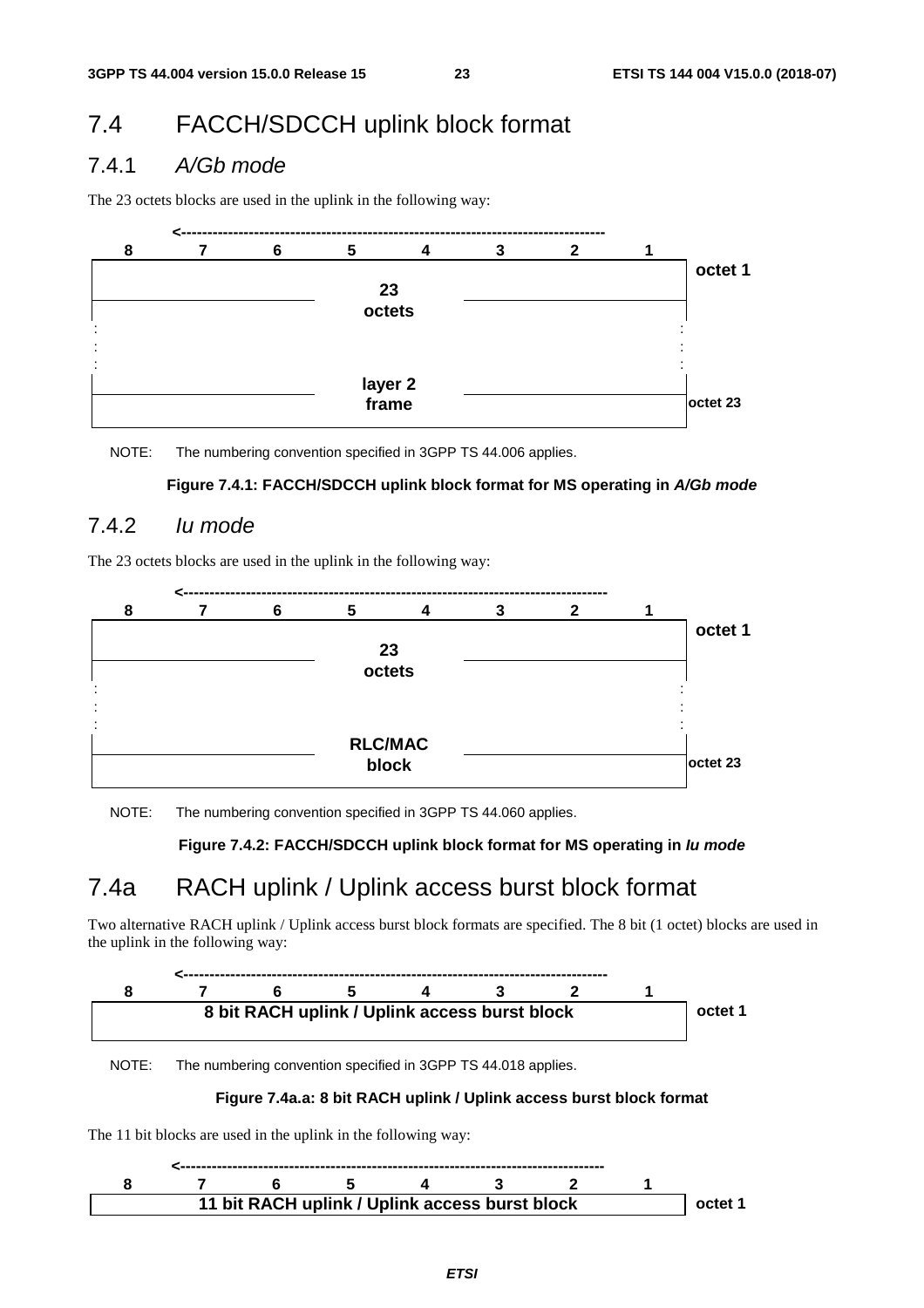**octet 2**

NOTE: The numbering convention specified in 3GPP TS 44.060 applies.

#### **Figure 7.4a.b: 11 bit RACH uplink / Uplink access burst block format**

## 7.5 PBCCH/PCCCH downlink/PACCH block format

The 184 bit (23 octets) blocks, or 187 bit blocks in case an eTFI is included in a downlink PACCH block, are used in the following way:



NOTE: The numbering convention specified in 3GPP TS 44.060 applies.

#### **Figure 7.5: PBCCH/PCCCH downlink/PACCH blockformat**

Messages transmitted on the downlink PACCH may use an alternative block format. This format applies to RTTI configuration, for messages encoded using MCS-0 (see 3GPP TS 44.060). In this case, the 207 bit blocks, or 210 bit blocks in case an eTFI is included in a downlink PACCH block, are used in the downlink in the following way:



NOTE: The numbering convention specified in 3GPP TS 44.060 applies.

#### **Figure 7.5a: PACCH downlink block format for MCS-0**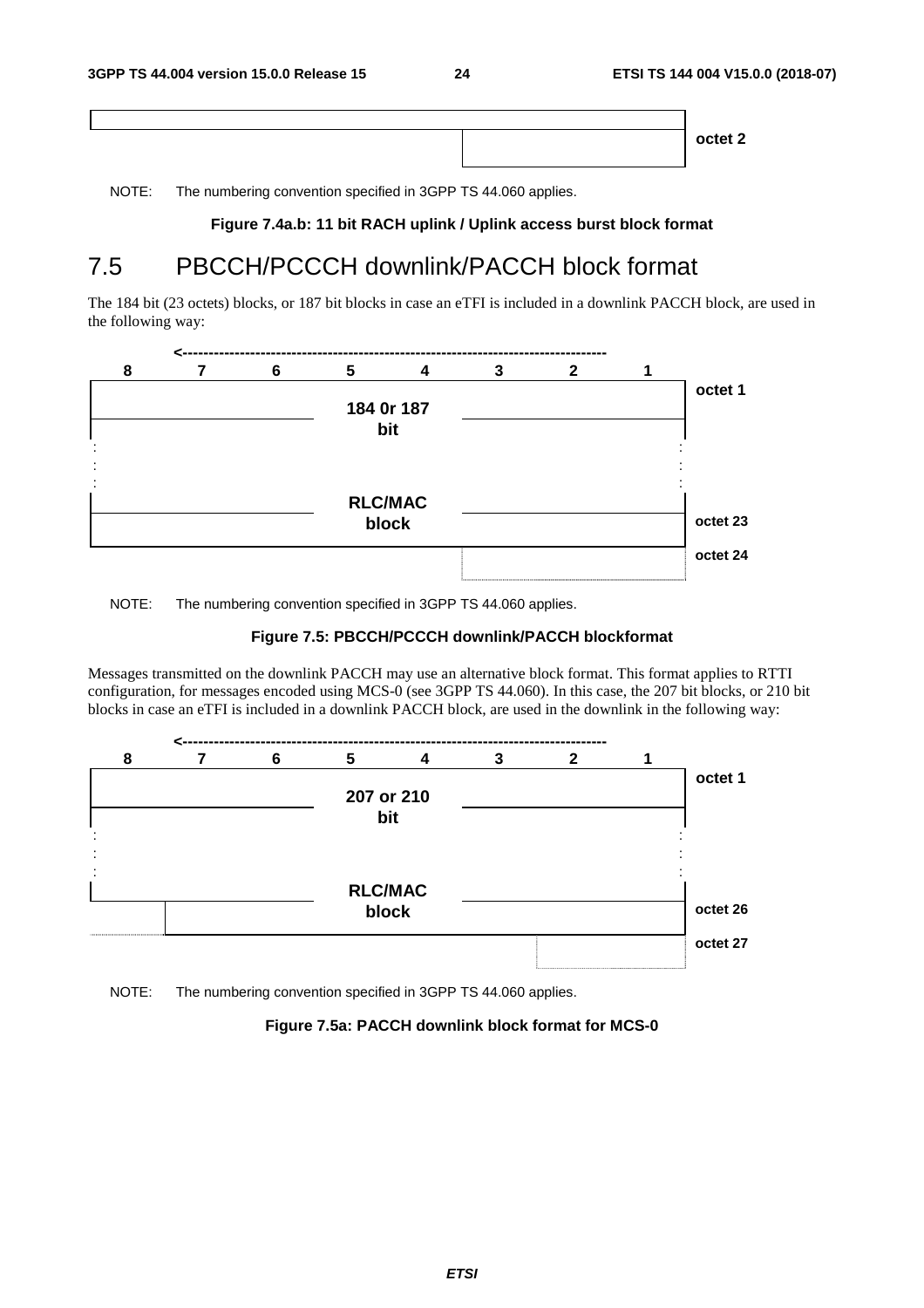EGPRS Packet Downlink Ack/Nack DLMC messages transmitted on the uplink PACCH may use CS-3 as an alternative block format when commanded by the network for a DLMC configuration (see 3GPP TS 44.060). In this case, the 315 bit blocks are used in the uplink in following way:



NOTE: The numbering convention specified in 3GPP TS 44.060 applies.

#### **Figure 7.5b: PACCH uplink block format for CS-3**

### 7.6 PDTCH block formats

Unless explicitly stated otherwise, the block formats shown hereafter are valid for both uplink and downlink directions.

### 7.6.1 PDTCH block type 1 (CS-1) format

The 184 bit (23 octets) blocks are used in the following way:



NOTE: The numbering convention specified in 3GPP TS 44.060 applies.

#### **Figure 7.6.1: PDTCH block type 1 (CS-1) format**

### 7.6.2 PDTCH block type 2 (CS-2) format

The 271 bit blocks are used in the following way:

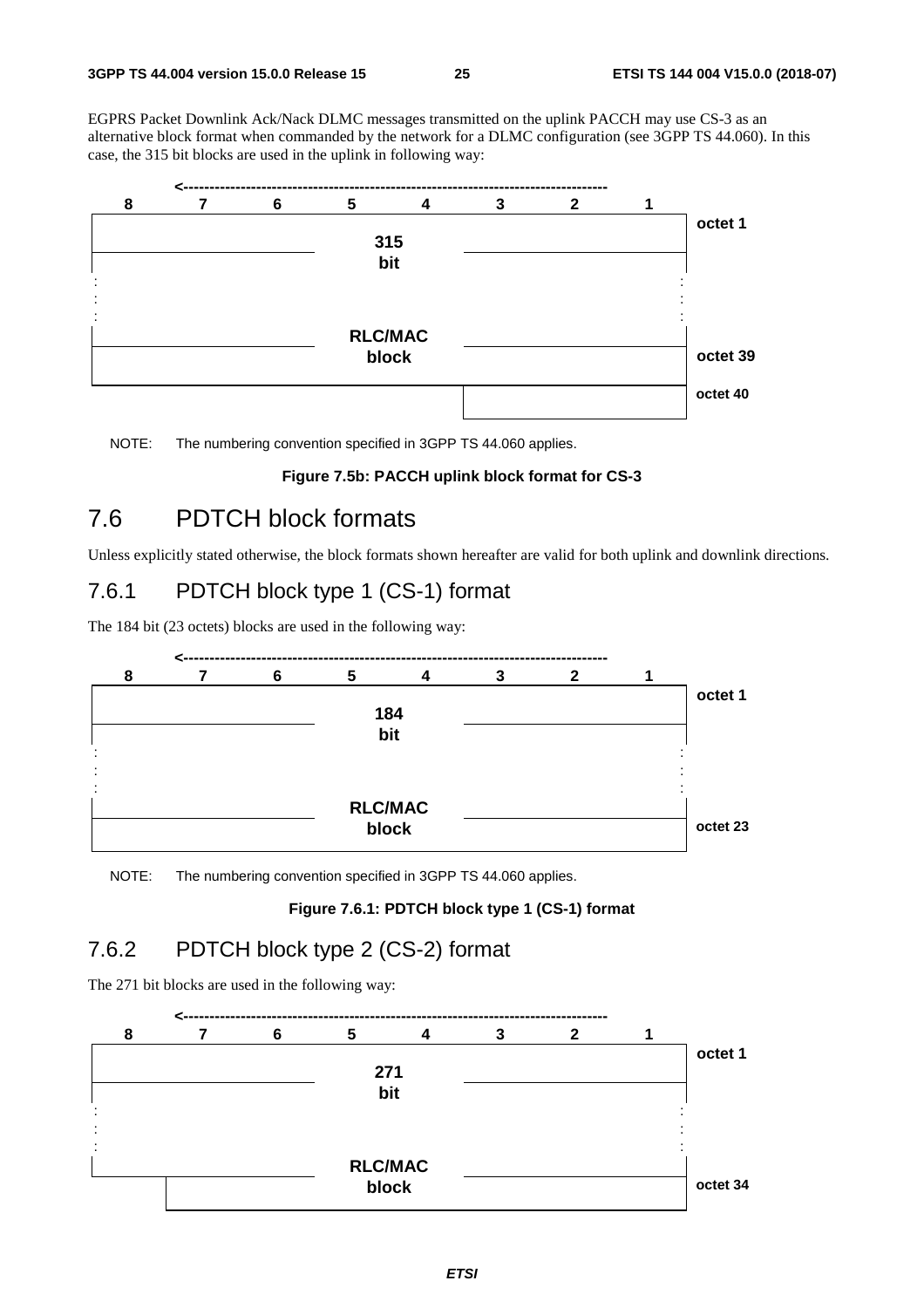#### **Figure 7.6.2: PDTCH block type 2 (CS-2) format**

### 7.6.3 PDTCH block type 3 (CS-3) format

The 315 bit blocks are used in the following way:



NOTE: The numbering convention specified in 3GPP TS 44.060 applies.

#### **Figure 7.6.3: PDTCH block type 3 (CS-3) format**

### 7.6.4 PDTCH block type 4 (CS-4) format

The 431 bit blocks are used in the following way:



NOTE: The numbering convention specified in 3GPP TS 44.060 applies.

#### **Figure 7.6.4: PDTCH block type 4 (CS-4) format**

### 7.6.5 PDTCH block type 5 (MCS-1) format

The 209 bit blocks, or in case an eTFI is included in a downlink block, 212 bit blocks, or in case a PAN is included, 234 bit blocks, or in case both a PAN and an eTFI are included, 237 bit blocks, are used in the following way:

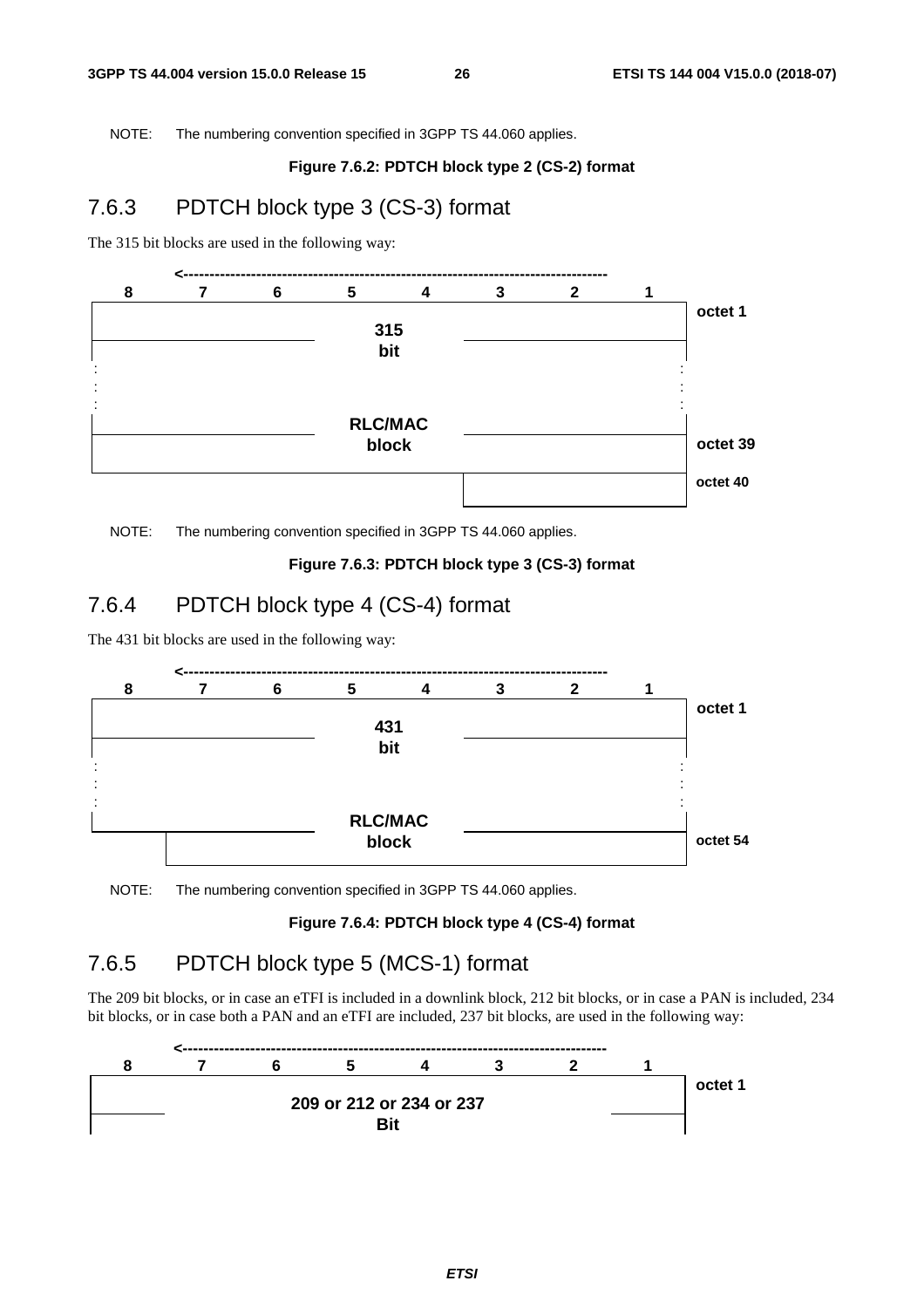

#### **Figure 7.6.5: PDTCH block type 5 (MCS-1) format**

### 7.6.6 PDTCH block type 6 (MCS-2) format

The 257 bit blocks, or in case an eTFI is included in a downlink block, 260 bit blocks, or in case a PAN is included, 282 bit blocks, or in case both a PAN and an eTFI are included, 285 bit blocks, are used in the following way:



NOTE: The numbering convention specified in 3GPP TS 44.060 applies.

#### **Figure 7.6.6: PDTCH block type 6 (MCS-2) format**

### 7.6.7 PDTCH block type 7 (MCS-3) format

The 329 bit blocks, or in case an eTFI is included in a downlink block, 332 bit blocks or in case a PAN is included, 354 bit blocks, or in case both a PAN and an eTFI are included, 357 bit blocks, are used in the following way:

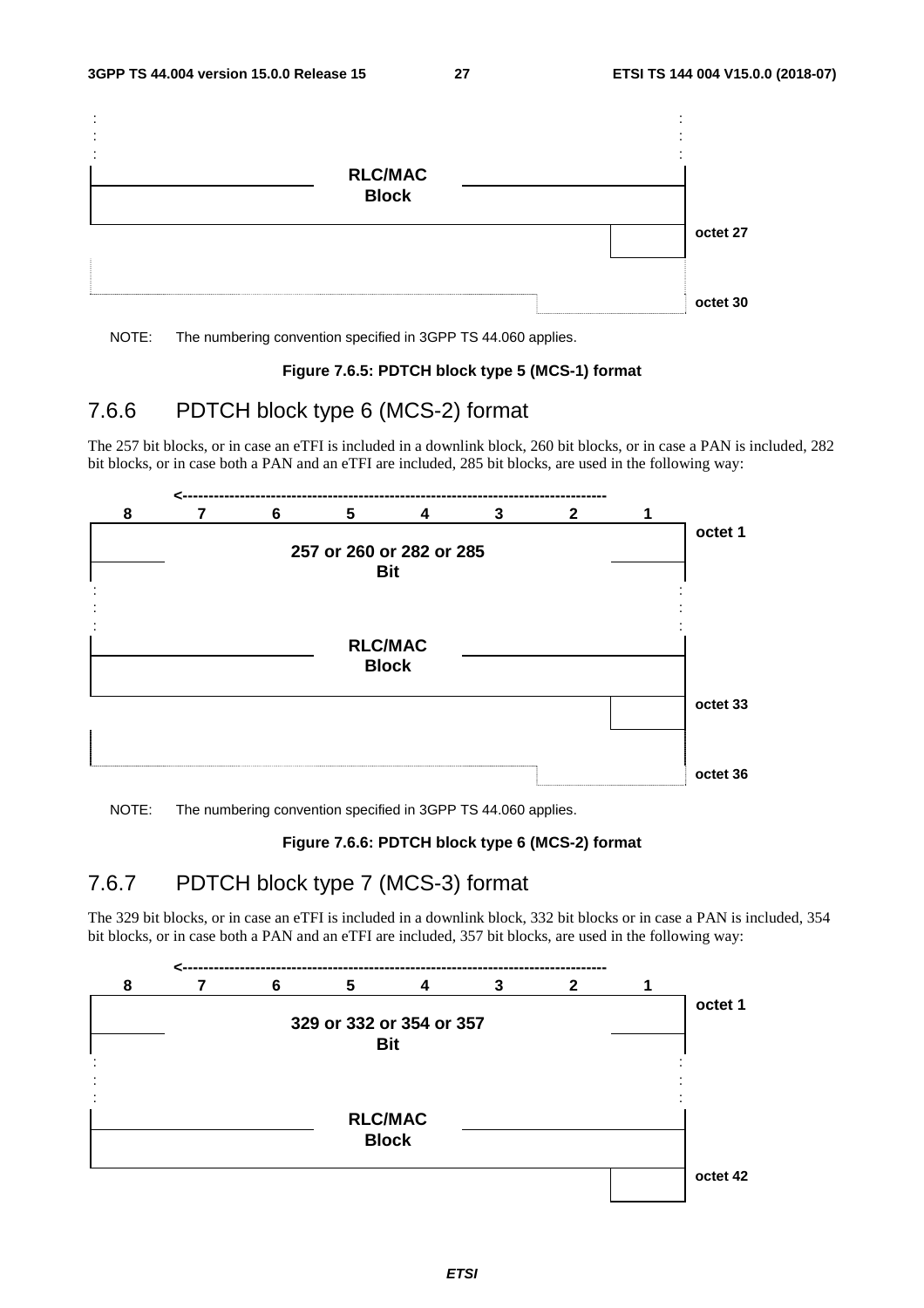| octet 45 |
|----------|

#### **Figure 7.6.7: PDTCH block type 7 (MCS-3) format**

### 7.6.8 PDTCH block type 8 (MCS-4) format

The 385 bit blocks , or in case an eTFI is included in a downlink block, 388 bit blocks are used in the following way:



NOTE: The numbering convention specified in 3GPP TS 44.060 applies.

#### **Figure 7.6.8: PDTCH block type 8 (MCS-4) format**

### 7.6.9 PDTCH block type 9 (MCS-5) format

#### 7.6.9.1 Uplink

The 487 bit blocks, or in case a PAN is included, 512 bit blocks, or in case both a PAN and an eTFI are included, 515 bit blocks, are used in the following way:



NOTE: The numbering convention specified in 3GPP TS 44.060 applies.

#### **Figure 7.6.9.1: PDTCH block type 9 (MCS-5) uplink format**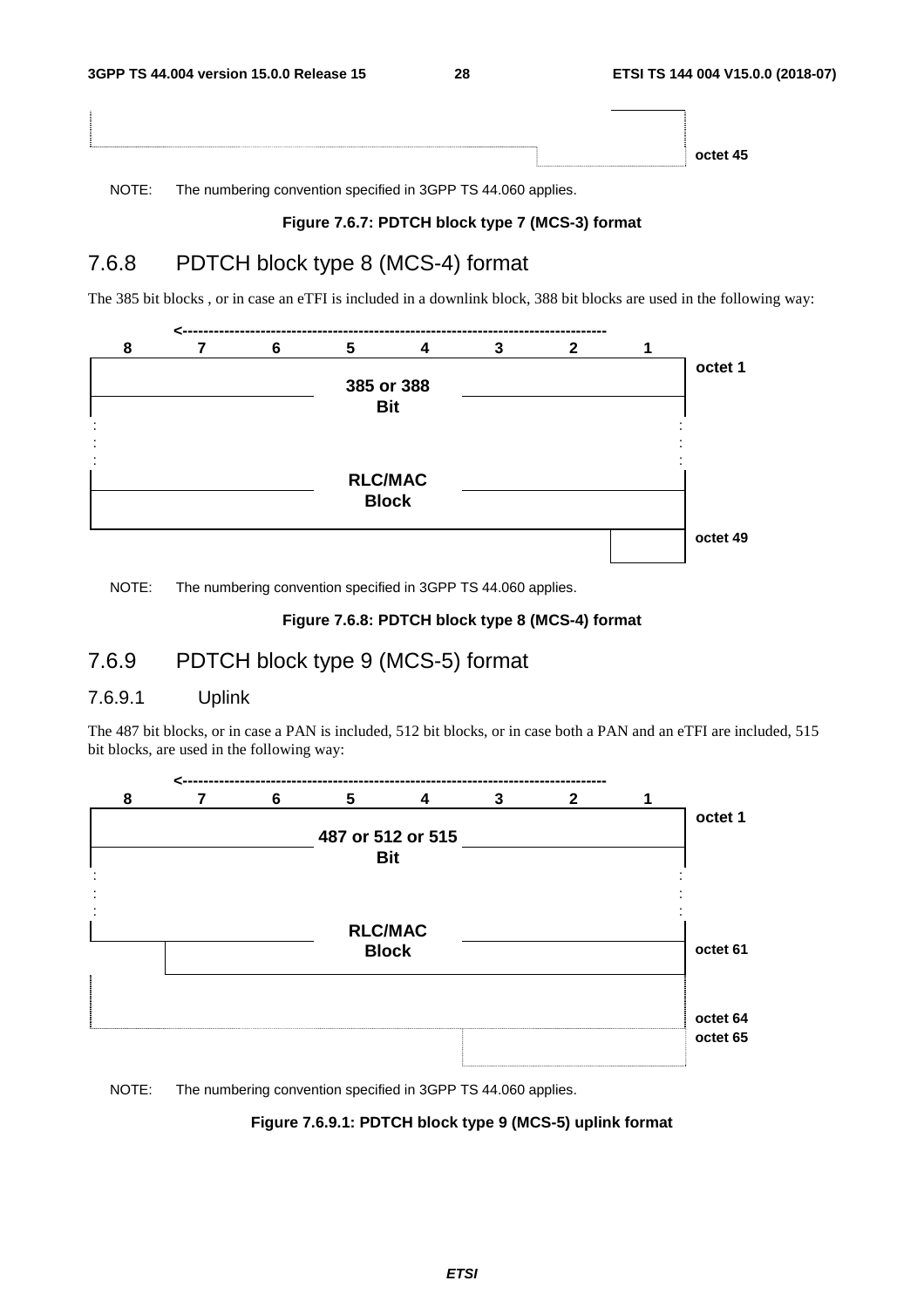#### 7.6.9.2 Downlink

The 478 bit blocks, or in case an eTFI is included, 481 bit blocks, or in case a PAN is included, 503 bit blocks, or in case both a PAN and an eTFI are included, 506 bit blocks, are used in the following way:





#### **Figure 7.6.9.2: PDTCH block type 9 (MCS-5) downlink format**

### 7.6.10 PDTCH block type 10 (MCS-6) format

#### 7.6.10.1 Uplink

The 631 bit blocks, or in case a PAN is included, 656 bit blocks, or in case both a PAN and an eTFI are included, 659 bit blocks, are used in the following way:



NOTE: The numbering convention specified in 3GPP TS 44.060 applies.

#### **Figure 7.6.10.1: PDTCH block type 10 (MCS-6) uplink format**

#### 7.6.10.2 Downlink

The 622 bit blocks, or in case an eTFI is included, 625 bit blocks, or in case a PAN is included, 647 bit blocks, or in case both a PAN and an eTFI are included, 650 bit blocks, are used in the following way:

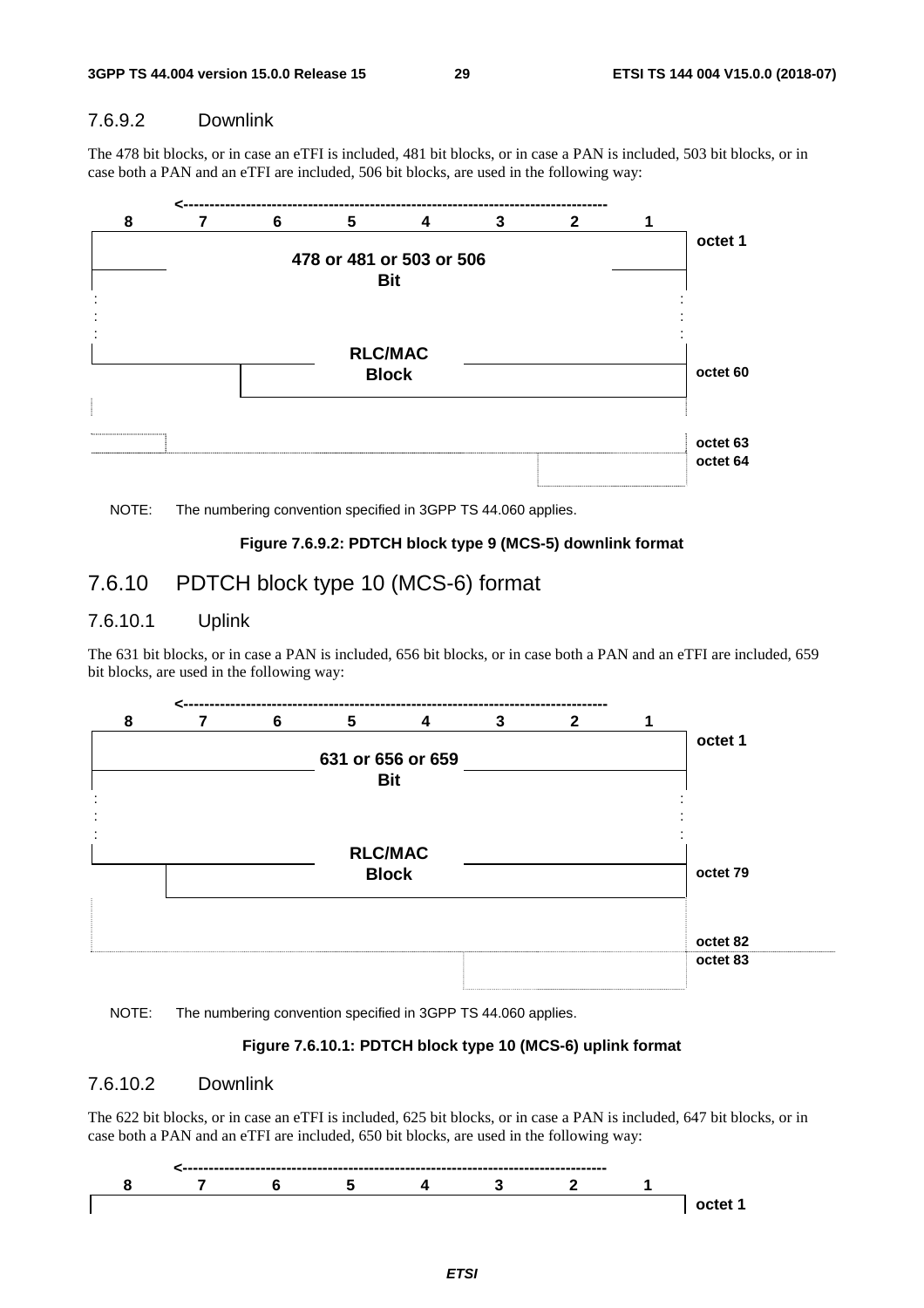

#### **Figure 7.6.10.2: PDTCH block type 10 (MCS-6) downlink format**

### 7.6.11 PDTCH block type 11 (MCS-7) format

#### 7.6.11.1 Uplink

The 946 bit blocks, or in case both a PAN and an eTFI are included, 974 bit blocks, or in case a PAN is included, 971 bit blocks, are used in the following way:

![](_page_30_Figure_9.jpeg)

NOTE: The numbering convention specified in 3GPP TS 44.060 applies.

#### **Figure 7.6.11.1: PDTCH block type 11(MCS-7) uplink format**

#### 7.6.11.2 Downlink

The 940 bit blocks, or in case an eTFI is included, 943 bit blocks, or in case a PAN is included, 965 bit blocks, or in case both a PAN and an eTFI are included, 968 bit blocks, are used in the following way:

![](_page_30_Figure_14.jpeg)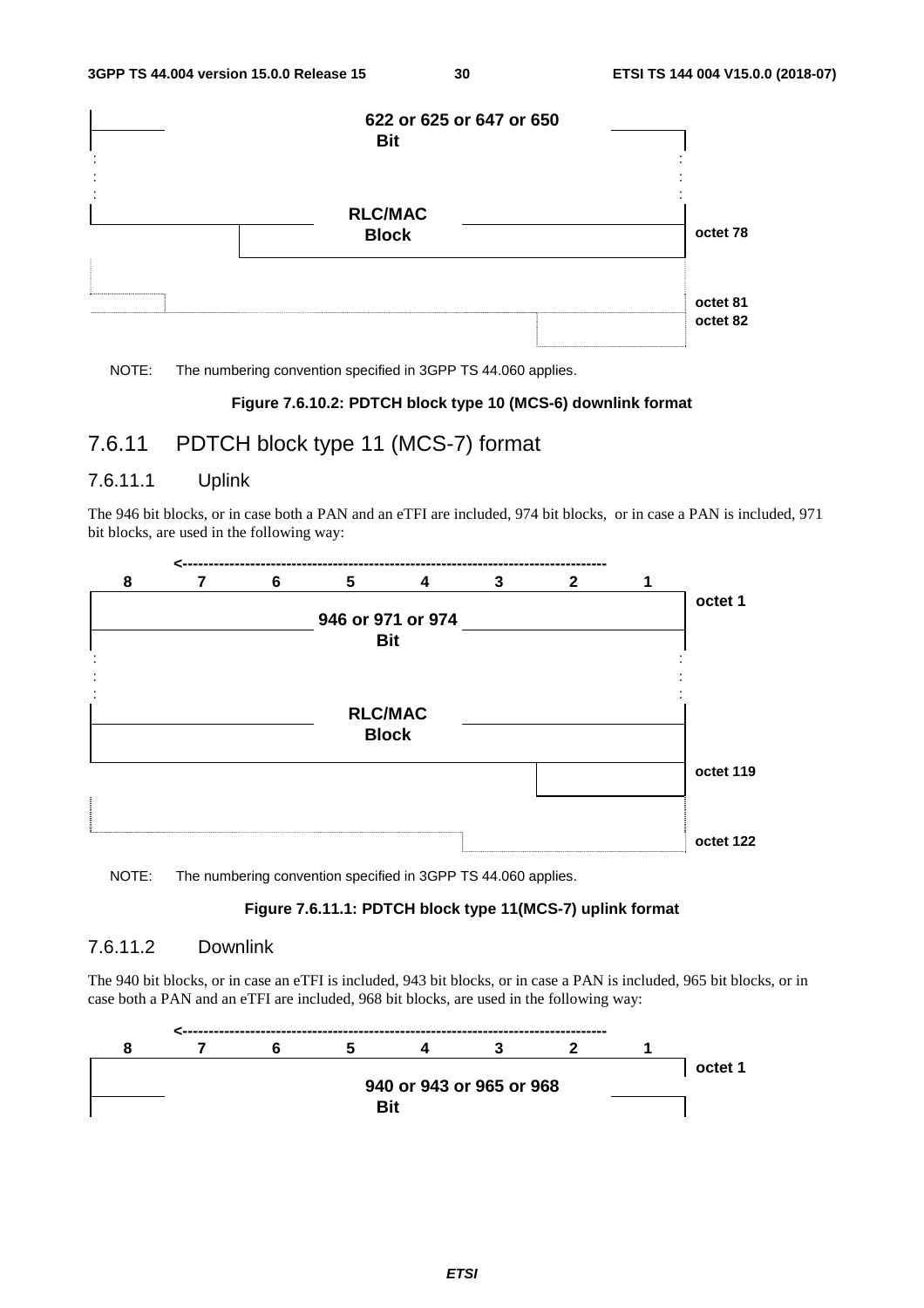![](_page_31_Figure_3.jpeg)

#### **Figure 7.6.11.2: PDTCH block type 11 (MCS-7) downlink format**

### 7.6.12 PDTCH block type 12 (MCS-8) format

#### 7.6.12.1 Uplink

The 1138 bit blocks, or in case both a PAN and an eTFI are included, 1166 bit blocks, or in case a PAN is included, 1163 bit blocks, are used in the following way:

![](_page_31_Figure_9.jpeg)

NOTE: The numbering convention specified in 3GPP TS 44.060 applies.

#### **Figure 7.6.12.1: PDTCH block type 12 (MCS-8) uplink format**

#### 7.6.12.2 Downlink

The 1132 bit blocks, or in case an eTFI is included, 1135 bit blocks, or in case a PAN is included, 1157 bit blocks, or in case both a PAN and an eTFI are included, 1160 bit blocks, are used in the following way:

![](_page_31_Figure_14.jpeg)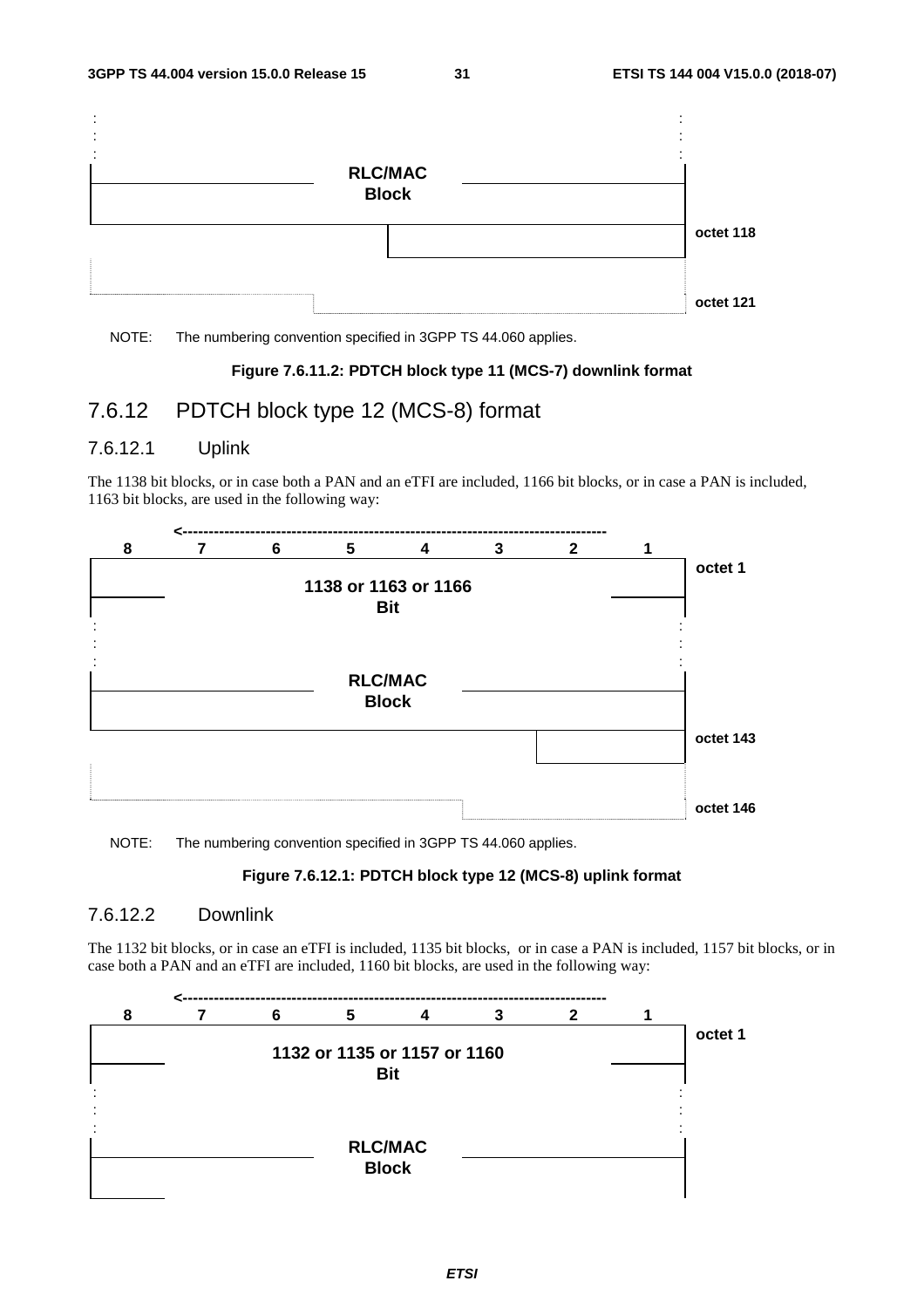|  | octet 142 |
|--|-----------|
|  | octet 145 |

#### **Figure 7.6.12.2: PDTCH block type 12 (MCS-8) downlink format**

### 7.6.13 PDTCH block type 13 (MCS-9) format

### 7.6.13.1 Uplink

The 1234 bit blocks are used in the following way:

![](_page_32_Figure_9.jpeg)

NOTE: The numbering convention specified in 3GPP TS 44.060 applies.

#### **Figure 7.6.13.1: PDTCH block type 13 (MCS-9) uplink format**

#### 7.6.13.2 Downlink

The 1228 bit blocks, or in case an eTFI is included, 1231 bit blocks, are used in the following way:

![](_page_32_Figure_14.jpeg)

NOTE: The numbering convention specified in 3GPP TS 44.060 applies.

#### **Figure 7.6.13.2: PDTCH block type 13 (MCS-9) downlink format**

### 7.6.14 PDTCH block type 14 (UAS-7) format (uplink only)

The blocks of 941 bits, or in case a PAN is included, 966 bits, or in case both a PAN and an eTFI are included, 969 bits, are used in the following way: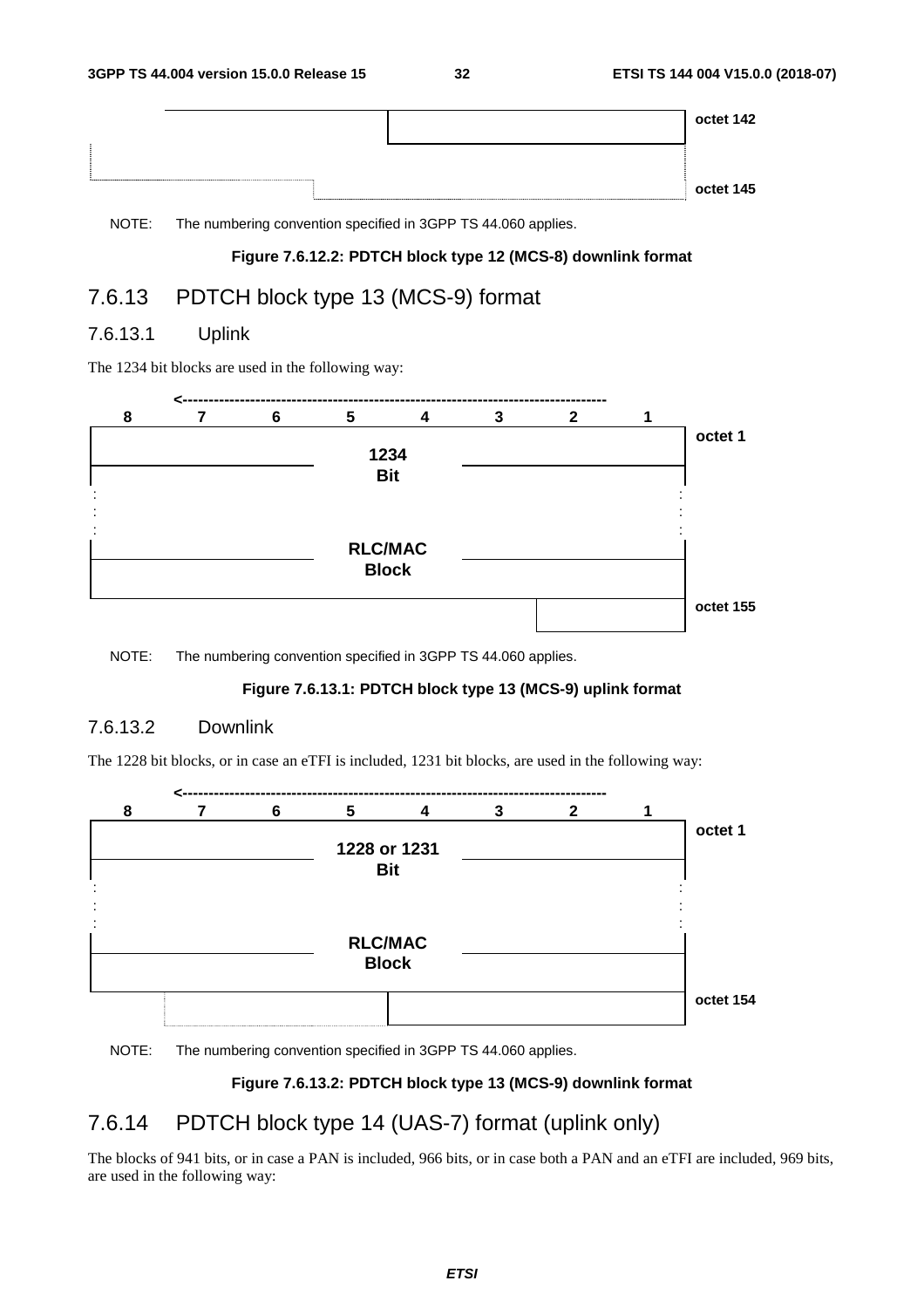![](_page_33_Figure_3.jpeg)

#### **Figure 7.6.14.1: PDTCH block type 14 (UAS-7) format**

### 7.6.15 PDTCH block type 15 (UAS-8) format (uplink only)

The blocks of 1069 bits, or in case a PAN is included, 1094 bits, or in case both a PAN and an eTFI are included, 1097 bits, are used in the following way:

![](_page_33_Figure_8.jpeg)

#### NOTE: The numbering convention specified in 3GPP TS 44.060 applies.

#### **Figure 7.6.15.1: PDTCH block type 15 (UAS-8) format**

### 7.6.16 PDTCH block type 16 (UAS-9) format (uplink only)

The blocks of 1229 bits, or in case a PAN is included, 1254 bits, or in case both a PAN and an eTFI are included, 1257 bits, are used in the following way: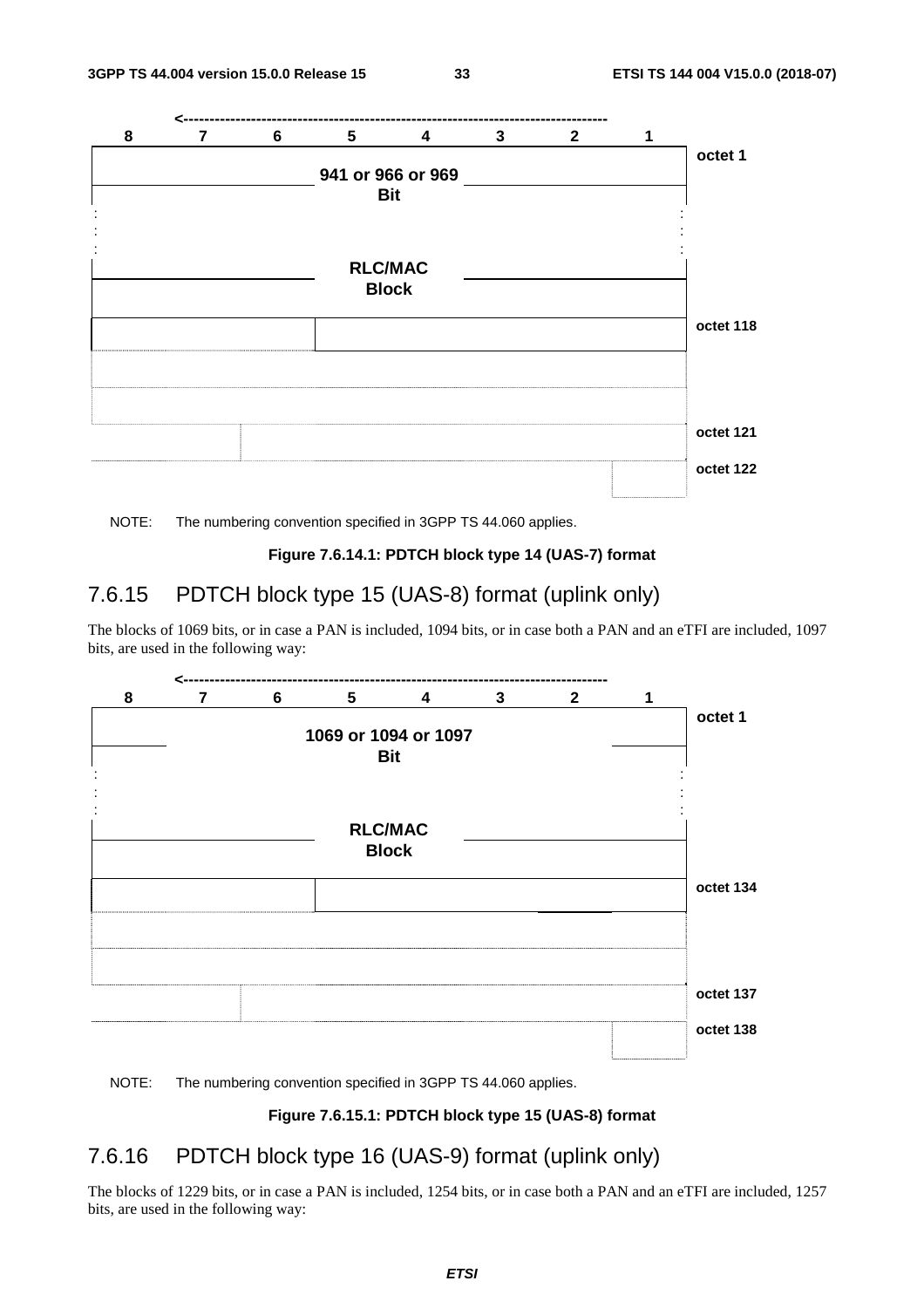![](_page_34_Figure_3.jpeg)

#### **Figure 7.6.16.1: PDTCH block type 16 (UAS-9) format**

### 7.6.17 PDTCH block type 17 (UAS-10) format (uplink only)

The blocks of 1402 bits, or in case a PAN is included, 1427 bits, or in case both a PAN and an eTFI are included, 1430 bits, are used in the following way:

![](_page_34_Figure_8.jpeg)

#### NOTE: The numbering convention specified in 3GPP TS 44.060 applies.

#### **Figure 7.6.17.1: PDTCH block type 17 (UAS-10) format**

### 7.6.18 PDTCH block type 18 (UAS-11) format (uplink only)

The blocks of 1594 bits, or in case a PAN is included, 1619 bits, or in case both a PAN and an eTFI are included, 1622 bits, are used in the following way: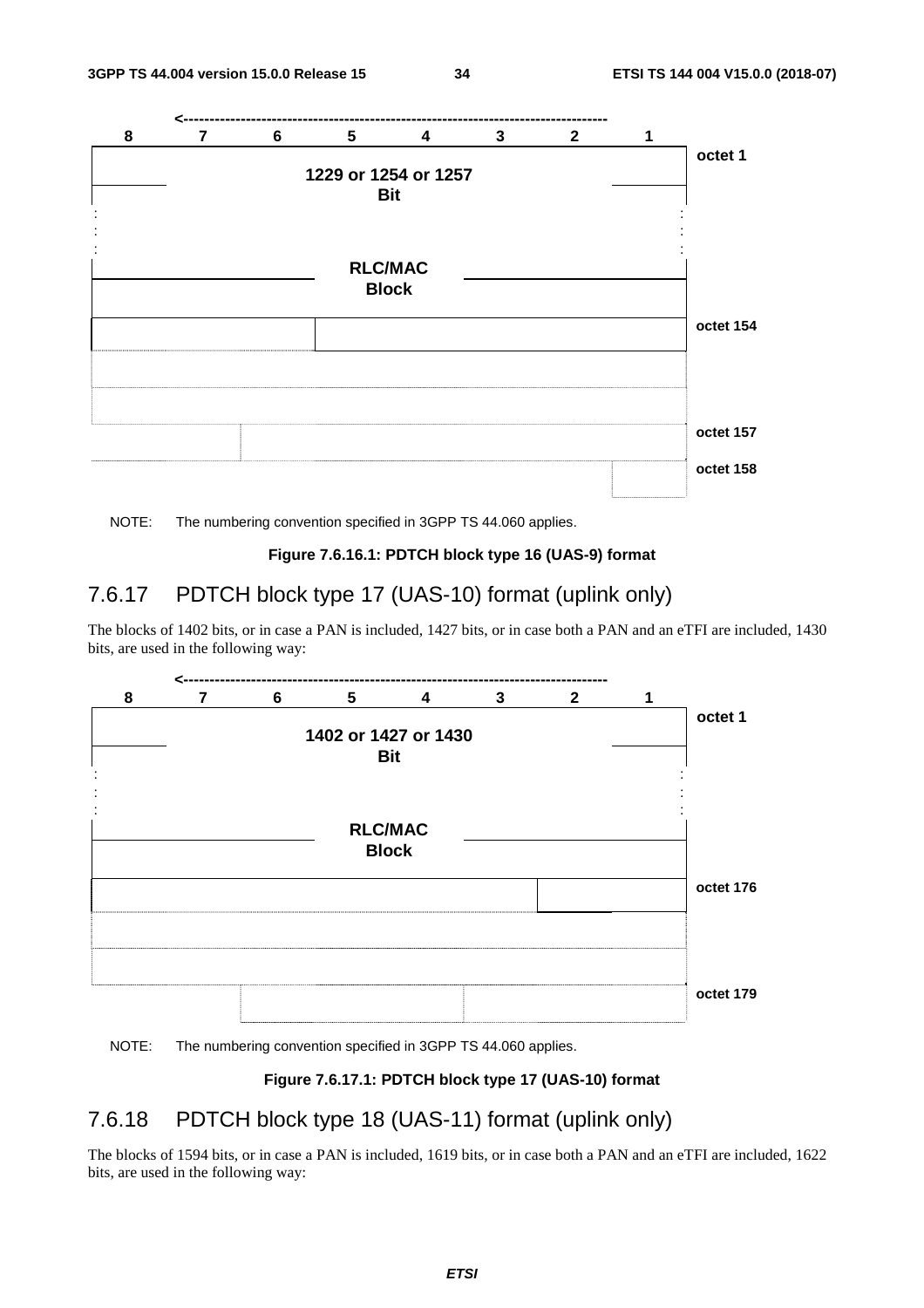![](_page_35_Figure_3.jpeg)

![](_page_35_Figure_4.jpeg)

#### **Figure 7.6.18.1: PDTCH block type 18 (UAS-11) format**

### 7.6.19 PDTCH block type 19 (UBS-5) format (uplink only)

The blocks of 479 bits, or in case a PAN is included, 504 bits, are used in the following way:

![](_page_35_Figure_8.jpeg)

NOTE: The numbering convention specified in 3GPP TS 44.060 applies.

#### **Figure 7.6.19.1: PDTCH block type 19 (UBS-5) format**

### 7.6.20 PDTCH block type 20 (UBS-6) format (uplink only)

The blocks of 623 bits, or in case a PAN is included, 648 bits, are used in the following way: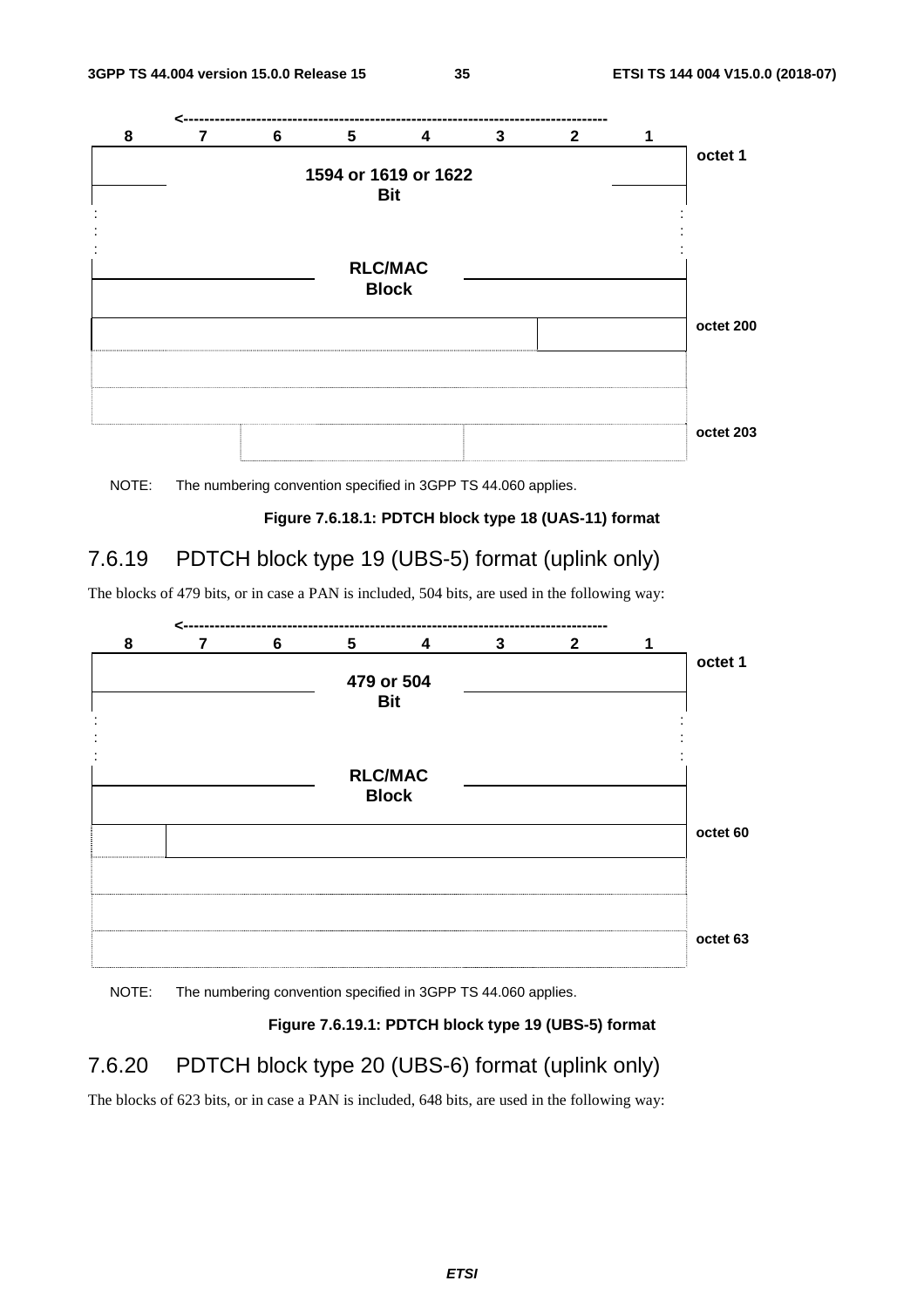![](_page_36_Figure_3.jpeg)

![](_page_36_Figure_4.jpeg)

#### **Figure 7.6.20.1: PDTCH block type 20 (UBS-6) format**

### 7.6.21 PDTCH block type 21 (UBS-7) format (uplink only)

The blocks of 940 bits, or in case a PAN is included, 965 bits, are used in the following way:

![](_page_36_Figure_8.jpeg)

NOTE: The numbering convention specified in 3GPP TS 44.060 applies.

#### **Figure 7.6.21.1: PDTCH block type 21 (UBS-7) format**

### 7.6.22 PDTCH block type 22 (UBS-8) format (uplink only)

The blocks of 1228 bits, or in case a PAN is included, 1253 bits, are used in the following way: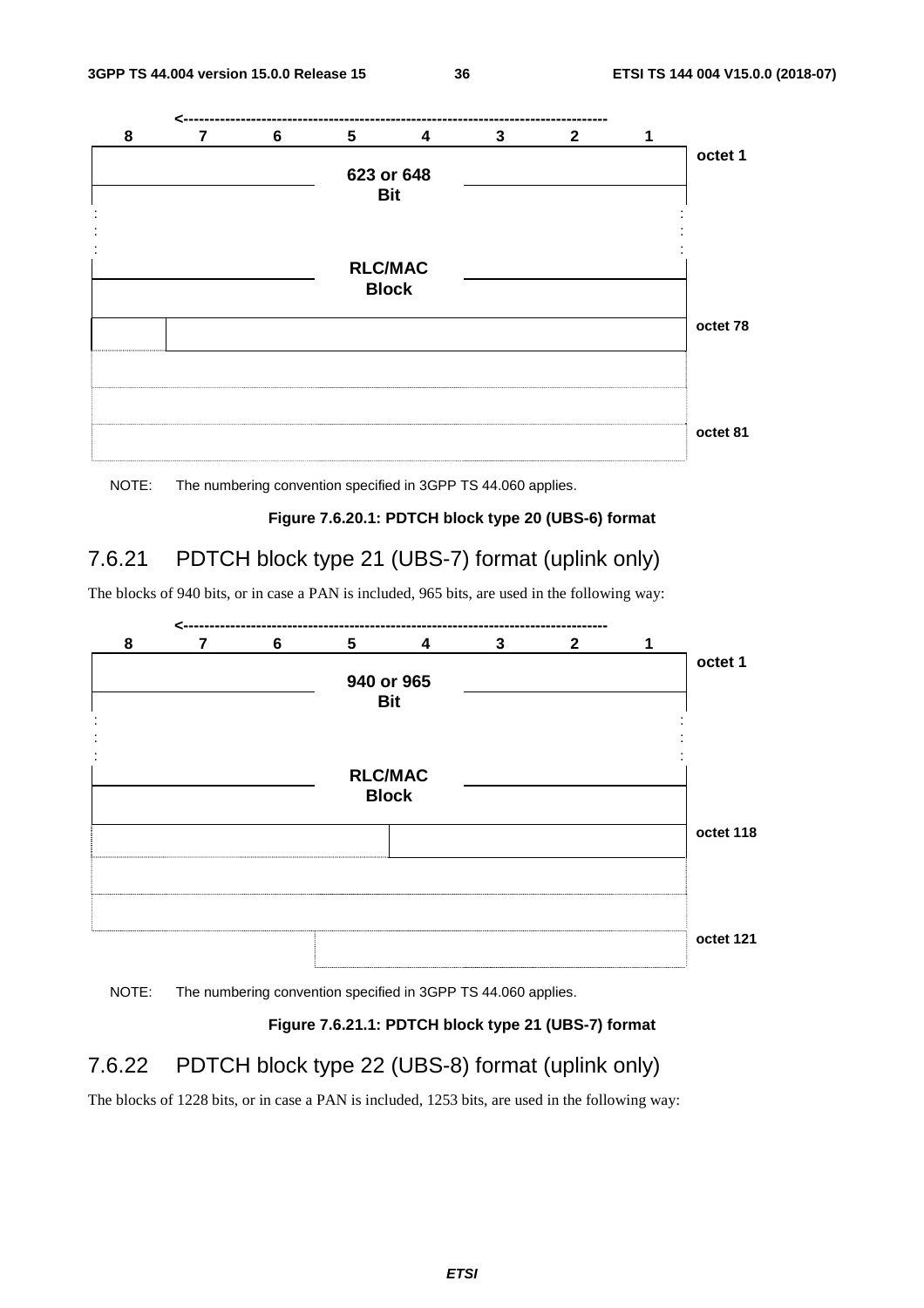![](_page_37_Figure_3.jpeg)

![](_page_37_Figure_4.jpeg)

#### **Figure 7.6.22.1: PDTCH block type 22 (UBS-8) format**

### 7.6.23 PDTCH block type 23 (UBS-9) format (uplink only)

The blocks of 1402 bits, or in case a PAN is included, 1427 bits, are used in the following way:

![](_page_37_Figure_8.jpeg)

NOTE: The numbering convention specified in 3GPP TS 44.060 applies.

#### **Figure 7.6.23.1: PDTCH block type 23 (UBS-9) format**

### 7.6.24 PDTCH block type 24 (UBS-10) format (uplink only)

The blocks of 1834 bits, or in case a PAN is included, 1859 bits, are used in the following way: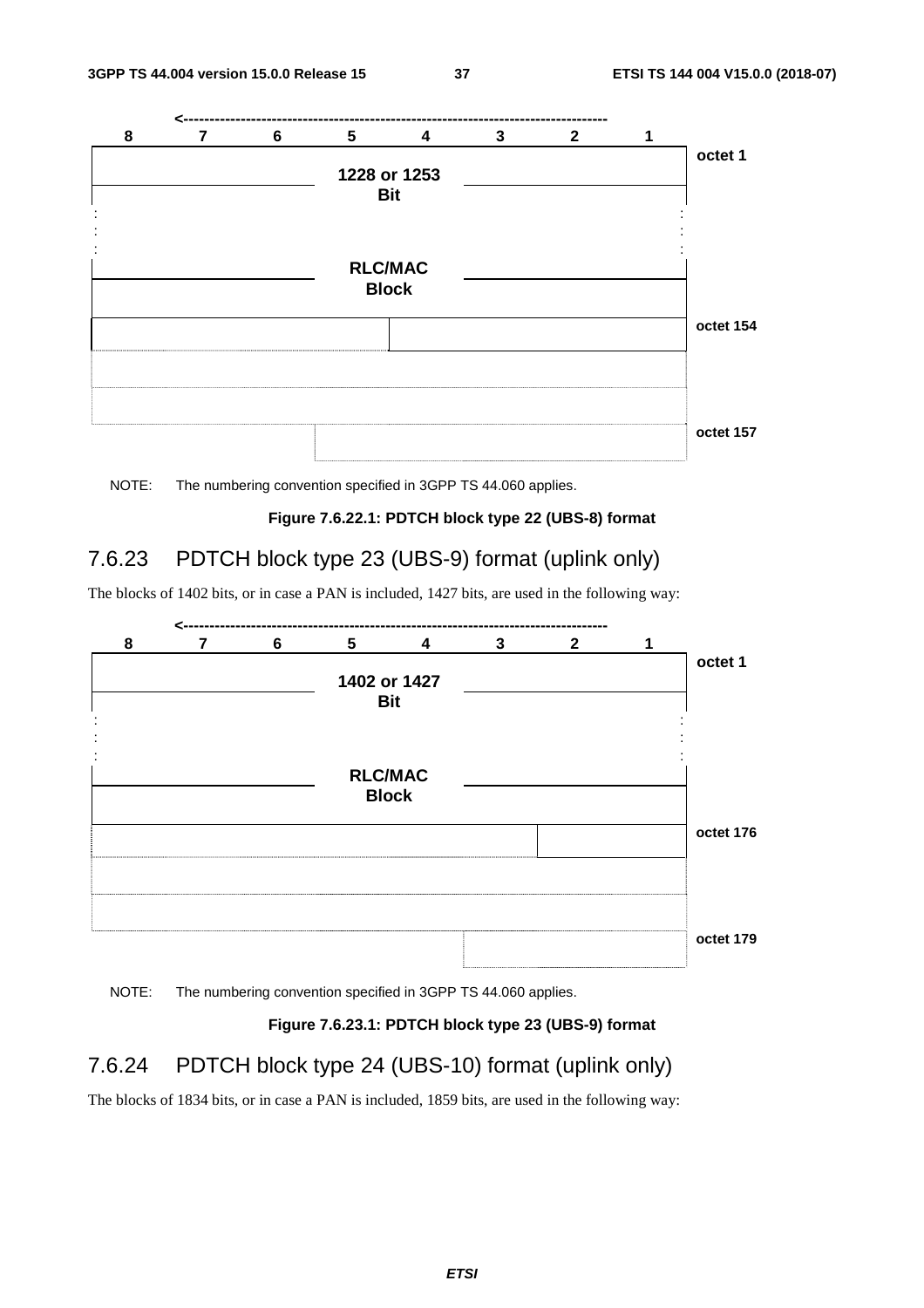![](_page_38_Figure_3.jpeg)

![](_page_38_Figure_4.jpeg)

#### **Figure 7.6.24.1: PDTCH block type 24 (UBS-10) format**

### 7.6.25 PDTCH block type 25 (UBS-11) format (uplink only)

The blocks of 2248 bits, or in case a PAN is included, 2273 bits, are used in the following way:

![](_page_38_Figure_8.jpeg)

NOTE: The numbering convention specified in 3GPP TS 44.060 applies.

#### **Figure 7.6.25.1: PDTCH block type 25 (UBS-11) format**

### 7.6.26 PDTCH block type 26 (UBS-12) format (uplink only)

The blocks of 2440 bits, or in case a PAN is included, 2465 bits, are used in the following way: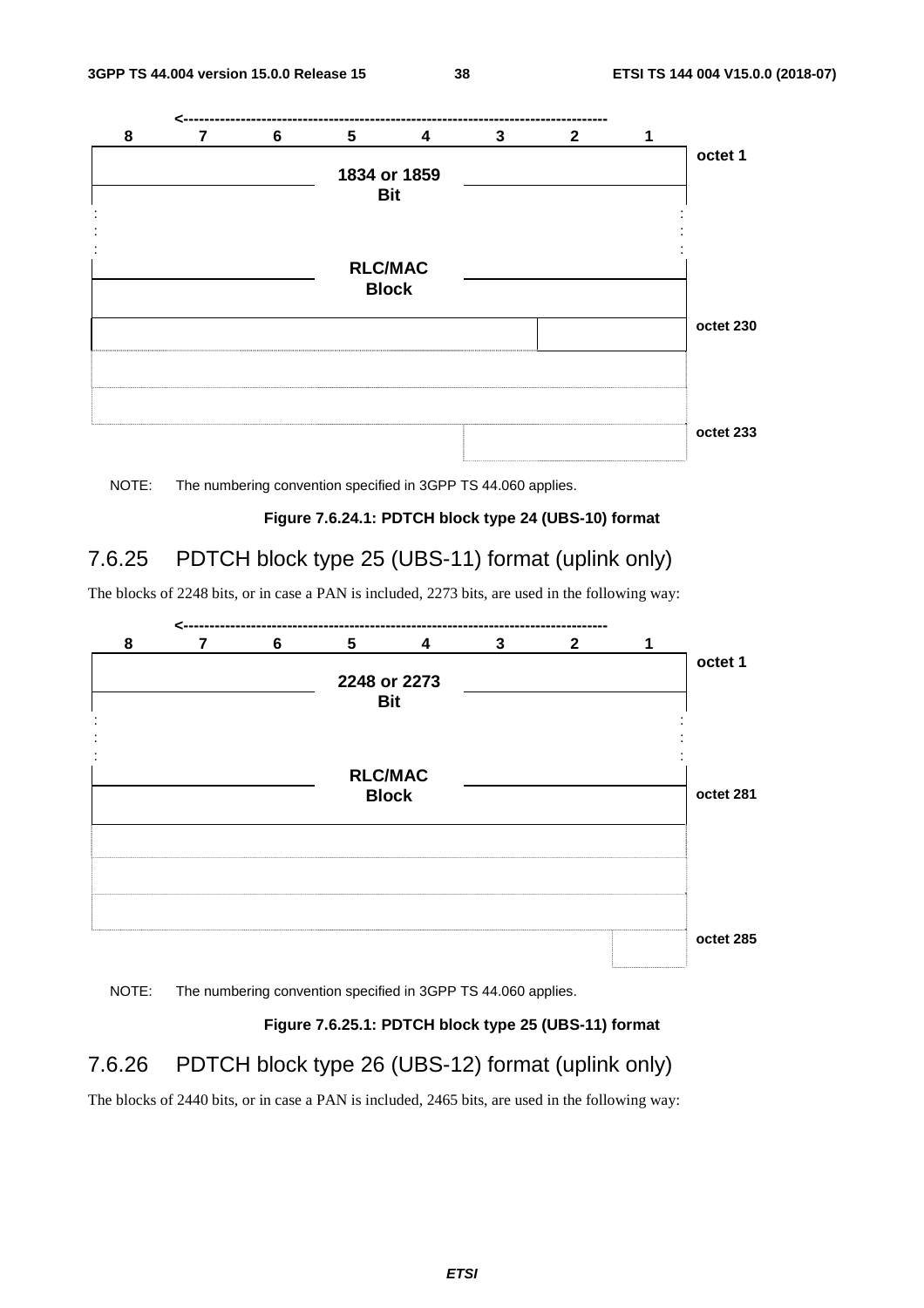![](_page_39_Figure_3.jpeg)

![](_page_39_Figure_4.jpeg)

#### **Figure 7.6.26.1: PDTCH block type 26 (UBS-12) format**

### 7.6.27 PDTCH block type 27 (DAS-5) format (downlink only)

The blocks of 478 bits, or in case an eTFI is included, 481 bit blocks, or in case a PAN is included, 503 bits, or in case both a PAN and an eTFI are included, 506 bit blocks, are used in the following way:

![](_page_39_Figure_8.jpeg)

#### NOTE: The numbering convention specified in 3GPP TS 44.060 applies.

#### **Figure 7.6.27.1: PDTCH block type 27 (DAS-5) format**

### 7.6.28 PDTCH block type 28 (DAS-6) format (downlink only)

The blocks of 574 bits, or in case an eTFI is included, 577 bit blocks, or in case a PAN is included, 599 bits, or in case both a PAN and an eTFI are included, 602 bit blocks, are used in the following way: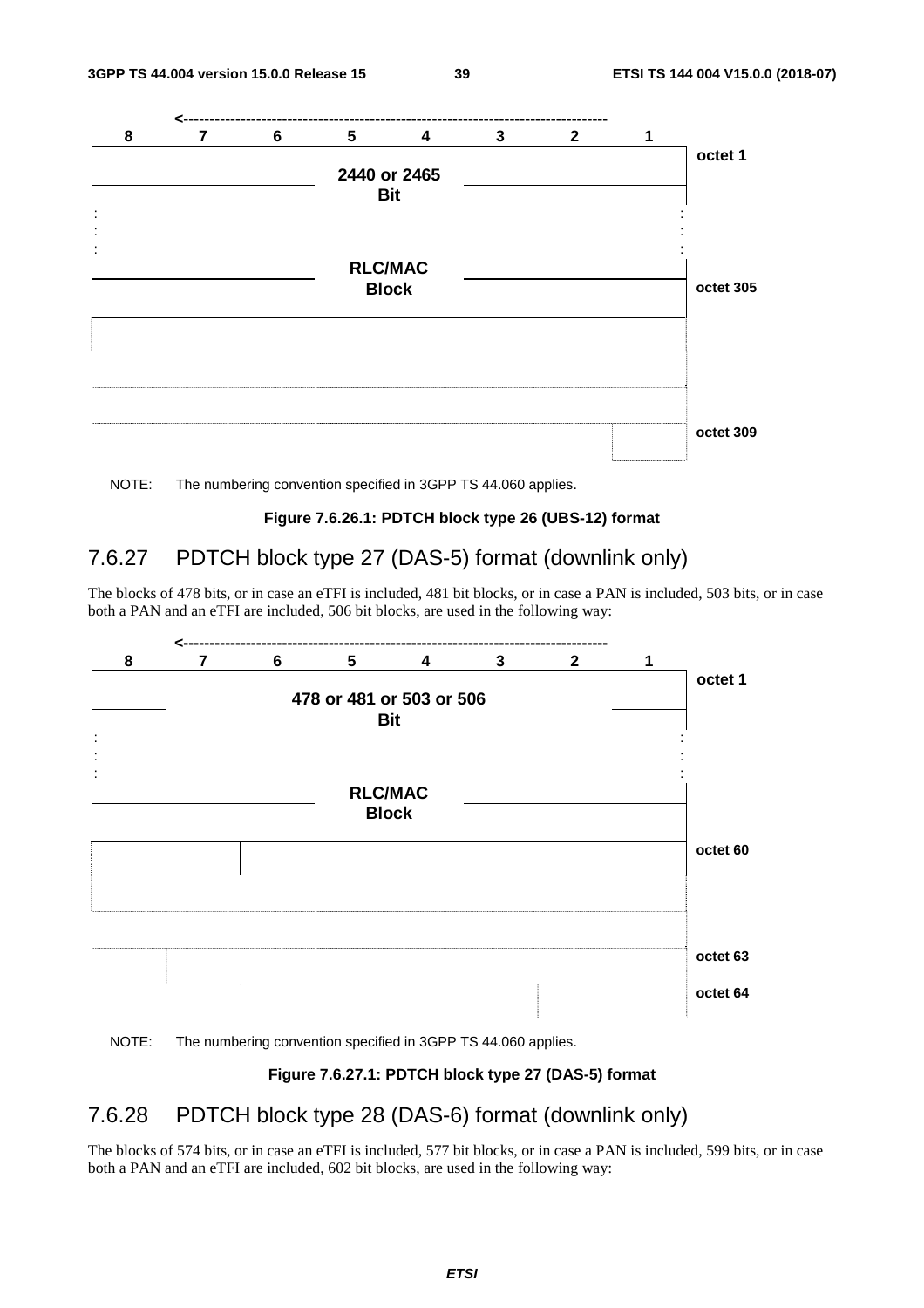![](_page_40_Figure_3.jpeg)

#### **Figure 7.6.28.1: PDTCH block type 28 (DAS-6) format**

### 7.6.29 PDTCH block type 29 (DAS-7) format (downlink only)

The blocks of 686 bits, or in case an eTFI is included, 689 bit blocks, or in case a PAN is included, 711 bits, or in case both a PAN and an eTFI are included, 714 bit blocks, are used in the following way:

![](_page_40_Figure_8.jpeg)

#### NOTE: The numbering convention specified in 3GPP TS 44.060 applies.

#### **Figure 7.6.29.1: PDTCH block type 29 (DAS-7) format**

### 7.6.30 PDTCH block type 30 (DAS-8) format (downlink only)

The blocks of 941 bits, or in case an eTFI is included, 944 bit blocks, or in case a PAN is included, 966 bits, or in case both a PAN and an eTFI are included, 969 bit blocks, are used in the following way: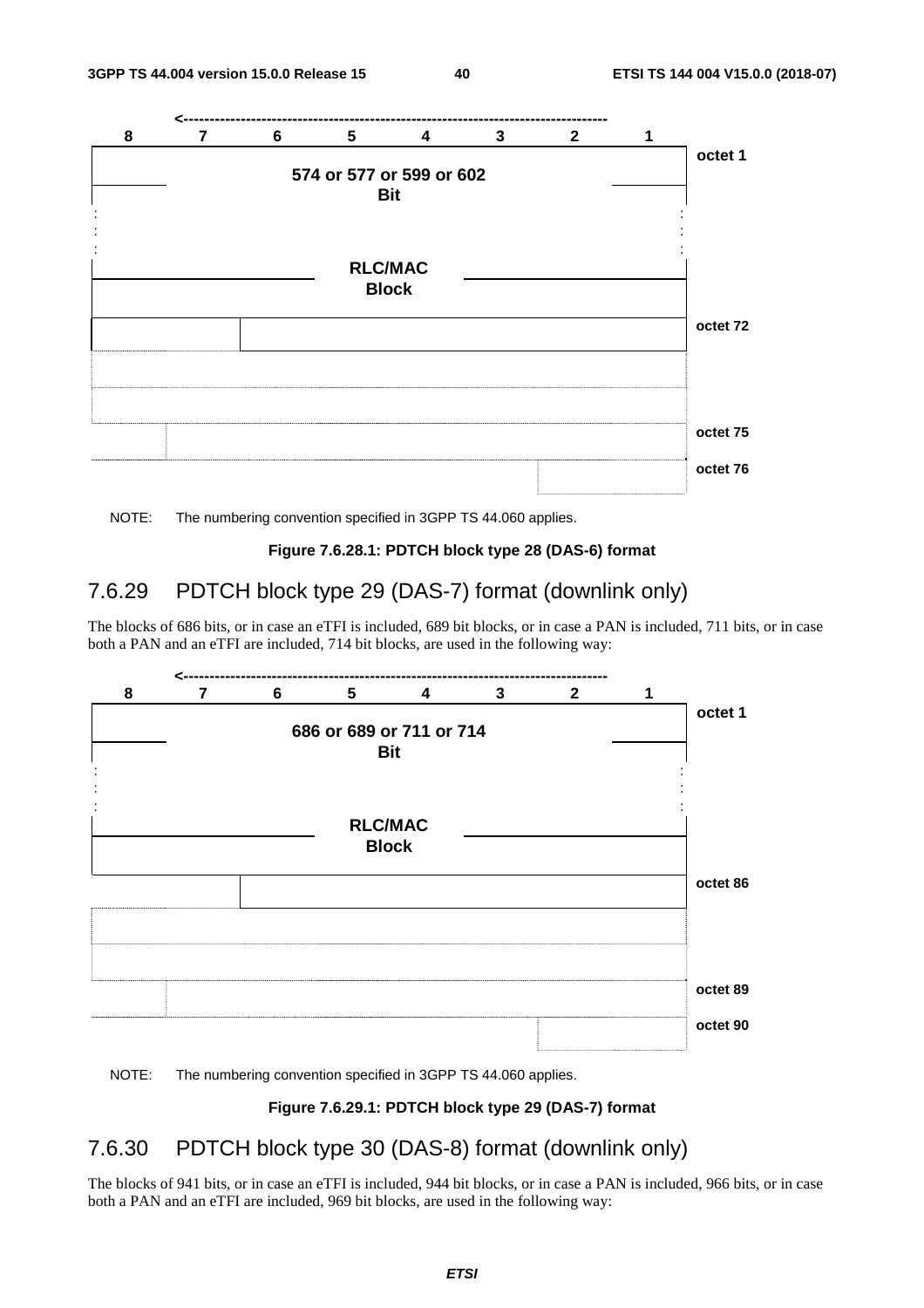![](_page_41_Figure_3.jpeg)

#### **Figure 7.6.30.1: PDTCH block type 30 (DAS-8) format**

### 7.6.31 PDTCH block type 31 (DAS-9) format (downlink only)

The blocks of 1133 bits, or in case an eTFI is included, 1136 bit blocks, or in case a PAN is included, 1158 bits, or in case both a PAN and an eTFI are included, 1161 bit blocks, are used in the following way:

![](_page_41_Figure_8.jpeg)

#### NOTE: The numbering convention specified in 3GPP TS 44.060 applies.

#### **Figure 7.6.31.1: PDTCH block type 31 (DAS-9) format**

### 7.6.32 PDTCH block type 32 (DAS-10) format (downlink only)

The blocks of 1355 bits, or in case an eTFI is included, 1358 bit blocks, or in case a PAN is included, 1380 bits, or in case both a PAN and an eTFI are included, 1383 bit blocks, are used in the following way: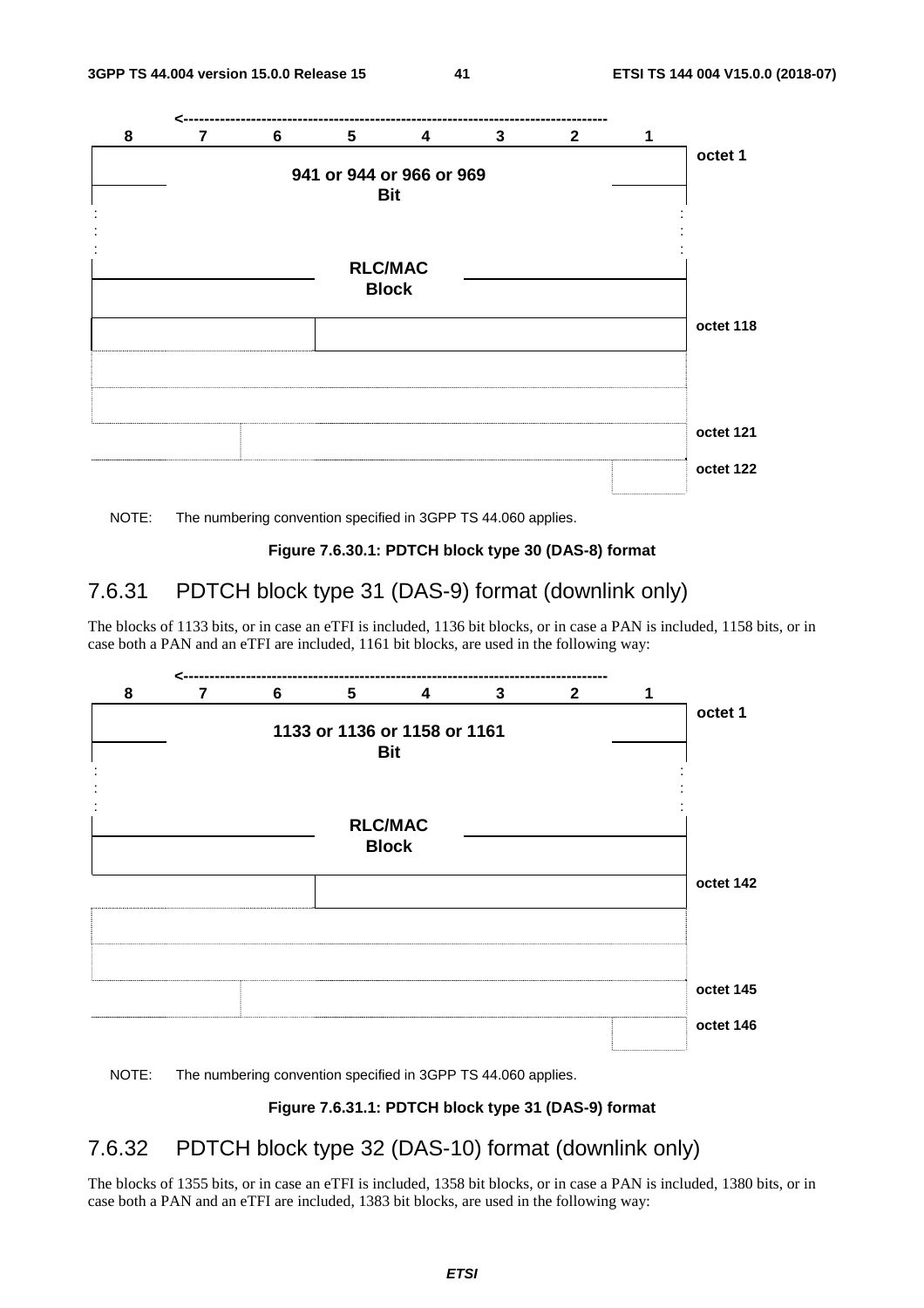![](_page_42_Figure_3.jpeg)

![](_page_42_Figure_4.jpeg)

#### **Figure 7.6.32.1: PDTCH block type 32 (DAS-10) format**

### 7.6.33 PDTCH block type 33 (DAS-11) format (downlink only)

The blocks of 1691 bits, or in case an eTFI is included, 1694 bit blocks, or in case a PAN is included, 1716 bits, or in case both a PAN and an eTFI are included, 1719 bit blocks, are used in the following way:

![](_page_42_Figure_8.jpeg)

NOTE: The numbering convention specified in 3GPP TS 44.060 applies.

#### **Figure 7.6.33.1: PDTCH block type 33 (DAS-11) format**

### 7.6.34 PDTCH block type 34 (DAS-12) format (downlink only)

The blocks of 2027 bits, or in case an eTFI is included, 2030 bit blocks, or in case a PAN is included, 2052 bits, or in case both a PAN and an eTFI are included, 2055 bit blocks, are used in the following way: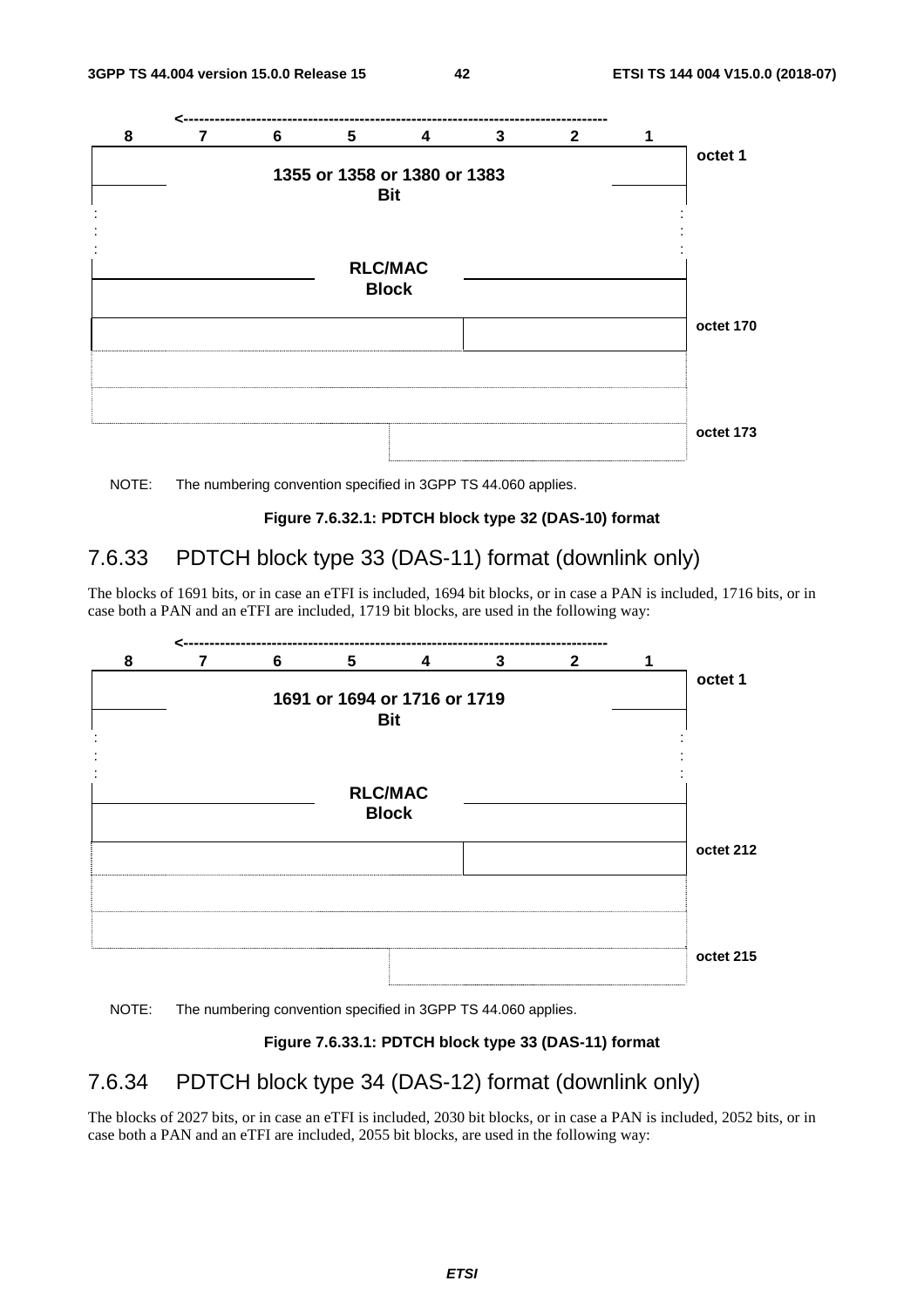![](_page_43_Figure_3.jpeg)

![](_page_43_Figure_4.jpeg)

#### **Figure 7.6.34.1: PDTCH block type 34 (DAS-12) format**

### 7.6.35 PDTCH block type 35 (DBS-5) format (downlink only)

The blocks of 480 bits, or in case a PAN is included, 505 bits, are used in the following way:

![](_page_43_Figure_8.jpeg)

NOTE: The numbering convention specified in 3GPP TS 44.060 applies.

#### **Figure 7.6.35.1: PDTCH block type 35 (DBS-5) format**

### 7.6.36 PDTCH block type 36 (DBS-6) format (downlink only)

The blocks of 624 bits, or in case a PAN is included, 649 bits, are used in the following way: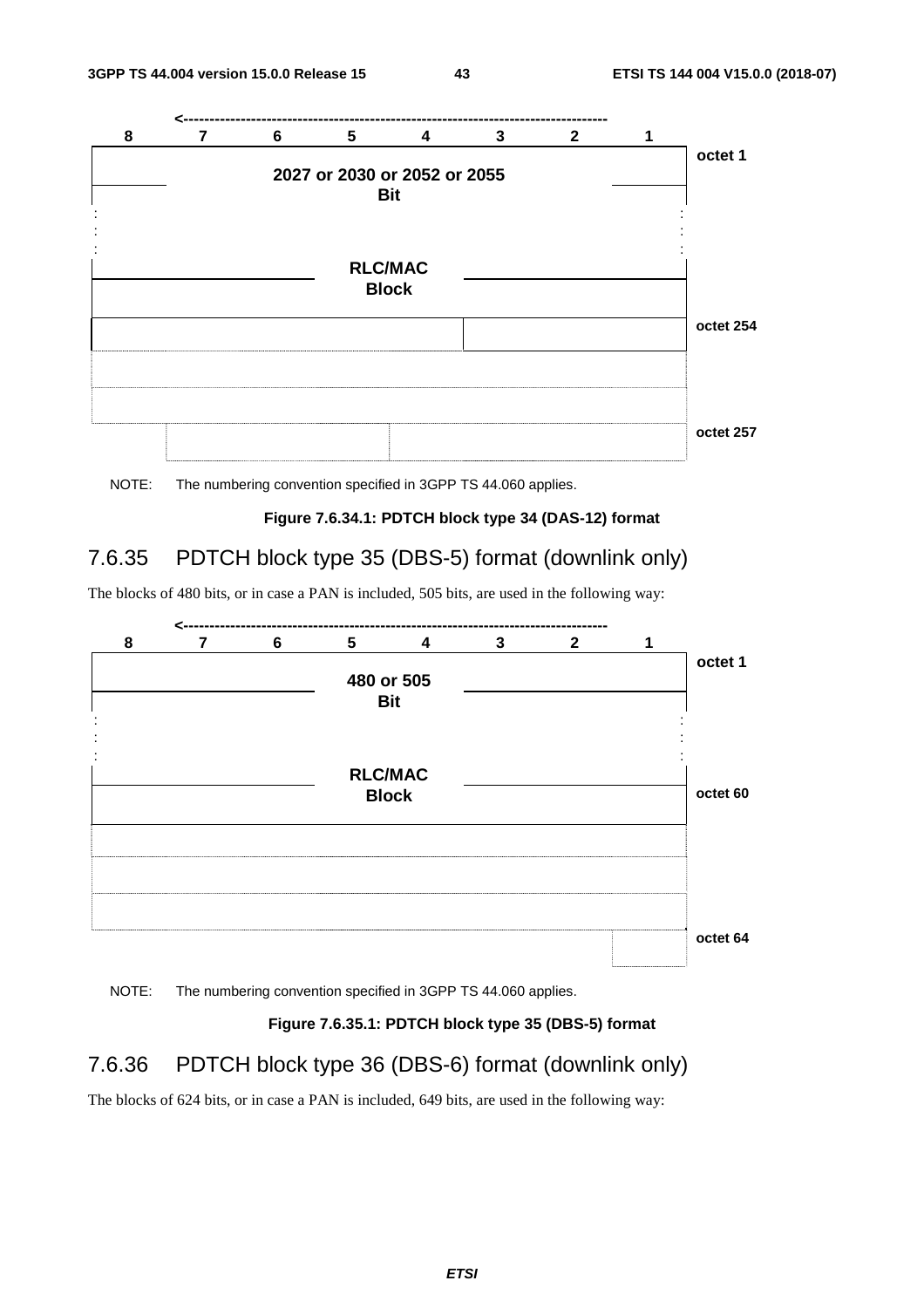![](_page_44_Figure_3.jpeg)

![](_page_44_Figure_4.jpeg)

#### **Figure 7.6.36.1: PDTCH block type 36 (DBS-6) format**

### 7.6.37 PDTCH block type 37 (DBS-7) format (downlink only)

The blocks of 941 bits, or in case a PAN is included, 966 bits, are used in the following way:

![](_page_44_Figure_8.jpeg)

NOTE: The numbering convention specified in 3GPP TS 44.060 applies.

#### **Figure 7.6.37.1: PDTCH block type 37 (DBS-7) format**

### 7.6.38 PDTCH block type 38 (DBS-8) format (downlink only)

The blocks of 1229 bits, or in case a PAN is included, 1254 bits, are used in the following way: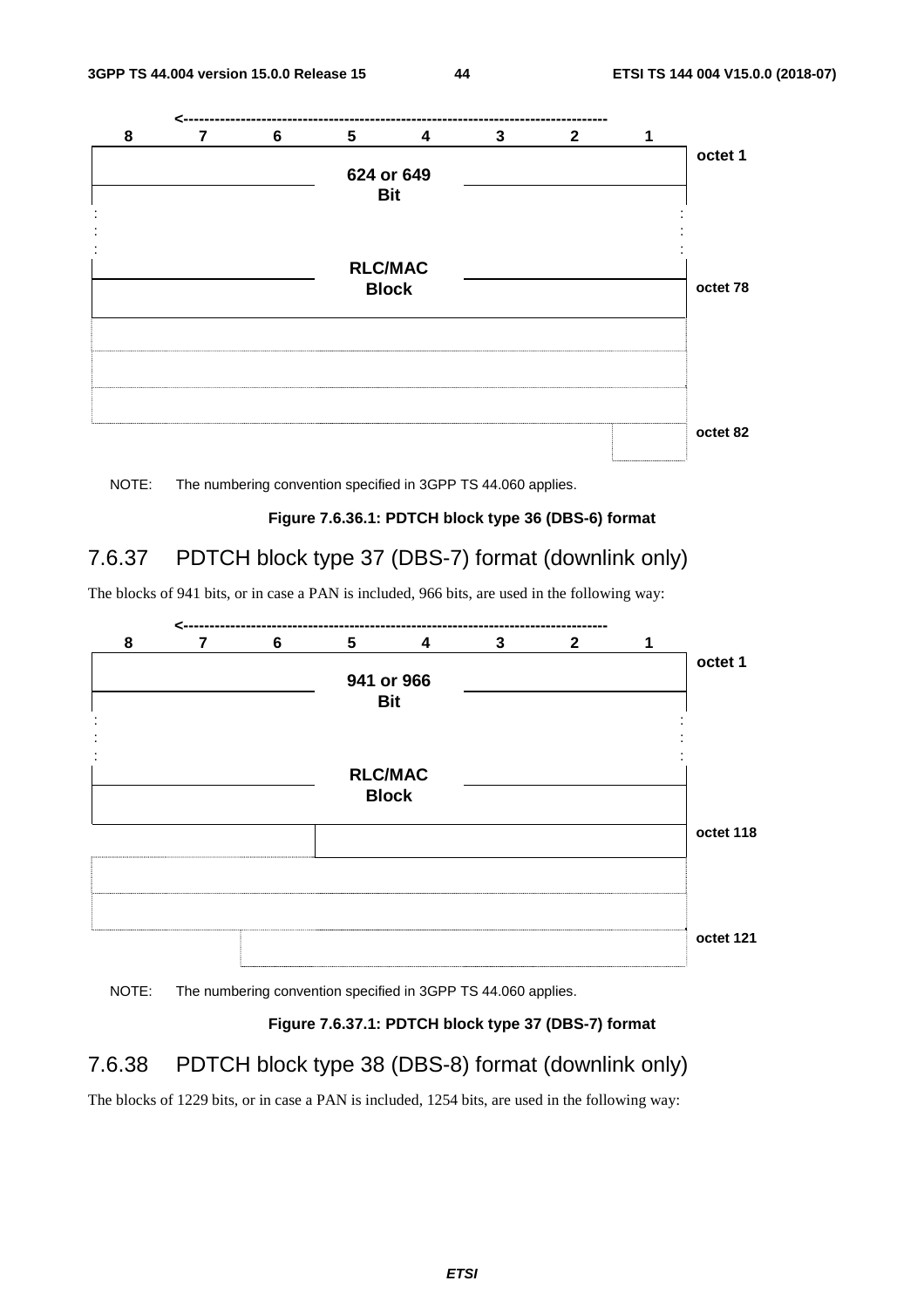![](_page_45_Figure_3.jpeg)

![](_page_45_Figure_4.jpeg)

#### **Figure 7.6.38.1: PDTCH block type 38 (DBS-8) format**

### 7.6.39 PDTCH block type 39 (DBS-9) format (downlink only)

The blocks of 1403 bits, or in case a PAN is included, 1428 bits, are used in the following way:

![](_page_45_Figure_8.jpeg)

NOTE: The numbering convention specified in 3GPP TS 44.060 applies.

#### **Figure 7.6.39.1: PDTCH block type 39 (DBS-9) format**

### 7.6.40 PDTCH block type 40 (DBS-10) format (downlink only)

The blocks of 1835 bits, or in case a PAN is included, 1860 bits, are used in the following way: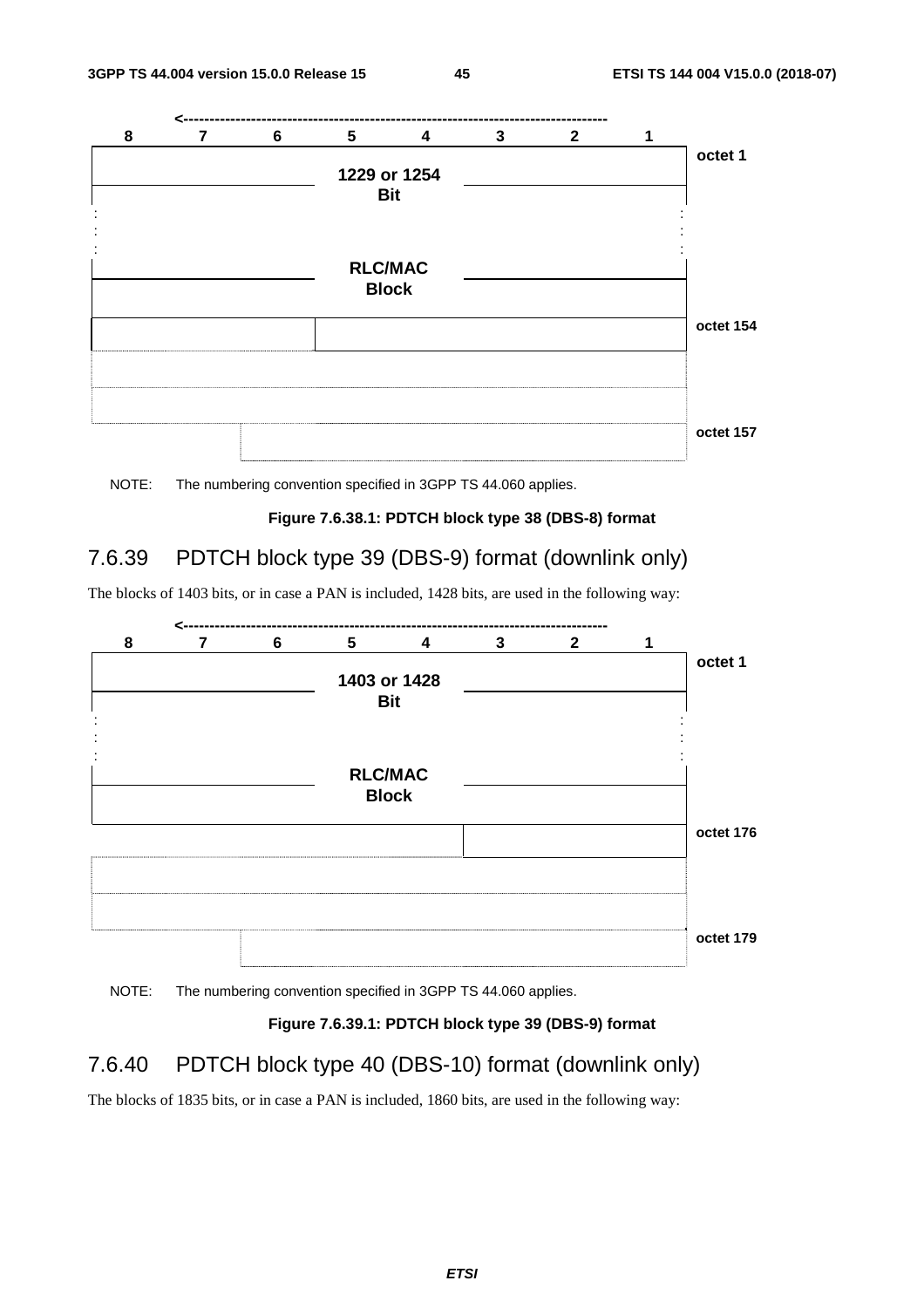![](_page_46_Figure_3.jpeg)

![](_page_46_Figure_4.jpeg)

#### **Figure 7.6.40.1: PDTCH block type 40 (DBS-10) format**

### 7.6.41 PDTCH block type 41 (DBS-11) format (downlink only)

The blocks of 2249 bits, or in case a PAN is included, 2274 bits, are used in the following way:

![](_page_46_Figure_8.jpeg)

NOTE: The numbering convention specified in 3GPP TS 44.060 applies.

#### **Figure 7.6.41.1: PDTCH block type 41 (DBS-11) format**

### 7.6.42 PDTCH block type 42 (DBS-12) format (downlink only)

The blocks of 2441 bits, or in case a PAN is included, 2466 bits, are used in the following way: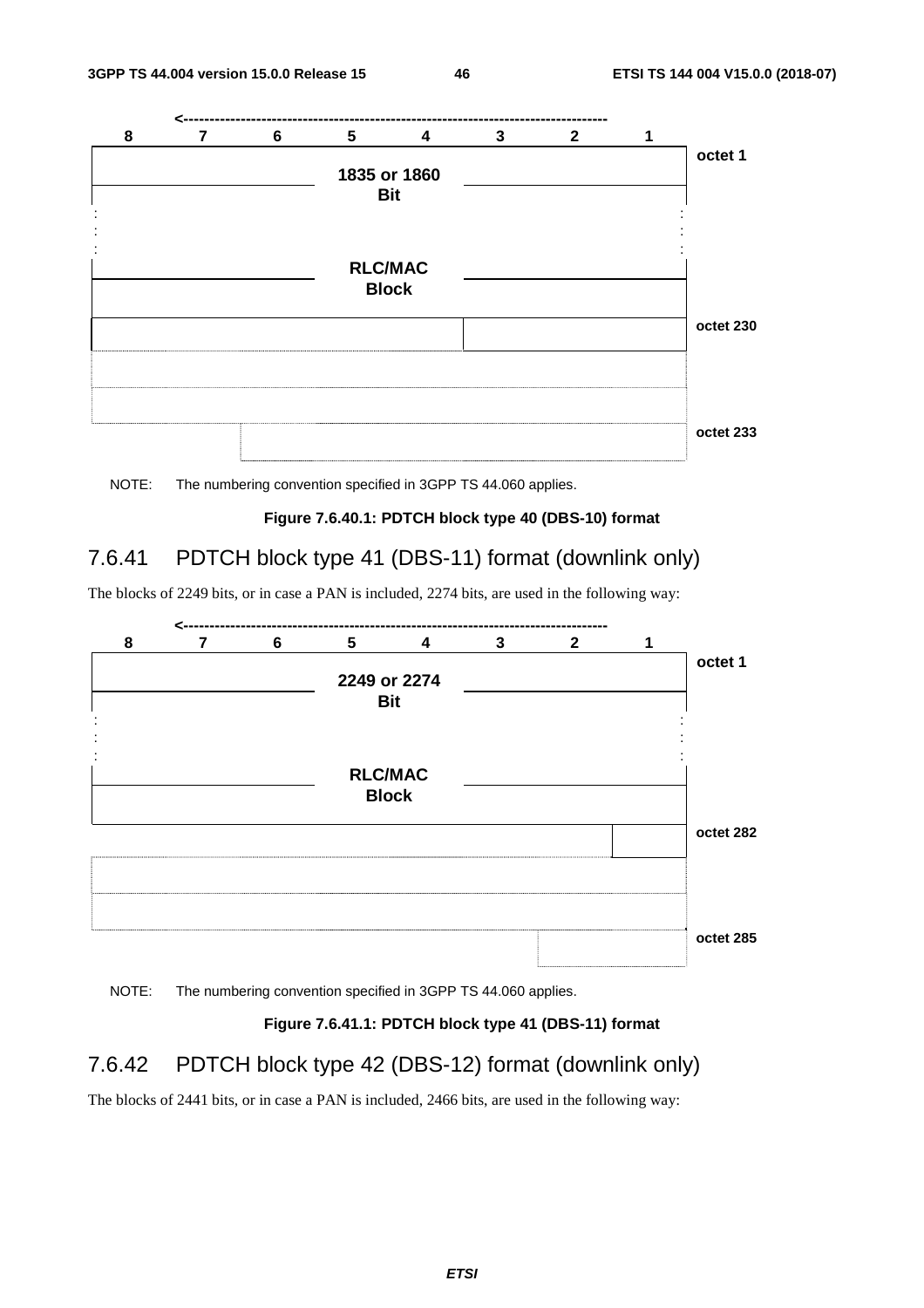![](_page_47_Figure_3.jpeg)

#### **Figure 7.6.42.1: PDTCH block type 42 (DBS-12) format**

### 7.7 PRACH uplink/PACCH uplink short acknowledgement block formats

Two alternative PRACH uplink/PACCH uplink short acknowledgement block formats are specified. The 8 bit (1 octet) blocks are used in the uplink in the following way:

![](_page_47_Figure_8.jpeg)

NOTE: The numbering convention specified in 3GPP TS 44.060 applies.

#### **Figure 7.7.a: PRACH uplink/PACCH uplink short acknowledgement block format**

The 11 bit blocks are used in the uplink in the following way:

![](_page_47_Figure_12.jpeg)

NOTE: The numbering convention specified in 3GPP TS 44.060 applies.

**Figure 7.7.b: PRACH uplink/PACCH uplink short acknowledgement block format** 

### 7.8 PTCCH downlink block format

The 184 bit (23 octets) blocks are used in the downlink in the following way:

![](_page_47_Figure_17.jpeg)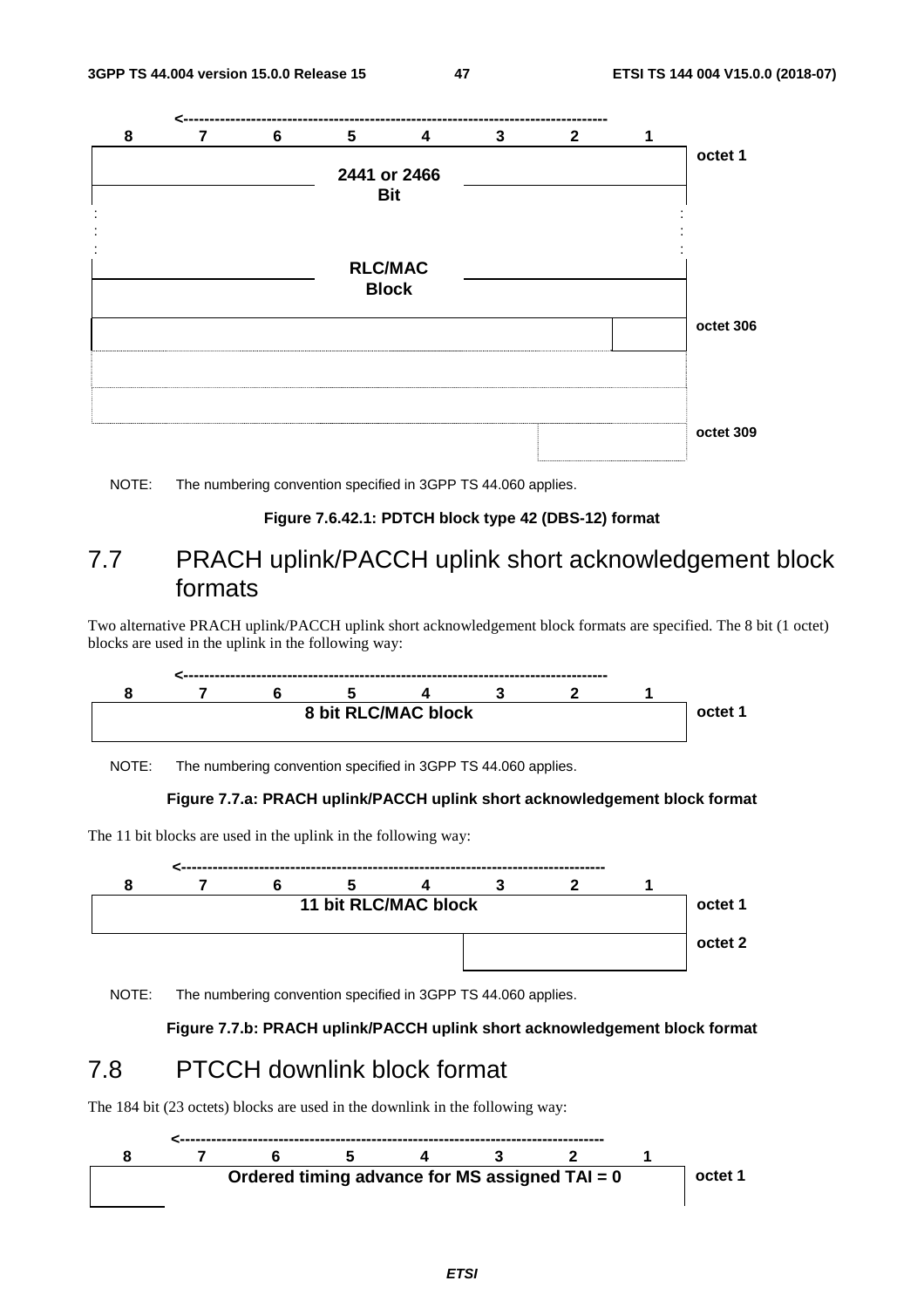![](_page_48_Figure_3.jpeg)

**Figure 7.8: PTCCH downlink block format** 

The field mapping convention in this clause is that when a field is contained within a single octet, the highest bit number of the field represents the highest order value and lowest bit number of the field represents the lowest order value.

Spare bits are encoded with the binary value "0". Fill octets are encoded with the binary value "00101011".

### 7.9 PTCCH uplink block formats

Two alternative PTCCH uplink block formats are specified. The 8 bit (1 octet) blocks are used in the uplink in the following way:

![](_page_48_Figure_9.jpeg)

#### **Figure 7.9.a: PTCCH uplink block format**

The 11 bit blocks are used in the uplink in the following way:

![](_page_48_Figure_12.jpeg)

**Figure 7.9.b: PTCCH uplink block format** 

The field mapping convention of sub-clause 7.10 applies. In the addition, when a field spans more than one octet, the order of bit values within each octet progressively decreases as the octet number increases. In that part of a field contained in a given octet the lowest bit number represents the lowest order value.

### 7.9a Transport block formats (*Iu mode*)

#### 7.9a.1 Generic transport block format

When FLO is used, a transport block may be of any size between 1 and 450 bits for GMSK channels, and between 1 and 1370 bits for 8PSK channels. Each transport block contains one RLC/MAC block.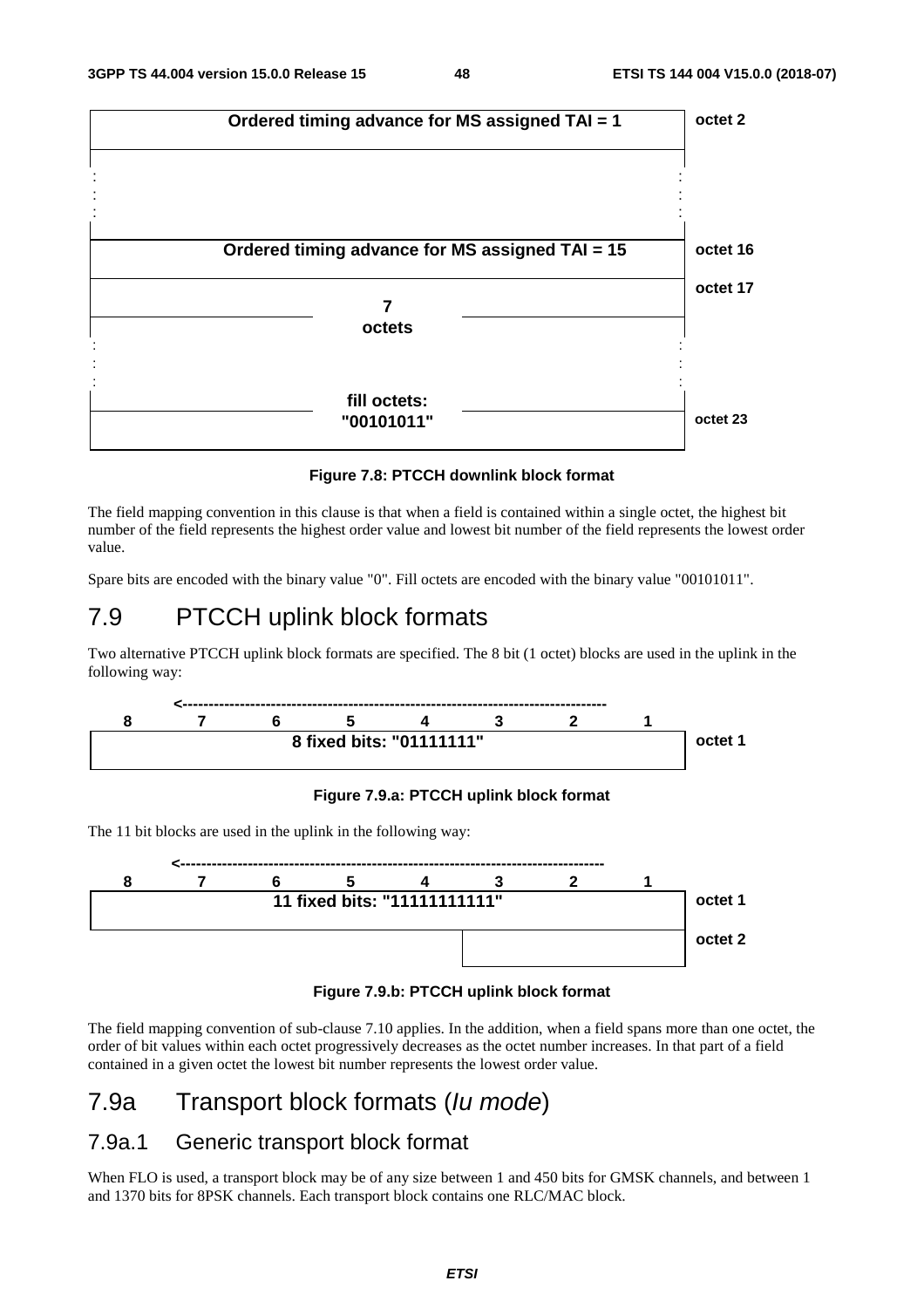![](_page_49_Figure_3.jpeg)

NOTE 1: The N-th octet may contain fewer than 8 bits

NOTE 2: The numbering convention specified in 3GPP TS 44.060 applies

#### **Figure 7.9a.1 Transport block format**

### 7.9a.2 Transport block format for signalling TFC

A TFC is defined that shall be used for signalling. It may also be used for data. For this TFC, the transport block format contains 23 octets.

![](_page_49_Figure_9.jpeg)

NOTE: The numbering convention specified in 3GPP TS 44.060 applies

#### **Figure 7.9a.2 Transport block format for TFC for signalling**

### 7.9b EC-BCCH/EC-CCCH/EC-PDTCH/EC-PACCH block formats

### 7.9b.1 EC-BCCH

See subclause 7.3.1.

### 7.9b.2 EC-CCCH

#### 7.9b.2.1 EC-PCH/EC-AGCH

The 11 octets blocks are used in the downlink in the way shown in figure 7.9b.1.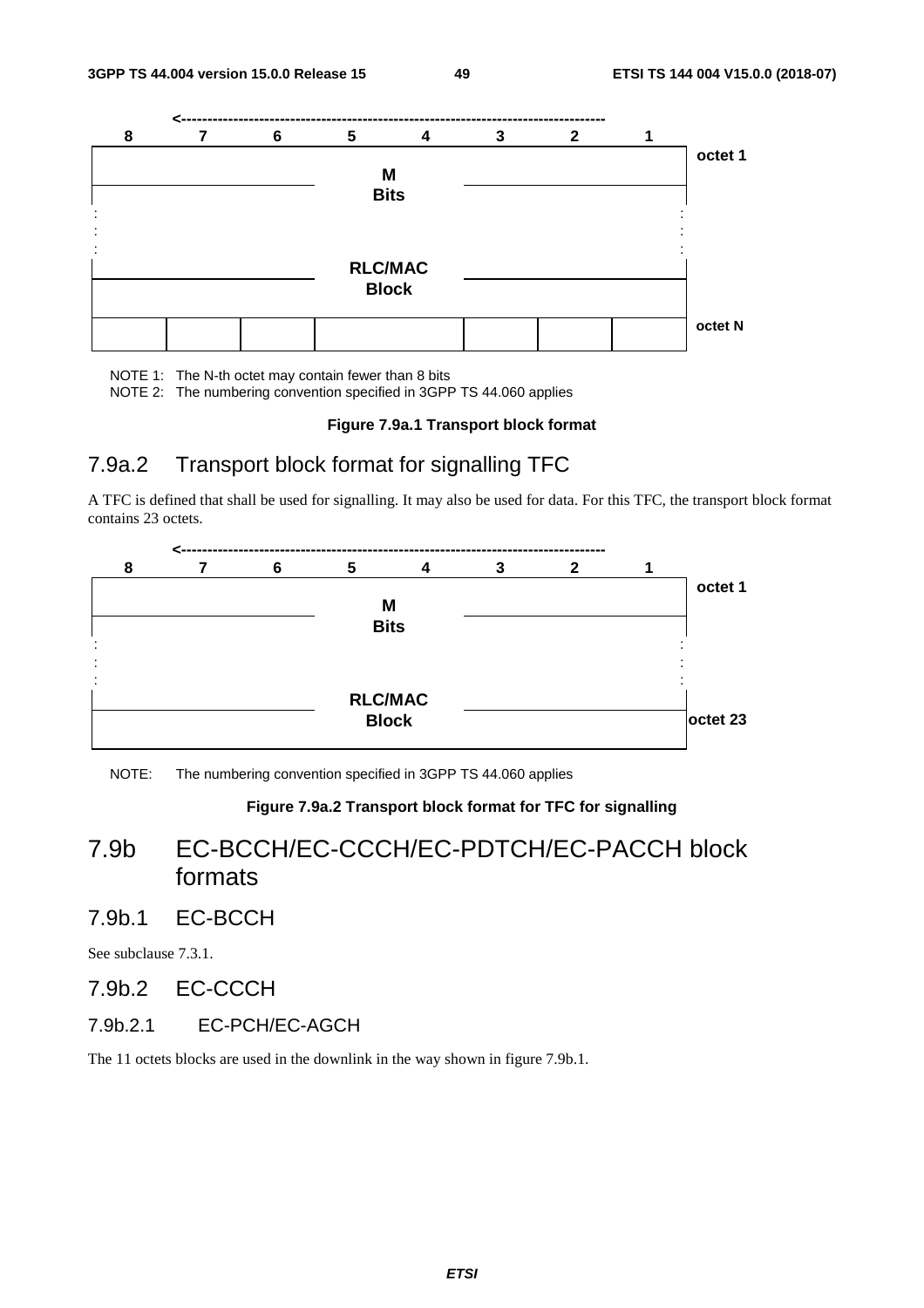![](_page_50_Figure_3.jpeg)

**Figure 7.9b.1: EC-PCH/EC-AGCH downlink block format** 

#### 7.9b.2.2 EC-RACH

See subclause 7.4a for the 11 bit RACH format.

### 7.9b.3 EC-PDTCH

See subclause 7.6.5 to 7.6.13 for MCS-1 to MCS-9 respectively for the case that no eTFI and no PAN is included in the block.

In the downlink the first three bits in the first octet are carried by the USF and the value of this field may vary between different blind physical layer transmissions (i.e. for EC-PDTCH/D/4, EC-PDTCH/D/8, EC-PDTCH/D/16).

### 7.9b.4 EC-PACCH

#### 7.9b.4.1 Downlink

The 10 octets block is used in the downlink in the way shown in figure 7.9b.2.

![](_page_50_Figure_13.jpeg)

**Figure 7.9b.2: EC-PACCH downlink block format** 

A 3-bit USF may optionally be added to the block. A different USF value may be included in each block when several blind physical layer transmissions are used in the downlink (i.e. for EC-PACCH/D/4, EC-PACCH/D/8 and EC-PACCH/D/16).

#### 7.9b.4.2 Uplink

The 8 octets block is used in the uplink in the way shown in figure 7.9b.3.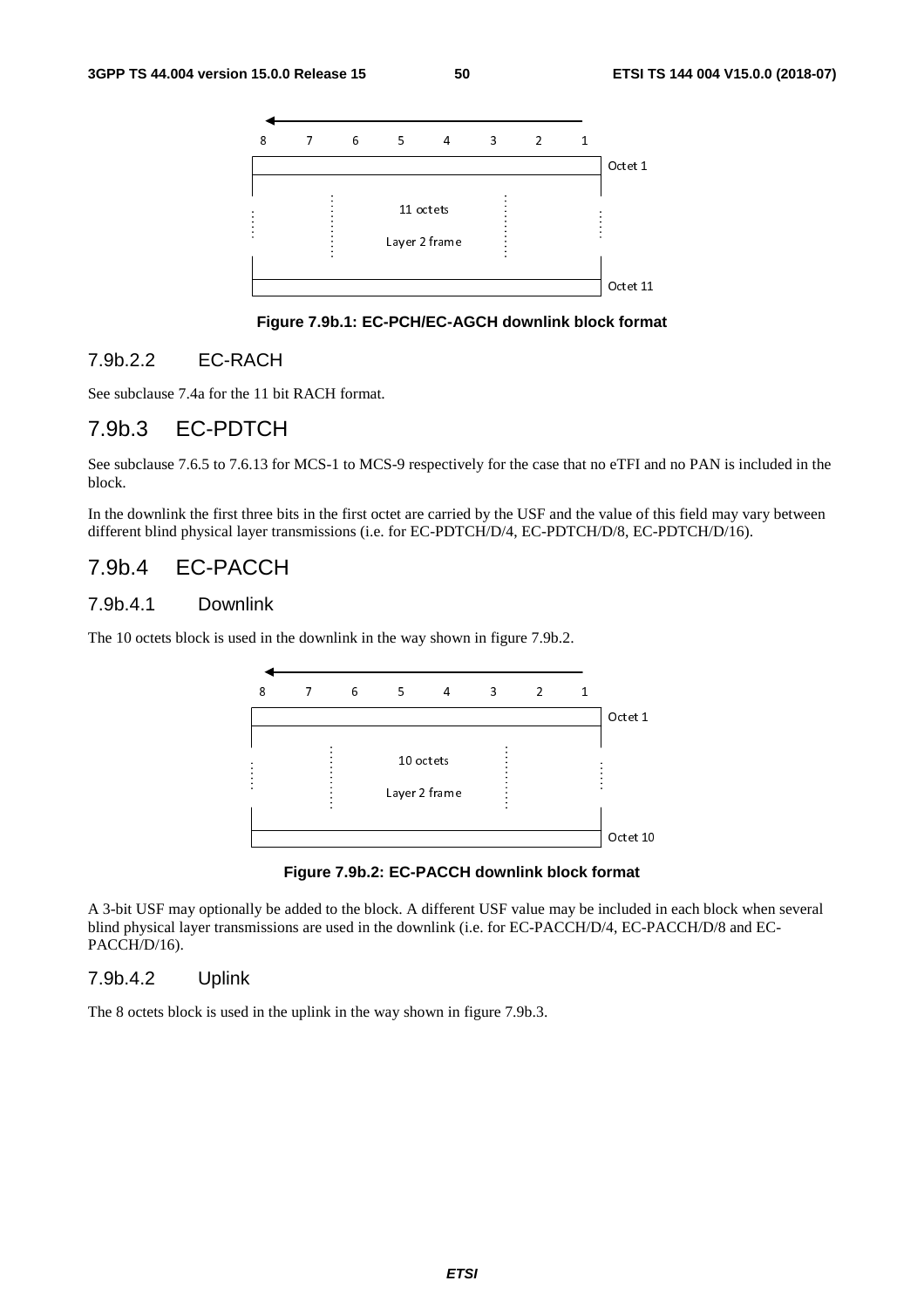![](_page_51_Figure_3.jpeg)

**Figure 7.9b.3: EC-PACCH uplink block format** 

If the EC-PACCH is transmitted using Access Bursts, it is referred to as EC-PACCH short acknowledgement block format and follows the format described in subclause 7.7 for the 11-bit RLC/MAC block.

### 7.10 Order of bit transmission

On channels for normal burst transmission having a block format with an integer N number of octets, the N octets are mapped onto 8N bits,  $d(0)$  to  $d(8N-1)$ , defined in 3GPP TS 45.003 clause 4 and 5 as follows:

Bit m of octet n shall be transmitted as bit  $d((n-1)*8+m-1)$  with m=(1..8) and n=(1..N).

On channels for normal burst transmission having a block format with a non-integer number of octets, or for transmission having a defined block format but which does not follow the normal burst transmission, the octets are mapped onto M bits,  $d(0)$  to  $d(M-1)$ , defined in 3GPP TS 45.003 clause 5 as follows:

Bit m of octet n shall be transmitted as bit  $d(8(n-1) + m-1)$  with  $n = (1 \dots ((M-1) DIV 8) + 1)$  and  $m = (1 \dots min (8, (M - 8(n-1))),$  and where 'DIV' is the integer division operator.

### 8 Vocabulary

The terminology used in the present document is as follows:

#### - **Idle mode:**

 In this mode the MS is not allocated any dedicated physical channel; when the MS is operating in *A/Gb mode* it listens to the CCCH and the BCCH, whilst when operating in *Iu mode* it listens to the PCCCH and the PBCCH.

- **Dedicated mode:** 

 In this mode the MS is allocated a dedicated physical channel, at least containing two logical channels, only one of them being a SACCH.

Downlink Multi Carrier (DLMC):

 Downlink Multi Carrier is a feature allowing resources for a downlink TBF (and optionally an uplink TBF) to be assigned to a mobile station on two or more radio frequency channels in the same or different frequency bands using EGPRS or EGPRS2-A.

DLMC configuration:

 A DLMC configuration is one in which a mobile station in packet transfer mode has a downlink TBF where radio resources are configured on two or more radio frequency channels in the same or in different frequency bands. A mobile station in a DLMC configuration with an uplink TBF can only transmit RLC/MAC blocks for the uplink TBF on one radio frequency channel in any given radio block period whereas RLC/MAC blocks for the downlink TBF can be transmitted on one or more frequency channels in any given radio block period.

Packet mode:

 In this mode the MS is ready to access and operate on a packet data physical channel (*A/Gb mode*) or shared basic physical subchannel (*Iu mode*). When the MS is operating in *A/Gb mode*, packet mode includes the sub-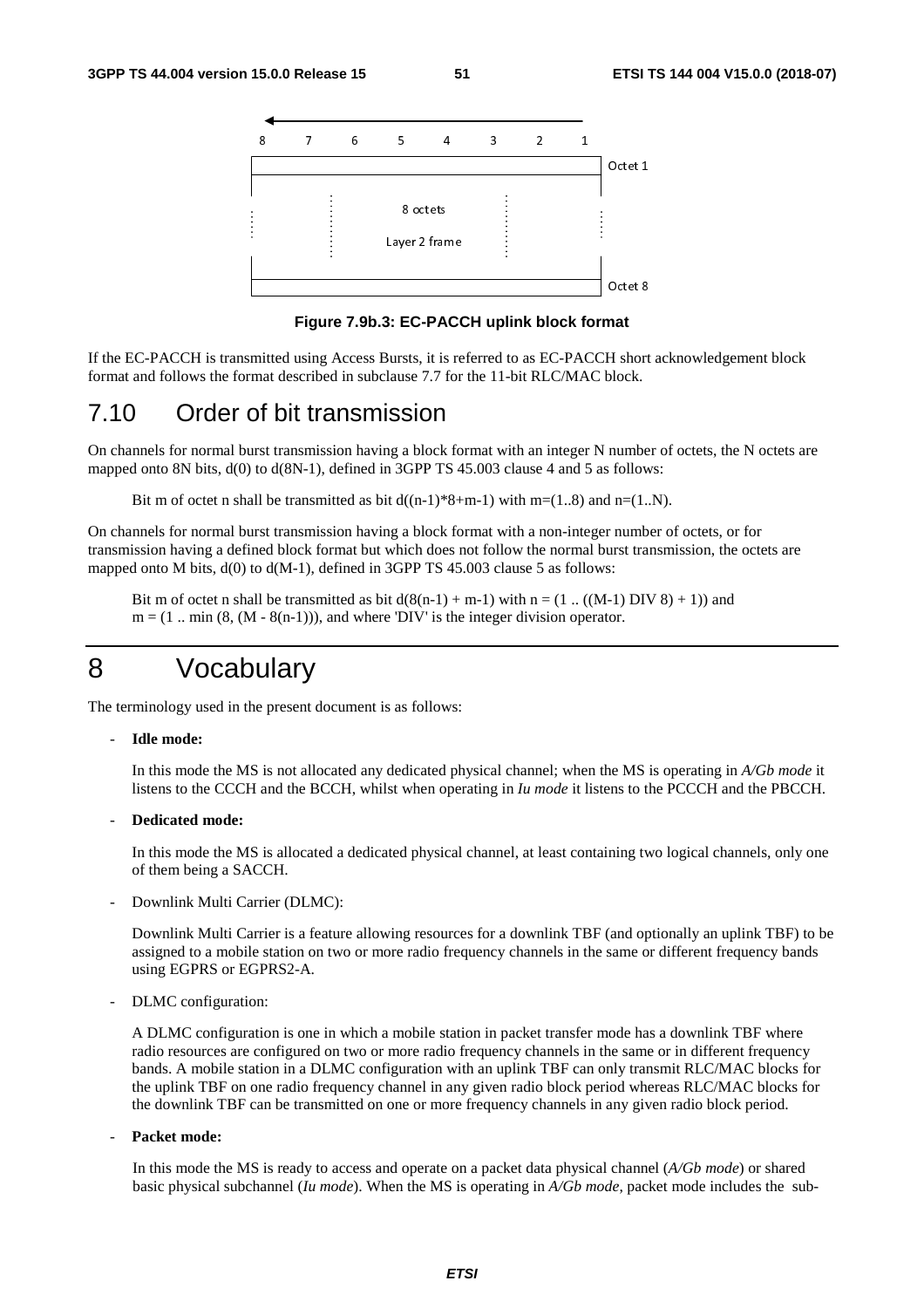states packet idle mode and packet transfer mode(see 3GPP TS 44.060). When the MS is operating in *Iu mode,* packet mode includes the sub-states MAC-Idle and MAC-Shared.

#### **- Packet Idle Mode:**

 In packet idle mode, the mobile station is prepared to transfer LLC PDUs on packet data physical channels. The mobile station is not allocated any radio resource on a packet data physical channel; it listens to the PBCCH and PCCCH or, if those are not provided by the network, to the BCCH and the CCCH.

#### **- Packet Transfer Mode:**

In packet transfer mode, the mobile station is prepared to transfer LLC PDUs on packet data physical channels. The mobile station is allocated radio resource on one or more packet data physical channels for the transfer of LLC PDUs.

#### **- Dual Transfer Mode:**

 In dual transfer mode, the mobile station is allocated radio resources providing an RR connection (3GPP TS 44.018) and a Temporary Block Flow on one or more packet data physical channels. The allocation of radio resource for the RR connection and the Temporary Block Flow is co-ordinated by the network in agreement with the capabilities of the mobile station in dual transfer mode.

#### **- MAC-dedicated:**

**A** MAC-control-entity state where a DBPSCH is assigned and no SBPSCH is assigned. This state only applies in *Iu mode*.

#### **- MAC-DTM:**

A MAC-control-entity state where at least one DBPSCH and one SBPSCH are assigned. This state only applies in *Iu mode*.

#### **- MAC-Idle:**

A MAC-control-entity state where no basic physical subchannel is assigned.

#### **- MAC-Shared:**

A MAC-control-entity state where at least one shared basic physical subchannel is assigned.

#### - **Physical block:**

The physical block is the minimal unit which can be transferred by the physical layer.

#### - **Dedicated physical channel:**

The physical blocks scheduled on the radio medium assigned to a dedicated connection with a MS.

#### Packet data physical channel:

 The physical blocks scheduled on the radio medium assigned to a shared usage between MSs for packet switched data traffic.

#### - **Physical channel:**

A **physical channel** uses a combination of frequency and time division multiplexing and is defined in terms of a radio frequency channel sequence and a timeslot sequence. A physical channel uses the same timeslot number in every TDMA frame. The complete definition of a particular physical channel consists of a description in the frequency domain, and a description in the time domain (see 3GPP TS 45.002).

#### **- Basic physical channel:**

A **basic physical channel** is defined as a physical channel for which the TDMA frame number sequence is 0,1,.. FN\_MAX, where FN\_MAX is the maximum TDMA frame number for a hyperframe (i.e. all TDMA frames on a timeslot).

#### **- Basic physical subchannel:**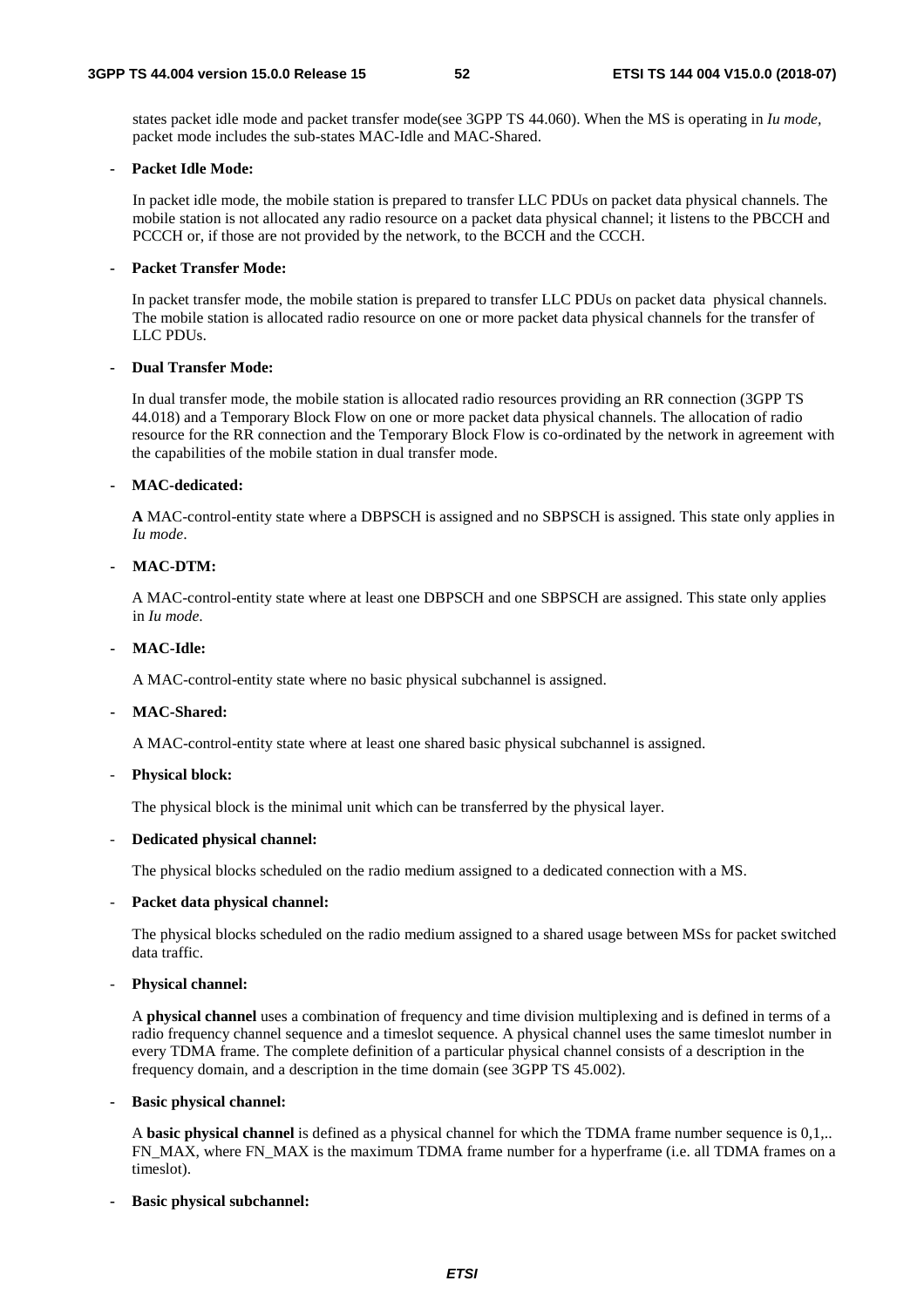A **basic physical subchannel** is defined as a basic physical channel or a part of a basic physical channel and an associated multiframe structure. A basic physical subchannel can either be shared or dedicated.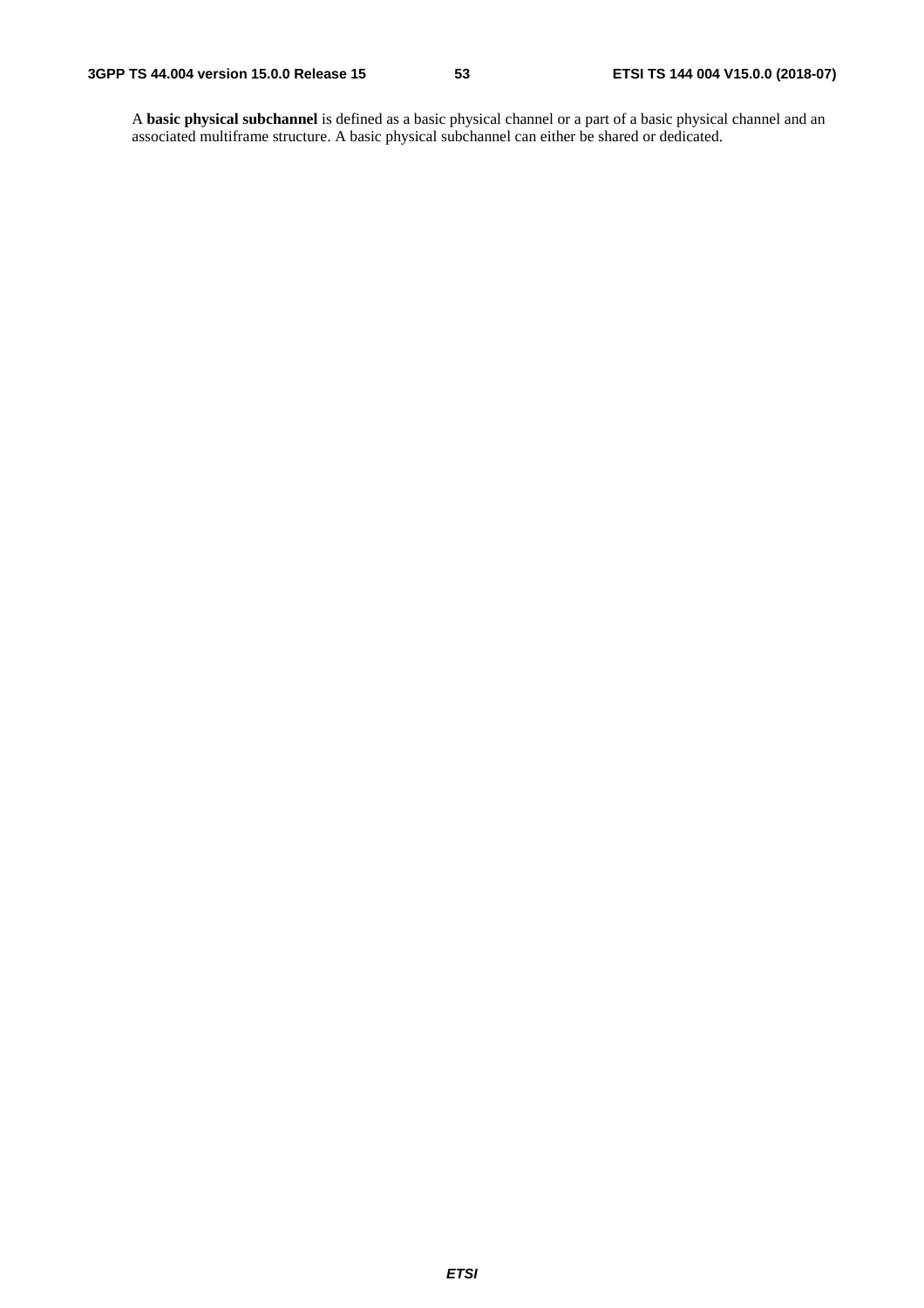# Annex A (informative): Change History

| TSG#          | TSG Doc.       | <b>CR</b> | Rev | <b>Subject/Comment</b>                          | <b>New</b> |
|---------------|----------------|-----------|-----|-------------------------------------------------|------------|
| IJanuarv 2015 |                |           |     | IRel-13 version created based on version 12.0.0 | 13.0.0     |
| $IGP-70$      | GP-160291 0019 |           |     | I Introduction of EC-GSM-IoT                    | 13.1.0     |

| <b>Date</b> | <b>TSG RAN#</b> | <b>ITSG Doc. ICR</b> |  | <b>ReviSubiect/Comment</b>            | <b>New</b>                    |
|-------------|-----------------|----------------------|--|---------------------------------------|-------------------------------|
|             |                 |                      |  |                                       | <i><u><b>Iversion</b></u></i> |
| 2017-03     | フロ              |                      |  | Release 14 version (frozen at TSG-75) | 14.0.0                        |

| <b>Change history</b> |                |             |            |                |  |                                                   |                |  |
|-----------------------|----------------|-------------|------------|----------------|--|---------------------------------------------------|----------------|--|
| <b>Date</b>           | <b>Meeting</b> | <b>TDoc</b> | <b>ICR</b> | <b>Rev Cat</b> |  | Subject/Comment                                   | <b>New</b>     |  |
|                       |                |             |            |                |  |                                                   | <b>version</b> |  |
| 2017-09               | <b>RP-77</b>   | RP-171597   | 0022       | $\blacksquare$ |  | IRemoval of references to TS 44.118 and TS 44.160 | 14.1.0         |  |
| 2018-06               | RP-80          |             |            |                |  | Release 15 version (frozen at TSG-80)             | 15.0.0         |  |